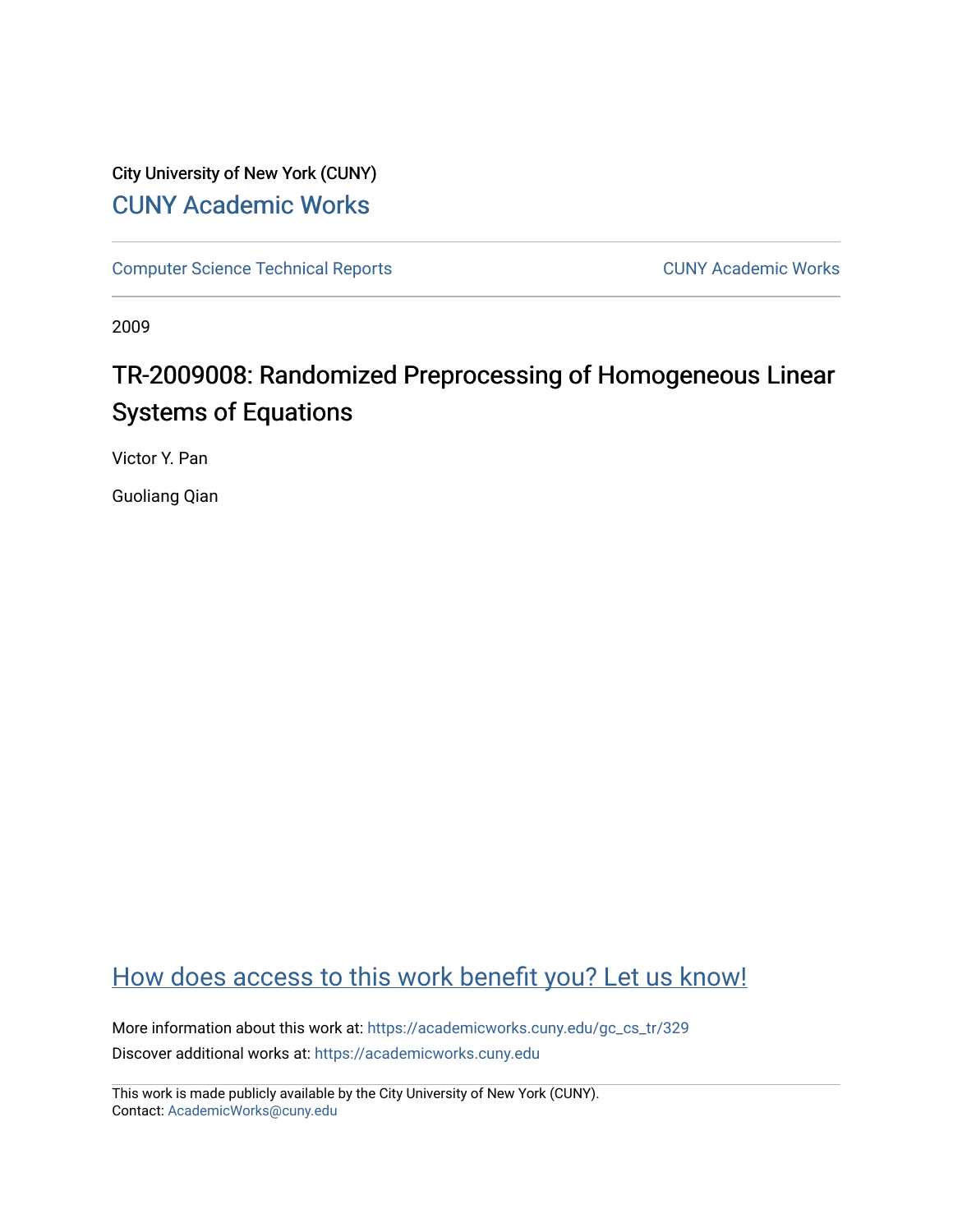# **Randomized Preprocessing of Homogeneous Linear Systems of Equations** <sup>∗</sup>

Victor Y. Pan[1*,*2]*,*[*a*] and Guoliang Qian[2]*,*[*b*]

[1]Department of Mathematics and Computer Science Lehman College of the City University of New York Bronx, NY 10468 USA  $^{[2]}Ph.D.$  Programs in Mathematics and Computer Science The Graduate Center of the City University of New York New York, NY 10036 USA [*a*] victor.pan@lehman.cuny.edu http://comet.lehman.cuny.edu/vpan/ [*b*] gqian@gc.cuny.edu

#### **Abstract**

Our randomized preprocessing enables pivoting-free and orthogonalization-free solution of homogeneous linear systems of equations, which leads to significant acceleration of the known algorithms in the cases of both general and structured input matrices. E.g., in the case of Toeplitz inputs, we decrease the estimated solution time from quadratic to nearly linear, and our tests show dramatic decrease of the CPU time as well. We prove numerical stability of our approach and extend it to solving nonsingular linear systems, inversion and generalized (Moore–Penrose) inversion of general and structured matrices by means of Newton's iteration, approximation of a matrix by a nearby matrix that has a smaller rank or a smaller displacement rank, matrix eigen-solving, and root-finding for polynomial and secular equations and for polynomial systems of equations. Some by-products and extensions of our study can be of independent technical interest, e.g., our extensions of the Sherman–Morrison–Woodbury formula for matrix inversion, our estimates for the condition number of randomized matrix products, and preprocessing via augmentation.

**Key words:** Linear systems of equations, Randomized preprocessing, Conditioning

# **1 Introduction**

# **1.1 Homogeneous linear systems of equations, null vectors, nmbs, and the customary solution algorithms**

Given an  $n \times n$  matrix A, we seek its *null vector* **y** (that is a solution of the homogeneous linear system of equations  $A$ **y** = **0**) and its *null matrix basis* (hereafter we write *nmb* or nmb(A) for short),

<sup>∗</sup>Supported by PSC CUNY Awards 68291–0037 and 69330–0038. Some results of this paper have been presented at the International Conferences on the Matrix Methods and Operator Equations in Moscow, Russia, in June of 2005 and July 2007, on the Foundations of Computational Mathematics (FoCM'2005) in Santander, Spain, in July 2005, and on Industrial and Applied Mathematics, in Zürich, Switzerland, in July 2007, as well as at the SIAM Annual Meeting, in Boston, in July 2006, at the International Workshop on Symbolic-Numeric Computation (SNC'07) in London, Ontario, Canada, in July 2007, at the XIXth International Workshop on Operator Theory and its Applications (IWOTA'08), Williamsburg, Virginia, in July 2008, and at the Second International Conference on Structured Linear Algebra Problems: Analysis, Algorithms, and Applications, Cortona, Italy, in September, 2008.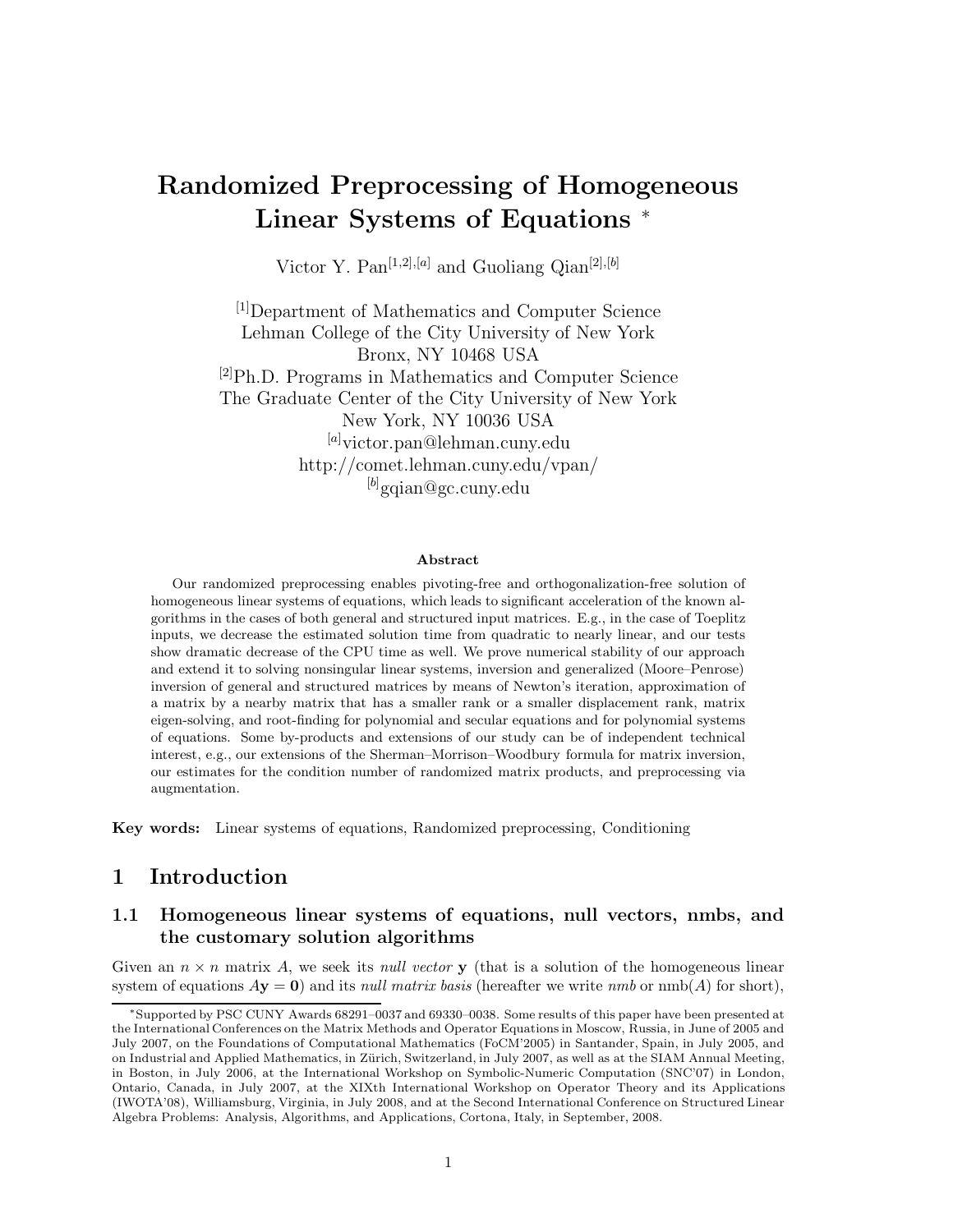that is a matrix whose columns form a basis for the null space  $N(A) = \{y : Ay = 0\}$ . These tasks are closely linked to other fundamental matrix computations (cf. Sections 1.4, 7.2, 8, and 11).

Practically, to compute null vectors and nmbs, one employs pivoting (that is row or column interchange), orthogonalization, or the Singular Value Decomposition (SVD). Orthogonalization and particularly SVD are more costly (and more reliable), but even pivoting "usually degrades the performance" [27, page 119], readily destroys matrix structure and sparseness, and threatens or undermines application of block matrix algorithms.

The resulting slowdown of the computations can be significant or even dramatic. E.g., pivotingfree superfast algorithms solve nonsingular Toeplitz or Hankel linear systems of  $n$  equations in nearly linear arithmetic time in  $O(n \log^2 n)$  [4], [31], [36], [82], [83], whereas the known solution algorithms with pivoting run either in cubic time based on Gaussian elimination or SVD or in quadratic time in [26], based on the displacement transformation method, proposed in [48] (see our Remark 2.1 and [52, Sections 4.8, 4.9, and 5.6] on this method).

### **1.2 Our acceleration techniques**

Our alternative is the structure preserving, pivoting-free and orthogonalization-free randomization. Hereafter  $A<sup>T</sup>$  and  $A<sup>H</sup>$  denote the transpose and Hermitian (that is complex conjugate) transpose of a matrix A, respectively, and we write "A-" for "additive". Given an  $n \times n$  matrix A of a rank  $\rho < n$ , we generate a pair of  $n \times r$  matrices U and V for  $r = n - \rho$  and compute the A-preprocessor  $UV^H$  and A-modification  $C = A + UV^H$ . If rank  $UV^H = r$  and the matrix C is nonsingular, then  $B = C^{-1}U$  is a nmb(A), that is  $\{y : y = C^{-1}Ux\}$  is the set of null vectors. Thus the computation of a nmb or a null vector is reduced to ensuring nonsingularity of the matrix  $C$  and solving linear systems of equations with this matrix.

Alternatively suppose  $K = \begin{pmatrix} A & U \\ S & W \end{pmatrix}$  is a nonsingular matrix for an  $r \times r$  block  $W, r = n - \rho$ ,

and  $\rho = \text{rank } A$ . Then  $B = (I_n, 0)K^{-1}\begin{pmatrix} U & 0 \\ 0 & \cdots \end{pmatrix}$  $\overline{0}$ is a  $\text{nmb}(A)$  (cf. Theorem 4.1). The augmentation

 $A \Longrightarrow K = \begin{pmatrix} A & U \ S & W \end{pmatrix}$  and its dual variant  $A \Longrightarrow \tilde{K} = \begin{pmatrix} W & S \ U & A \end{pmatrix}$  are also studied in [56, Section 12] and [61].

The matrices A stay Hermitian in A-preprocessing for  $U = V$  and in the augmentations for  $U = S$  and  $W = W^H$ .

The augmentations are closely linked to A-preprocessing (cf. Theorem 4.3). They a little increase the input dimension, but can perfectly preserve the structure of the input matrix.

We expect to yield nonsingularity via randomization because rank  $U = \text{rank } V = r$ , rank  $C = n$ , rank  $K = n + r$  and rank  $K = n + r$  with a probability close to one for random matrices U, V, and W (see Section 3.4 and Theorem 4.2). The submatrices with random entries also tend to become nonsingular, so that, e.g., Gaussian elimination with no pivoting is expected to work for the matrices C and K (cf.  $[62]$ ).

To compute the nullity  $r = n - \rho$ , we test nonsingularity of the candidate matrices C, K or  $\tilde{K}$ , test whether  $AB = 0$  where B is the computed candidate nmb(A), or employ an aggregation process (see Section 6.3).

How great is our progress versus the standard solution algorithms? Assume Toeplitz or Hankel input. Then our techniques enable application of the known superfast algorithms that yield this nmb in nearly linear arithmetic time (versus cubic time supported by Gaussian elimination with pivoting, orthogonalization, or SVD). The acceleration of the known algorithms is dramatic also in terms of the Boolean cost (that is the number of bit-operations involved) [61, Section 9] and, according to our extensive tests, in terms of the CPU time as well. For  $n \times n$  Toeplitz inputs our tests showed the average CPU time decreased by the factor  $a(n)$  where  $a(512) > 20$ ,  $a(1024) > 90$ , and  $a(2048) > 300$  (see Table 10.1).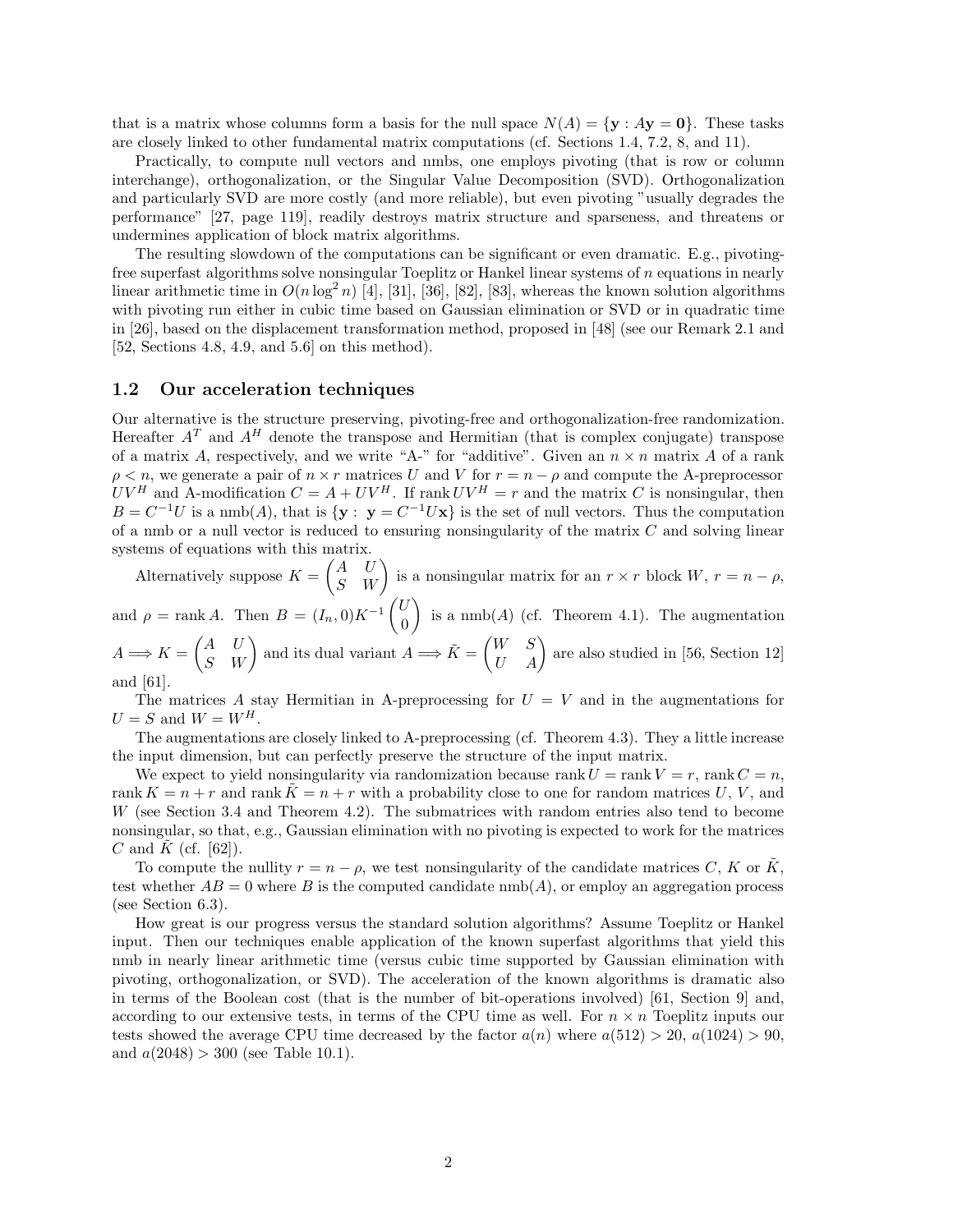### **1.3 Numerically stable implementation and approximate nmbs**

Can our treatment of degeneracy problems with randomized preprocessing produce ill conditioned matrices  $C, K$  or  $K$ ? This can easily occur but, as we next explain, can be easily prevented. Next we cover just A-preprocessing because the study can be readily extended to the augmentations.

Assume a well conditioned singular matrix A. Observe that the ratio  $\frac{\text{cond } C}{\text{cond } A}$  is large if the matrices A and  $UV^H$  are singular, the matrix C is not, and the ratio  $\frac{||A||}{||UV^H||}$  is large or small. So, having generated random matrices  $U$  and  $V$ , we scale them or the matrix  $A$  to make the latter ratio neither large nor small. This turns out to give us all that we need. Namely, we prove in Section 3.6 that in this case the ratio  $\frac{\text{cond }C}{\text{cond }A}$  tends to be neither large nor small as well, so that our treatment of degeneracy is expected to lead to no numerical problems.

Our auxiliary estimates in Theorems 3.7 and 3.8 for the product of a fixed well conditioned matrix and a random matrix may be of independent interest for the study of the power of randomization in numerical matrix computations.

Our results on preconditioning power of our preprocessing are in good accordance with the extensive experiments in [58]. Furthermore, empirically our preprocessing remains as powerful under *weak randomization*, that is one with smaller number of random parameters. E.g., in A-preprocessing we can set  $U = V$  and represent the matrix U as a block vector with the scaled identity blocks  $\pm aI$ for random choice of + and – and for a constant  $a \approx ||A||^{1/2}$ . Our analysis explains this phenomenon to some extent (see Remark 3.6 in Section 3.6), although complete formal support of this observation is still a research challenge (on our initial study see Theorem 3.9 and the Appendix).

Numerically, under a small norm input perturbation, a well conditioned singular matrix A (with nullity r) turns into a nearly singular (that is ill conditioned) matrix having numerical nullity r, that is having exactly r small singular values.

To model numerical application of our approach, assume that an  $n \times n$  ill conditioned input matrix  $A = A + E$  of full rank closely approximates an unknown well conditioned singular matrix A of a rank  $\rho < n$ . Then A-preprocessing with random scaled  $n \times r$  matrices U and V is expected to produce well conditioned nonsingular matrices  $C = A + UV^H$  and  $\tilde{C} = \tilde{A} + UV^H$ .

Wherever the norm  $||E||$  is a small fraction of the smallest positive singular value of the matrix A, the output  $\tilde{C}^{-1}U$  of our nmb algorithms closely approximates a nmb(A). Consequently its range closely approximates the *r-tail of the SVD* of the matrix  $\vec{A}$ , that is its singular space associated with its r smallest singular values.

Thus our randomized preprocessing is expected to fix degeneracy of the singular matrix A and to work as *preconditioning* for the nearly singular (that is ill conditioned) matrix  $\hat{A}$ . Namely with a high probability cond  $\tilde{C}$  has the order of cond  $A \approx \frac{||E||}{||A||}$  cond  $\tilde{A}$  for  $\tilde{C} = \tilde{A} + UV^H$  and properly scaled  $n \times r$  random matrices U and V.

### **1.4 Extensions and applications**

In this paper we present our approach in some detail and in more general form. E.g., we treat the case of rectangular input matrices and link it to the case of square inputs (cf. Section 3.3 and the paper [61]). We also explore or outline a number of further applications of our study.

- Nonhomogeneous linear systems can be readily reduced to homogeneous ones, and we extend our algorithms respectively in Section 11.7. In the case of an ill conditioned input, the transition to homogeneous linear systems typically improves conditioning but then requires to output null vectors with high accuracy. The tradeoff can be attractive because for a well conditioned input matrix we can proceed with double rather than extended precison and yield high output accuracy just by performing some extra steps of iterative refinement. In this variation of our approach we can fully preserve the Toeplitz matrix structure and as a result simplify the solution of Toeplitz linear systems of equations.
- Alternatively we can solve a nonhomogeneous nonsingular ill conditioned linear system by applying A-preprocessing  $A \to C = A + UV^H$  for random scaled matrices U and V to yield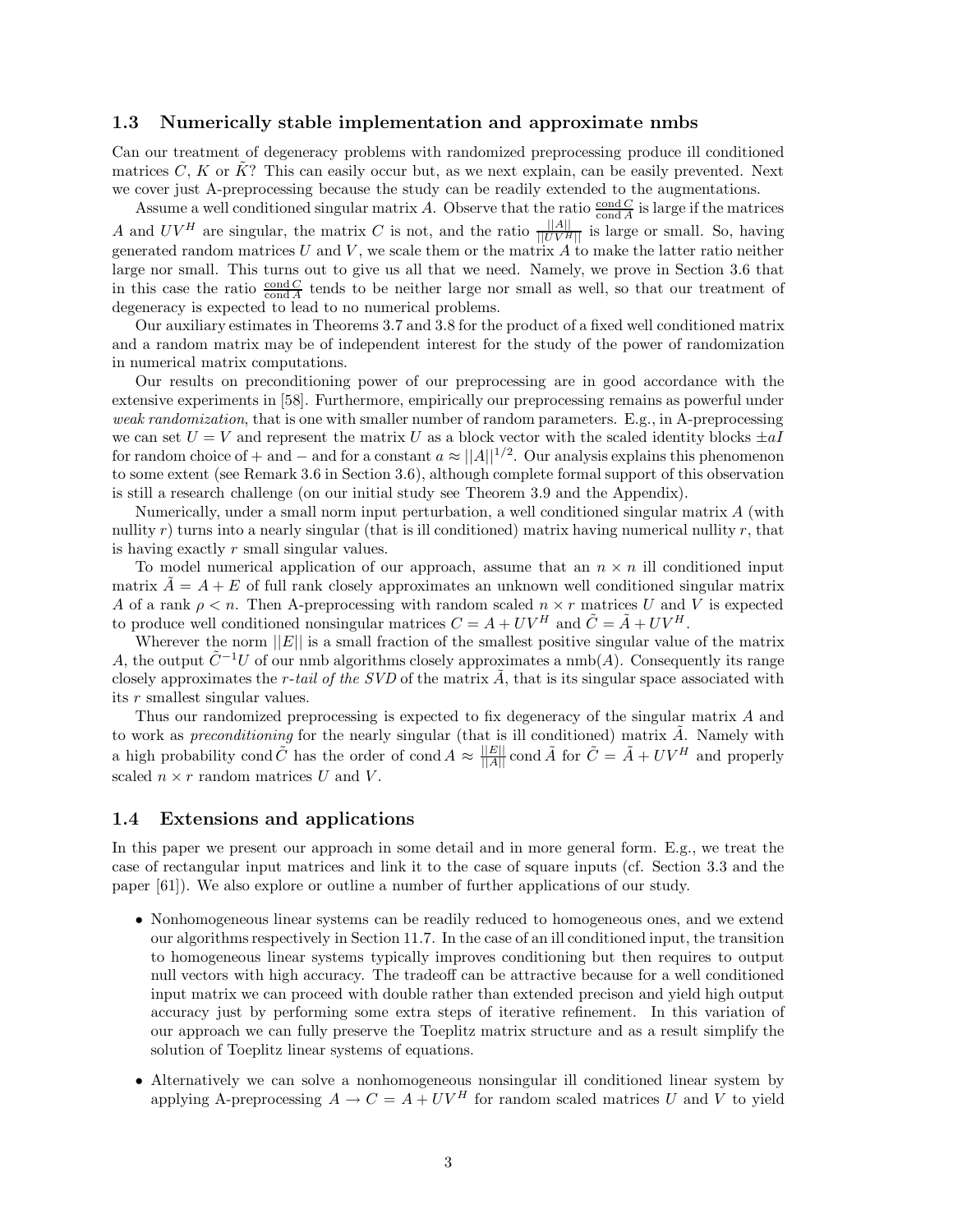well conditioned matrix C and to express the inverse  $A^{-1}$  via the Sherman–Morrison–Woodbury formula for matrix inversion [27, page 50]. We modify this formula and combine it with iterative refinement to overcome numerical stability problems. These techniques can be of independent interest (see Sections 2.5 and 11.6).

- We apply our preconditioning to improve the initialization of Newton's iteration for matrix inversion and generalized (Moore–Penrose) inversion, which is critical for convergence acceleration (see Section 11.5).
- A-preprocessing enables approximation of a nearly singular matrix by a matrix of smaller rank. Indeed suppose A is an  $n \times n$  matrix of a rank  $\rho \leq n$ , U and V are  $n \times r$  matrices of rank  $r = n - \rho$ ,  $\tilde{A}$  is a matrix of full rank,  $\tilde{A} \approx A$ ,  $C = A + UV^H$  is a nonsingular matrix,  $C^{-1}U$  is a nmb(A),  $\tilde{C}^{-1}U \approx C^{-1}U$ , and Q is the  $n \times r$  factor Q in the QR factorization of the matrix  $\tilde{C}^{-1}U$ . Then  $\Delta = \tilde{A} - \tilde{A}QQ^H$  is a close approximation of rank  $n-r$  to the matrix  $\tilde{A}$  (see Section 7.2). Furthermore suppose that the displacement  $\tilde{A} = L(\tilde{M})$  of a given matrix  $\tilde{M}$  is close to a matrix  $A$  of small rank. Then we can apply the above algorithm to approximate this displacement by the matrix  $\Delta$  of a small rank and then immediately obtain an approximation to the input matrix  $\tilde{M}$  by the structured matrix  $M = L^{-1}(\Delta)$  having a small displacement rank. In this approach, we can apply augmentation instead of A-preprocessing.
- In every eigenpair  $(\lambda, \mathbf{y})$  of a matrix A, the eigenvector **y** is the null vector of  $A \lambda I$ . Having an approximation  $\tilde{\lambda}$  to a simple and isolated eigenvalue  $\lambda$  available, we can apply our techniques to approximate the eigenvector **y** by the vector  $\tilde{C}^{-1}$ **u** for the matrix  $\tilde{C} = A - \tilde{\lambda}I + \mathbf{v}^H\mathbf{u}$ . In this case, the matrix  $A - \tilde{\lambda}I$  is ill conditioned, but we can expect that for scaled random vectors **u** and **v** the matrix  $\tilde{C}$  is well conditioned. An alternative way is to choose the vectors **u** and **v** that make the matrix C more readily invertible than the matrix  $A - \lambda I$ . These observations serve as the basis for designing effective eigen-solvers in our Section 11.2 and in [63], [70], and [71] and can be extended to the approximation of eigenspaces associated with multiple eigenvalues or with clusters and other fixed sets of eigenvalues.
- In Section 11.3 we extend these observations to accelerate root-finding for polynomial and secular equations reduced to eigen-solving for the auxiliary structured matrices.
- In Section 11.4 we show our preliminary sketchy extension of such a matrix approach to the solution of a polynomial system of equations.
- One can employ our approximate nmb algorithms to improve a crude A-preconditioner  $UV^H$ (cf. Section 8 and  $[90]$ ).

### **1.5 Contents and organization of the paper and its selective reading**

We present and analyze in some detail our approach to symbolic and numerical computation of null vectors and nmbs. In Sections 7.2, 8, and 11 and papers  $[56]$ ,  $[61]$ – $[63]$ ,  $[70]$ , and  $[71]$  we cover its further variations, extensions, and applications. Otherwise we organize our paper as follows. We cover definitions and some auxiliary results in the next section. In Section 3 we extensively study randomized A-preprocessing. Section 4 is devoted to randomized preprocessing by augmentation. In Section 5 we recall the known estimates (mostly from [29]) for the perturbation and errors in numerical matrix computations. (We use these results briefly, only to complete our error estimates in Section 6.6. Otherwise the reader can skip them.) Section 6 covers symbolic and numerical computation of nmbs; we present the respective algorithms at length, and an advanced reader may prefer to skip many details. In Section 7 we extend our nmb algorithms to approximate singular spaces. In Section 9 we comment on preserving and exploiting matrix structure in our computations. Section 10 covers our numerical tests. They have been designed by the first author and performed by his coauthor. Otherwise the paper (including all typos and errors) is due to the first author.

For completeness we study the general case of a rectangular input matrix, but some readers may prefer to examine just the case of a square input matrix, to which Section 3.3 reduces most of our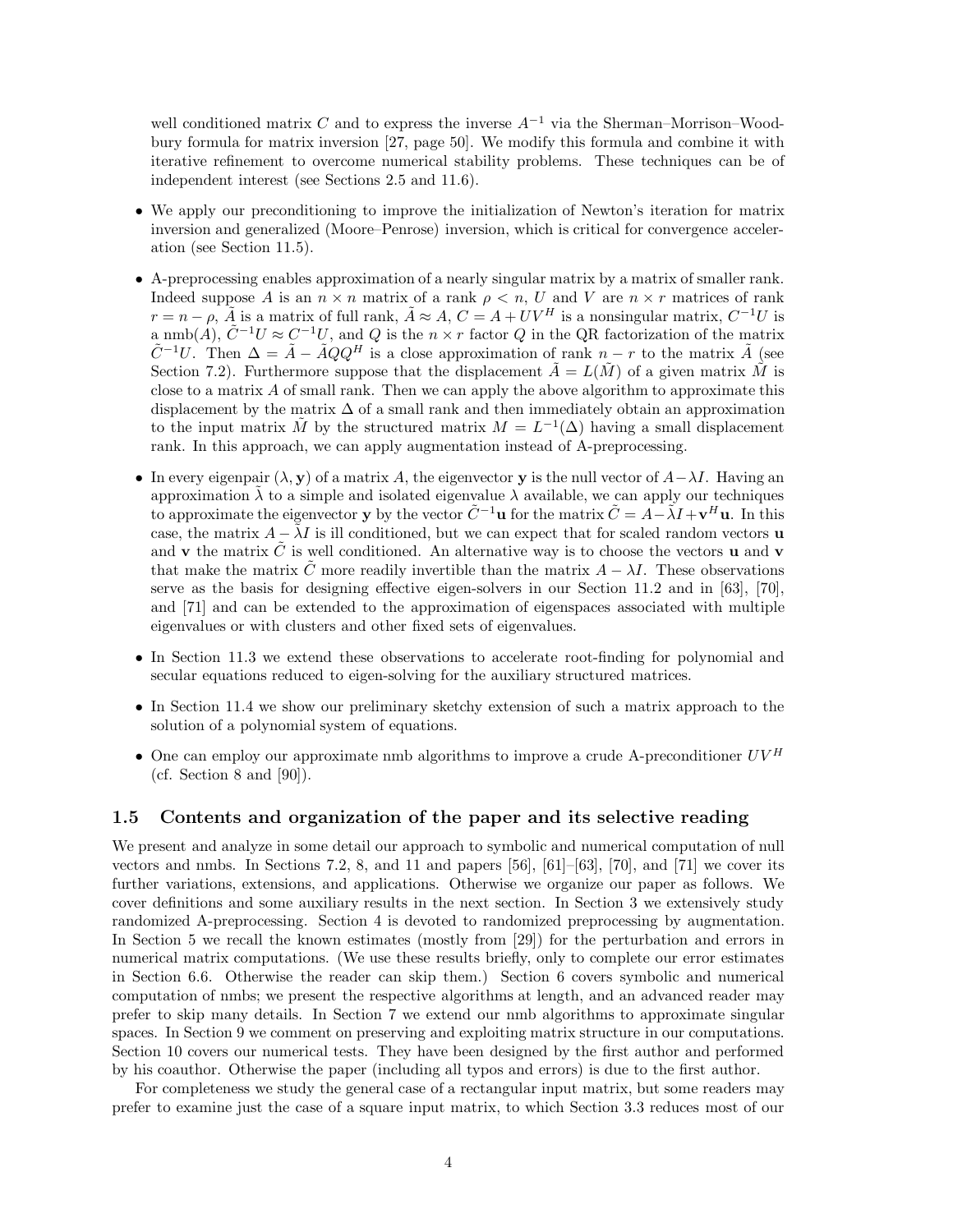study. A large part of the paper (in particular all our study of the errors and conditioning) can be omitted by those readers who are only interested in the symbolic versions of our algorithms, whereas those readers who are not interested in these versions can skip many details in Section 6.2.

**Acknowledgements.** We have substantially improved our original draft in response to the thoghtful comments by the referee. Marc Van Barel's pointer to his Toeplitz solver in [81] was most helpful for our tests covered in Section 10.

# **2 Definitions and auxiliary results**

Hereafter  $\mathbb R$  (resp.  $\mathbb C$ ) denotes the field of real (resp. complex) numbers and "flop" stands for "arithmetic operation".

## **2.1 General matrices and additive preprocessing**

We assume or slightly extend the customary definitions for matrix computations (cf. [27], [29], [76], [77]). This includes the definitions of the Hermitian, unitary (orthonormal), and singular matrices, full-rank and rank deficient matrices, the  $k \times k$  identity matrix  $I = I_k$ , its *i*th column vectors  $e_i$ ,  $i = 0, \ldots, k-1$ , the  $k \times l$  matrix  $0 = 0_{k,l}$  filled with zeros, the transpose  $A<sup>T</sup>$  of an  $m \times n$  matrix A and its Hermitian, that is complex conjugate transpose  $A^H$ , its rank  $\rho = \text{rank } A$ , nullity nul  $A = n - \rho$ , left nullity lnul  $A = m - \rho = \text{null}(A^T)$ , range  $A = \{ \mathbf{y} : \mathbf{y} = A\mathbf{z} \}$ , left range  $\{ \mathbf{x} : \mathbf{x}^T = \mathbf{w}^T A \}$ , null space  $N(A) = {\mathbf{y}: A\mathbf{y} = \mathbf{0}}$ , left null space  $LN(A) = {\mathbf{x}: \mathbf{x}^T A = \mathbf{0}^T}$ , and QR and QRP factorizations. QR factorization  $A = QR$  is unique if the R-factor R is a square matrix whose diagonal entries are positive [27, Theorem 5.2.2]. In this case we write  $Q = Q(A)$  and  $R = R(A)$ . diag( $B_1, B_2$ ) (resp.  $diag(B_i)_{i=1}^k$ ) denotes the  $2 \times 2$  (resp.  $k \times k$ ) block diagonal matrix with diagonal blocks  $B_1$  and  $B_2$ (resp.  $B_1, \ldots, B_k$ ), whereas  $(B, C)$  (resp.  $(B_j)_{j=1}^k$ ) denotes the  $1 \times 2$  (resp.  $1 \times k$ ) block matrix with blocks B and C (resp.  $B_1, \ldots, B_k$ ).

The map  $A \Longrightarrow C = A + P$  is A-preprocessing of a matrix A, the matrix C is its A-modification, and the matrix P is its *A-preprocessor* or *APP* (cf. Section 1.3).

### **2.2 Sparse and structured matrices**

**Definition 2.1.** *A matrix is* sparse *if its entries are mostly zeros according to a fixed criterion specifying the informal notion "mostly" (cf. [15], [16], [35], [64], and the bibliography therein).*

In the rest of this subsection we cover structured matrices of two groups, involved into Example 3.1 and Sections 3.5, 6.1, and 9.

a) **Matrices with small displacement ranks**.  $M - AMB<sup>T</sup>$  is the Stein displacement of a matrix  $M$  for two fixed operator matrices  $A$  and  $B$ . (One can similarly work with the Sylvester displacement  $AM - MB$ , closely linked to the Stein displacement.)  $d = \text{dr}_{A,B}(M)$  denotes rank(M –  $AMB<sup>T</sup>$ , called the displacement rank of the matrix M. Next we sketch some relevant definitions and basic properties assuming operator matrices A and B of shifts and diagonal scaling (cf. [52] and the bibliography therein on elaboration, proofs and further study).

*(i) Matrices of Shifts, Diagonal Scaling, and Reflection*. We have

$$
Z_{f}^{n} = fI, \ Z_{f} \begin{pmatrix} v_{1} \\ v_{2} \\ \vdots \\ v_{n-1} \\ v_{n} \end{pmatrix} = \begin{pmatrix} f v_{n} \\ v_{1} \\ \vdots \\ v_{n-2} \\ v_{n-1} \end{pmatrix} \text{ for } Z_{f} = \begin{pmatrix} 0 & f \\ 1 & \cdot & \cdot & \cdot \\ & \cdot & \cdot & \cdot & \vdots \\ & \cdot & \cdot & \cdot & \vdots \\ & \cdot & \cdot & \cdot & \cdot \\ & & \cdot & \cdot & \cdot & \cdot \\ & & & 0 & 0 \\ & & & 1 & 0 \end{pmatrix}
$$
(2.1)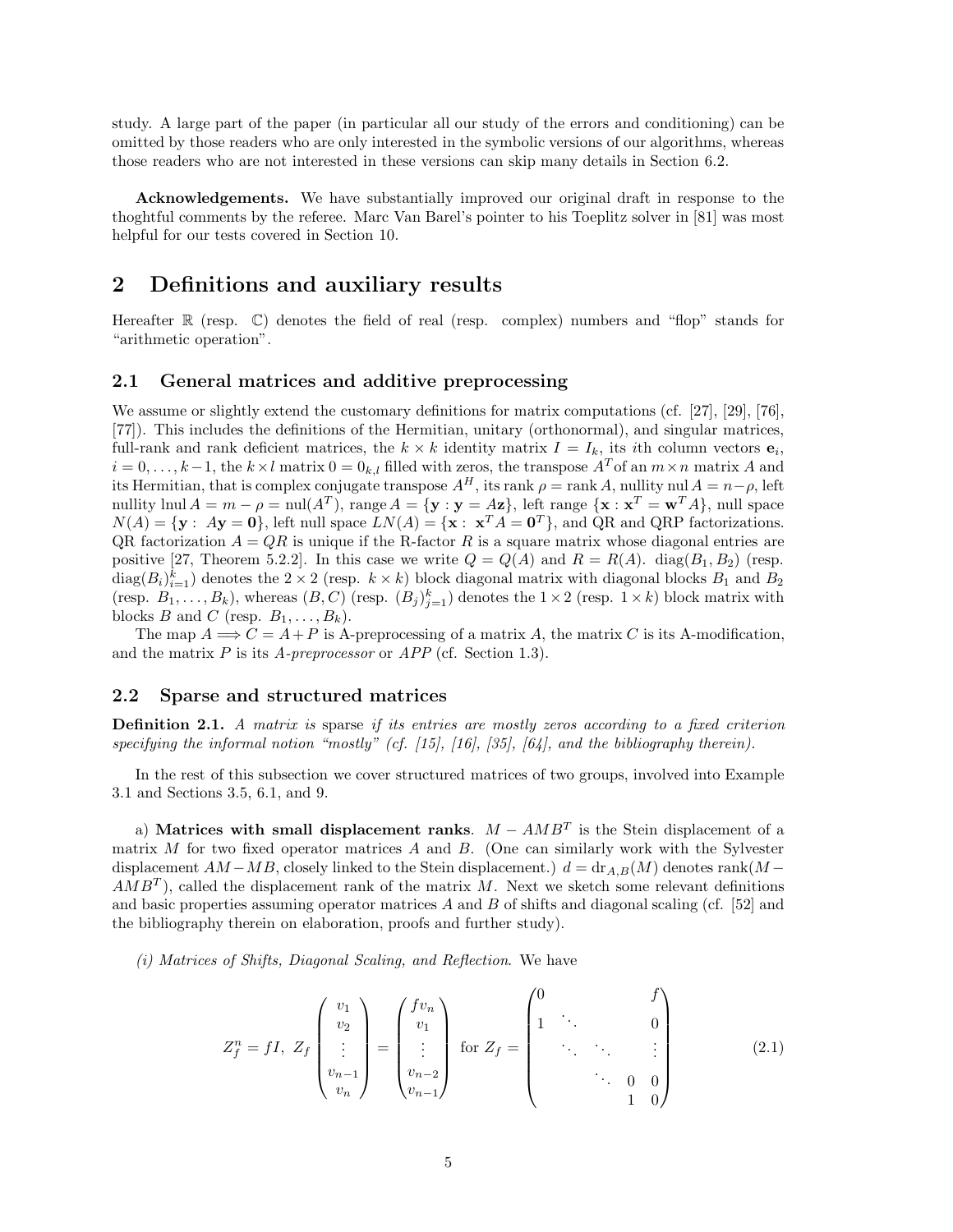and any scalars  $f, v_1, \ldots, v_n$ .  $Z_f$  is the  $n \times n$  unit f-circulant matrix,  $Z = Z_0 = Z_f - f \mathbf{e}_0 \mathbf{e}_{n-1}^T$  is the down shift matrix, and  $Z_1$  is the cyclic shift matrix.

 $D_{\mathbf{t}} = \text{diag}(t_i)_{i=1}^n$  is a matrix of diagonal scaling defined by a vector  $\mathbf{t} = (t_i)_{i=1}^n$ .

 $J = J_n = (j_{i,k})_{i,k=0}^{n-1}$  is the  $n \times n$  reflection matrix,  $j_{i,k} = 1$  if  $i + k = n-1$ ,  $j_{i,k} = 0$  otherwise, so that  $J(v_i)_{i=1}^n = (v_{n+1-i})_{i=1}^n$ ,  $J^2 = I$ .

*(ii) Four Basic Matrix Structures.* The operator matrices A and B define the type of the matrix structure. We have  $\text{dr}_{Z_e, Z_f}(T) < 3$ ,  $ef \neq 1$ , for Toeplitz matrices  $T = (t_{i-j})_{i=0, j=0}^{m-1, n-1}$ ;  $\text{dr}_{Z_e, Z_f^T}(H) <$  $3, ef \neq 1$ , for Hankel matrices  $H = (h_{i+j})_{i=0,j=0}^{m-1,n-1}$ ;  $dr_{D_{\mathbf{t}},Z_f}(V(\mathbf{t})) = 1$  and  $dr_{Z_f,D_{\mathbf{t}}}(V(\mathbf{t})^T) = 1$ ,  $f \neq t_i^n$ , for Vandermonde matrices  $V(\mathbf{t}) = (t_i^j)_{i=0,j=0}^{m-1,n-1}$ , and  $dr_{D_{\mathbf{s}},D_{\mathbf{t}}^{-1}}(C(\mathbf{s},\mathbf{t})) = 1$  for Cauchy matrices  $C(\mathbf{s}, \mathbf{t}) = \left( \frac{1}{s_i - t_j} \right)_{i=0, j=0}^{m-1, n-1}, s_i t_j \neq 0$  for all pairs  $(i, j)$ . These are the four most popular classes of matrices with small displacement ranks. Matrices are said to have structures of Toeplitz, Hankel, Vandermonde and Cauchy types, respectively, if their displacement ranks are small assuming the above operator matrices. Hereafter we write  $\mathcal{T}_d$ ,  $\mathcal{H}_d$ ,  $\mathcal{V}_d(\mathbf{t})$ , and  $\mathcal{C}_d(\mathbf{s}, \mathbf{t})$  to denote the respective classes of matrices having small displacement ranks d. They include Sylvester, companion, Loewner, Pick, and other celebrated classes of structured matrices. We also call the matrices in  $\mathcal{T}_d$  Toeplitz-like and in  $\mathcal{H}_d$  Hankel-like matrices.

*(iii) Structured Matrix Computations via Operations with Displacements*. The displacement M −  $AMB<sup>T</sup>$  of rank d can be represented as the sum of d outer products  $\mathbf{g}_k \mathbf{h}_k^T$ ,  $k = 1, \ldots, d$ ,

$$
M - AMBT = \sum_{k=1}^{d} \mathbf{g}_k \mathbf{h}_k^T.
$$
 (2.2)

Unless the linear operator  $M \implies M - AMB^{T}$  is singular, one can express the original matrix M through the entries of these vectors, so that an  $n \times n$  matrix M can be readily expressed via 2dn parameters. For  $d \ll n$  this is more economical than its representation with the  $n^2$  entries. Furthermore matrix transposition, addition, multiplication by a constant and a vector, pairwise multiplication and inversion can be expressed economically in terms of the respective operations with their displacements. In particular one can multiply an  $n \times n$  matrix M by a vector in  $O(dn \log n)$ flops for M in  $\mathcal{T}_d$  and  $\mathcal{H}_d$  and in  $O(dn \log^2 n)$  flops for M in  $\mathcal{V}_d(\mathbf{t})$  and  $\mathcal{C}_d(\mathbf{s}, \mathbf{t})$ , and one can solve a nonsingular linear system of  $n$  equations with a matrix from any of the four classes by using  $O(d^2n\log^2 n)$  flops.

*(iv) Transformation of Matrix Structure via Transformation of Displacements.* Multiplication by the reflection matrix  $J$  and appropriate Vandermonde matrices and their transposes transforms the classes  $\mathcal{T}_d$ ,  $\mathcal{H}_d$ ,  $\mathcal{V}_d(\mathbf{t})$ , and  $\mathcal{C}_d(\mathbf{s}, \mathbf{t})$  into each other in all ways. Here are some respective maps,  $J\mathcal{T}_d = \mathcal{T}_d J = \mathcal{H}_d$ ,  $J\mathcal{H}_d = \mathcal{H}_d J = \mathcal{T}_d$ ,  $V(\mathbf{t})\mathcal{T}_d \subset \mathcal{V}_{d+1}(\mathbf{t}), V(\mathbf{t})^T \mathcal{V}_d(\mathbf{t}) \subset \mathcal{T}_{d+1}, \mathcal{C}_d(\mathbf{s}, \mathbf{t}) V(\mathbf{t}) \subset \mathcal{V}_{d+1}(\mathbf{s}),$  $V_d(\mathbf{s})V(\mathbf{t})^T \subset C_{d+1}(\mathbf{s}, \mathbf{t}),$  and  $C_d(\mathbf{s}, \mathbf{t})C(\mathbf{t}, \mathbf{u}) \subset C_{d+1}(\mathbf{s}, \mathbf{u}).$  (We also have  $J\mathbb{T} = \mathbb{T}J = \mathbb{H}$  and  $J\mathbb{H} = \mathbb{T}J = \mathbb{T}$  for the classes  $\mathbb{T}$  of Toeplitz and  $\mathbb{H}$  of Hankel matrices.) It follows that any algorithm for the inversion of the matrices in one of these classes or for solving linear systems with the matrices of this class can be immediately extended to the same operations with the inputs in the three other classes. One can view such displacement transformation techniques as a means of unifying computations with matrices having structures of various types [52]. A natural theoretical challenge is an extension that would unify the two main classes of structured matrices, that is the ones having displacement structure and the others (cf. [21], [84]–[87]) having rank (quasiseparable) structure. See [5] on recent progress in this direction.

**Remark 2.1. The Method of Displacement Transformation.** *The above techniques of displacement transformation for algorithm design were proposed in [48] and refined in [24], [26], and [28] to devise practical algorithms for Toeplitz, Hankel, Toeplitz-like, and Hankel-like linear systems of equations. The algorithms first map an input from the class*  $\mathbb{T}$ ,  $\mathcal{T}_d$ ,  $\mathbb{H}$  *or*  $\mathcal{H}_d$  *into a matrix with the structure of Vandermonde or Cauchy type. Then they apply fast Gaussian elimination with partial*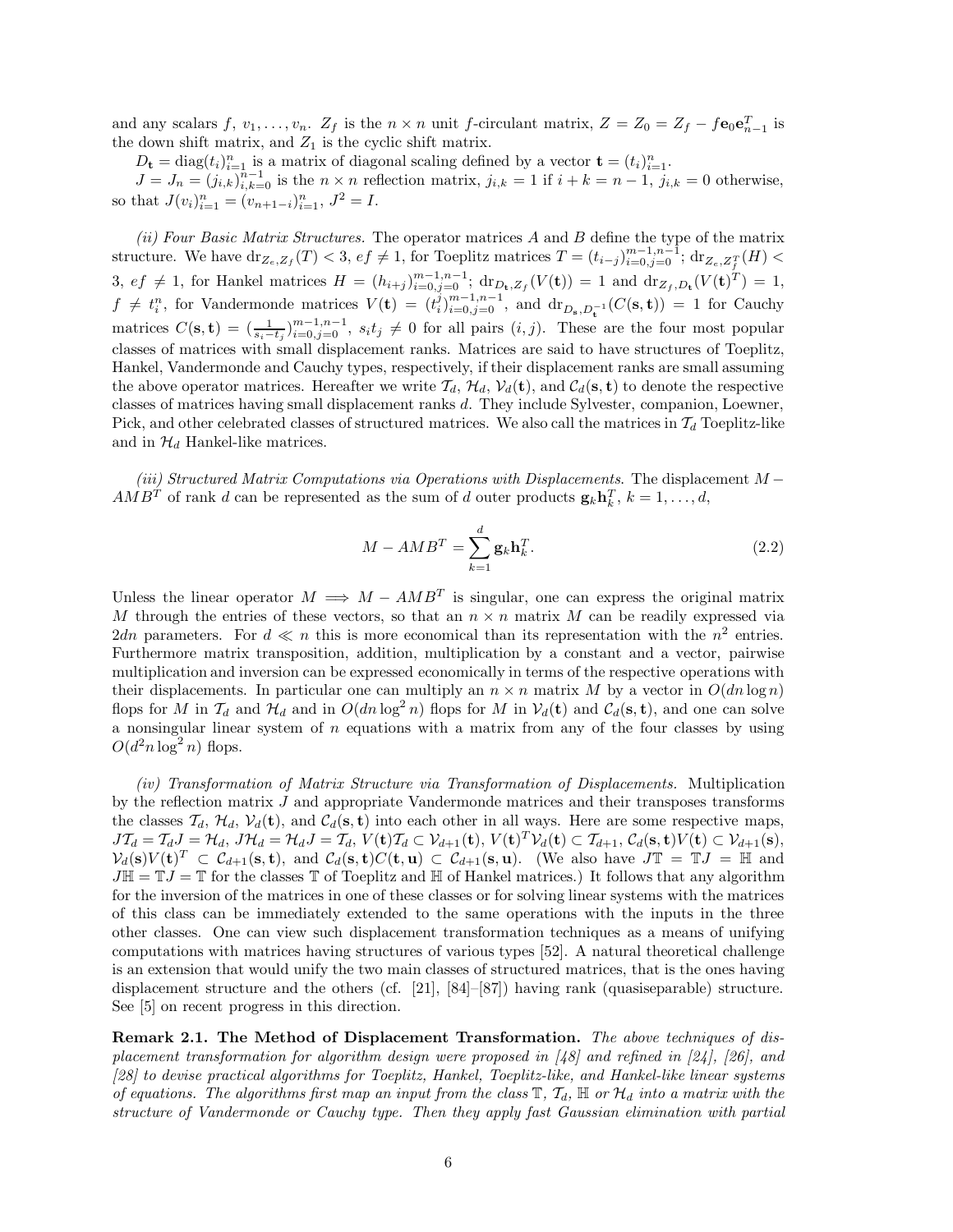*pivoting (GEPP) by exploiting the input structure. Direct application of GEPP to the four former matrix classes would destroy the structure and would run as slow as in the case of general input matrices, whereas one can run GEPP fast on the input classes*  $V_d(t)$  *and*  $C_d(s,t)$ *. In other words, the above map extends the fast and numerically stable solution with GEPP from inputs in*  $V_d(\mathbf{t})$  *and*  $C_d(\mathbf{s}, \mathbf{t})$  to the highly important input classes  $\mathbb{T}$ ,  $\mathcal{T}_d$ ,  $\mathbb{H}$ , and  $\mathcal{H}_d$ . In the algorithms in [24], [26], *and [28] Vandermonde multipliers were specialized to the matrices of Discrete Fourier transform, and then the map was slightly refined versus the original maps in [48]. The approach was further advanced in [10], [54], and [72].*

*(v) Toeplitz-like, Toeplitz, and* f*-Circulant Matrices.* Let us supply more details on the basic classes of Toeplitz-like, Toeplitz, and f-circulant matrices.

For a scalar f and a column vector  $\mathbf{v} = (v_i)_{i=0}^{n-1}$  the matrix polynomials  $Z_f(\mathbf{v}) = \sum_{i=0}^{n-1} v_i Z_f^i$ form the algebra of *f-circulant matrices* in the class of Toeplitz matrices. For  $f = 0$  this is the algebra of lower triangular Toeplitz matrices. In both cases the matrix  $Z_f(\mathbf{v})$  is defined by its first column vector **v**. Due to the factorization of f-circulant matrices in [11], they can be multiplied and inverted in  $O(n \log n)$  flops based on FFT. These estimates also hold for triangular Toeplitz matrices  $Z_0(\mathbf{v})$ .

f-circulant matrices are called *circulant* for  $f = 1$  and *skew circulant* for  $f = -1$ .

Now fix two scalars e and f, ef  $\neq 1$ , e.g.,  $e = f = 0$  or  $e = -f = 1$ . Then M is an  $n \times n$ Toeplitz matrix (resp. Toeplitz-like matrix of displacement rank d for the operator matrices  $A = Z_e$ and  $B = Z_f$ ) if and only if it can be nonuniquely represented as the sum  $Z_e(\mathbf{u}) + Z_f(\mathbf{v})^T$  for two vectors **u** and **v** (resp. as the sum

$$
(1 - e f)M = \sum_{k=1}^{d} Z_e(\mathbf{g}_k) Z_f(\mathbf{h}_k)^T
$$
\n(2.3)

for d pairs of vectors  $(\mathbf{g}_k, \mathbf{h}_k)$ , which are precisely the vectors in (2.2) for  $A = Z_e$  and  $B = Z_f$ ). There are similar expressions for the matrix classes  $\mathcal{H}_d = J\mathcal{T}_d$ ,  $\mathcal{V}_d(\mathbf{t})$ , and  $C_d(\mathbf{s}, \mathbf{t})$  (cf. [52, Sections 4.3 and 4.4]).

b) **Banded matrices**  $(b_{i,j})_{i,j}$  with a *lower bandwidth* l and an *upper bandwidth* u, that is such that  $b_{i,j} = 0$  where  $i - j > l$  or  $j - i > u$  (cf. [27, Section 1.2.1]), their inverses, and more generally the **rank structured matrices**.

**Definition 2.2.** *(Cf. [21, Section 1], [84, Definition 3], [85, Definition 2], [86], [87].) A lower (resp. upper) rank*  $l = l_M$  *(resp.*  $u = u_M$ *) of a matrix* M *is the maximal rank of any its submatrix lying entirely below (resp. above) its diagonal. Its rank pair*  $(l, u)_M = (l_M, u_M)$  *is the pair of its lower rank* l and upper rank u. An  $m \times n$  *matrix* M is rank structured if  $\max\{l(M), u(M)\} \ll \min\{m, n\}$ .

Such an  $n \times n$  matrix can be generated with  $O((l + u + 1)n)$  parameters and multiplied by a vector in  $O((l + u + 1)n)$  flops. One can solve a nonsingular linear system of equations with such a matrix in  $O((l+u+1)^2n)$  flops (see [21]).

### **2.3 Null vectors, nmbs, and annihilators**

A matrix B of full column rank is a *matrix basis* for its range. A null vector, a null basis, and a null matrix basis for a matrix  $A$  are a vector in, a basis for, and a matrix basis for its null space  $N(A)$ , respectively (cf. Section 1.1). For an  $m \times n$  matrix A with a positive nullity r, its nmb(A) is an  $n \times r$  matrix where  $r < n$  unless  $A = 0$ . A matrix H is a *complete annihilator* of a matrix A if range  $H = N(A)$ . We use the abbreviations nmb,  $nmb(A)$ , and ca(A) and define similar concepts for the left null space  $LN(A)$ . Clearly, every  $\text{nmb}(A)$  is a ca(A). Conversely, given a ca(A), we can compute a  $\text{nmb}(A)$  from LUP or QR factorization of the matrix  $ca(A)$ , but the following fact can be preferred as the basis in the case of structured matrices A.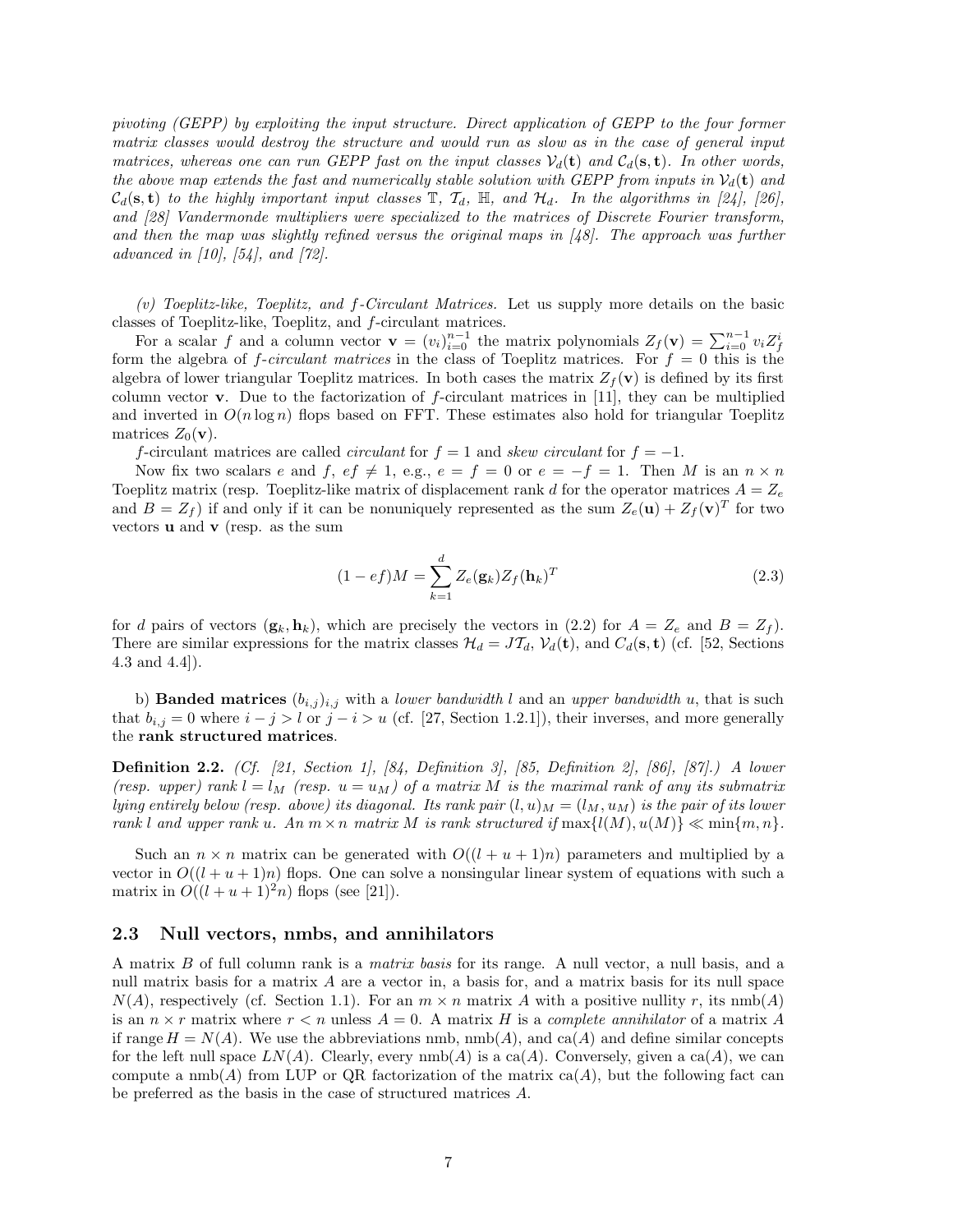**Fact 2.1.** *Suppose* H *is a* ca(A)*. Then*

(a) H is a nmb(A) if and only if nul  $H = 0$  and

(b)  $HY$  *is a* nmb(A) *if* X *is a* ca(H) *and if*  $(X, Y)$  *is a nonsingular matrix.* 

*Proof.* Part (a) is trivial, and clearly  $AHY = 0$  because H is a ca(A). Now suppose  $HY\mathbf{x} = \mathbf{0}$  for a nonzero vector **x**. Then  $Y$ **x** = X**y** for some vector **y** because X is a ca(H). Therefore  $(X, Y)$ **w** = 0 for  $\mathbf{w}^T = (\mathbf{x}^T, -\mathbf{y}^T)$ . It follows that  $\mathbf{w} = \mathbf{0}$  (and thus  $\mathbf{x} = \mathbf{0}$ ) because  $(X, Y)$  is a nonsingular matrix. Contradiction to the assumption that  $\mathbf{x} \neq \mathbf{0}$  implies that HY and Y have full rank, and part (b) follows. 口

# **2.4 SVDs and generalized inverses**

For an m × n matrix A of a rank ρ, its *full Singular Value Decomposition* (hereafter *SVD* or *full SVD*) is given by the equation  $A = S\Sigma T^H$  where  $S = (\mathbf{s}_j)_{j=1}^m$  and  $T = (\mathbf{t}_j)_{j=1}^n$  are square unitary matrices,  $S^H S = S^H S = I_m$ ,  $T^H T = TT^H = I_n$ ;  $\Sigma = \text{diag}(\Sigma^{(\rho)}, 0_{m-\rho,n-\rho})$  is an  $m \times n$  matrix;  $\Sigma^{(\rho)} = \text{diag}(\sigma_j)_{j=1}^{\rho}; \ \sigma_1 \geq \sigma_2 \geq \cdots \geq \sigma_\rho > 0, \ \sigma_j = 0 \text{ for } j > \rho \text{ and } \sigma_j = +\infty \text{ for } j < 1.$  The scalars  $\sigma_j = \sigma_j(A)$  for  $j \ge 1$  are the *singular values* of the matrix A. The vectors  $\mathbf{s}_j^H$  for  $j = 1, \ldots,$ m and  $\mathbf{t}_j$  for  $j = 1, \ldots, n$  are the associated left and right *singular vectors*, respectively.  $\mathbb{S}_{k,r} =$  $\text{range}((s_i)_{i=k+1}^{k+r})$  (resp.  $\mathbb{T}_{k,r} = \text{range}((t_i)_{i=k+1}^{k+r})$ ) is the left (resp. right) singular space associated with the singular values  $\sigma_{k+1},...,\sigma_{k+r}$  provided  $k > 0$ ,  $\sigma_k > \sigma_{k+1}$ , and either  $\sigma_{k+r} > \sigma_{k+r+1}$  or  $k + r = m$  (resp.  $k + r = n$ ). If  $k + r = n \leq m$ , then  $\mathbb{T}_{k,r}$  is the (right) r-tail and  $\mathbb{T}_{0,n-r}$  is the (right)  $(n - r)$ -*head* of the SVD.

**Fact 2.2.**  $\sigma_i(W^H) = \sigma_i(W)$  for all matrices W and integers j.

A matrix  $X = A^{(I)}$  is a left (resp. right) inverse of a matrix A if  $XA = I$  (resp.  $AX = I$ ). An  $m \times n$  matrix of a rank  $\rho$  has a left (resp. right) inverse if and only if  $\rho = n$  (resp.  $\rho = m$ ). Such an inverse is unique if and only if the matrix A is nonsingular, and then  $A^{(I)} = A^{-1}$ .

 $A^+ = \sum_{j=1}^{\rho} \sigma_j^{-1}$ **t**<sub>j</sub>**s**<sup>H</sup></sup> denotes the Moore–Penrose generalized inverse (also called pseudo inverse) of an  $m \times n$  matrix A of a rank  $\rho$ .  $A^+ = (A^H A)^{-1} A^H$  is a left inverse  $A^{(I)}$  if  $m \ge n = \rho$ ,  $A^+ = A^H (AA^H)^{-1}$  is a right inverse  $A^{(I)}$  if  $m = \rho \leq n$ , and  $A^+ = A^{-1}$  if  $m = n = \rho$ .  $A^{+H}$  (resp.  $A^{-H}$ ) denotes the matrix  $(A^{+})^{H} = (A^{H})^{+}$  (resp.  $(A^{-1})^{H} = (A^{H})^{-1}$ ).

## **2.5 The Sherman–Morrison–Woodbury formula and its modifications**

**Theorem 2.1.** *Assume that*  $A \in \mathbb{C}^{m \times n}$ ,  $U \in \mathbb{C}^{m \times r}$ ,  $V \in \mathbb{C}^{n \times r}$ ,  $C = A + UV^H \in \mathbb{C}^{m \times n}$ , and the *matrices* A and C have full rank. Then the matrix  $G = I_r - V^H C^+ U$  is nonsingular and

$$
A^{+} = C^{+} + C^{+} U G^{-1} V^{H} C^{+}.
$$
\n(2.4)

 $\Box$ 

*Proof.* See [56, Section 4.2].

In the case where  $m = n$  and A is a square matrix, we arrive at the Sherman–Morrison–Woodbury classical formula [27, page 50],

$$
A^{-1} = C^{-1} + C^{-1} U G^{-1} V^H C^{-1}.
$$
\n(2.5)

**Corollary 2.1.** *Under the assumptions of Theorem 2.1, we have* range( $C^+U$ ) = range( $A^+U$ ).

(Hereafter we use the abbreviation *SMW formulae* for both expressions (2.5) and (2.4).)

Next we keep dealing with the matrices  $U \in \mathbb{C}^{m \times r}$ ,  $V \in \mathbb{C}^{n \times r}$ , use  $A \in \mathbb{C}^{n \times m}$ , and assume that the matrices A and  $C_ = A^+ + UV^H$  have full rank. Apply Theorem 2.1 to the matrices  $A^+$  and  $C_{-}$  (replacing the matrices C and A, respectively). Obtain that the matrix  $H = I_r + V^H A U \in \mathbb{C}^{r \times r}$ (replacing the matrix G in Theorem 2.1) is nonsingular and arrive at the *dual SMW formula* (cf. [56])

$$
(C_{-})^{+} = A - A U H^{-1} V^{H} A.
$$
\n(2.6)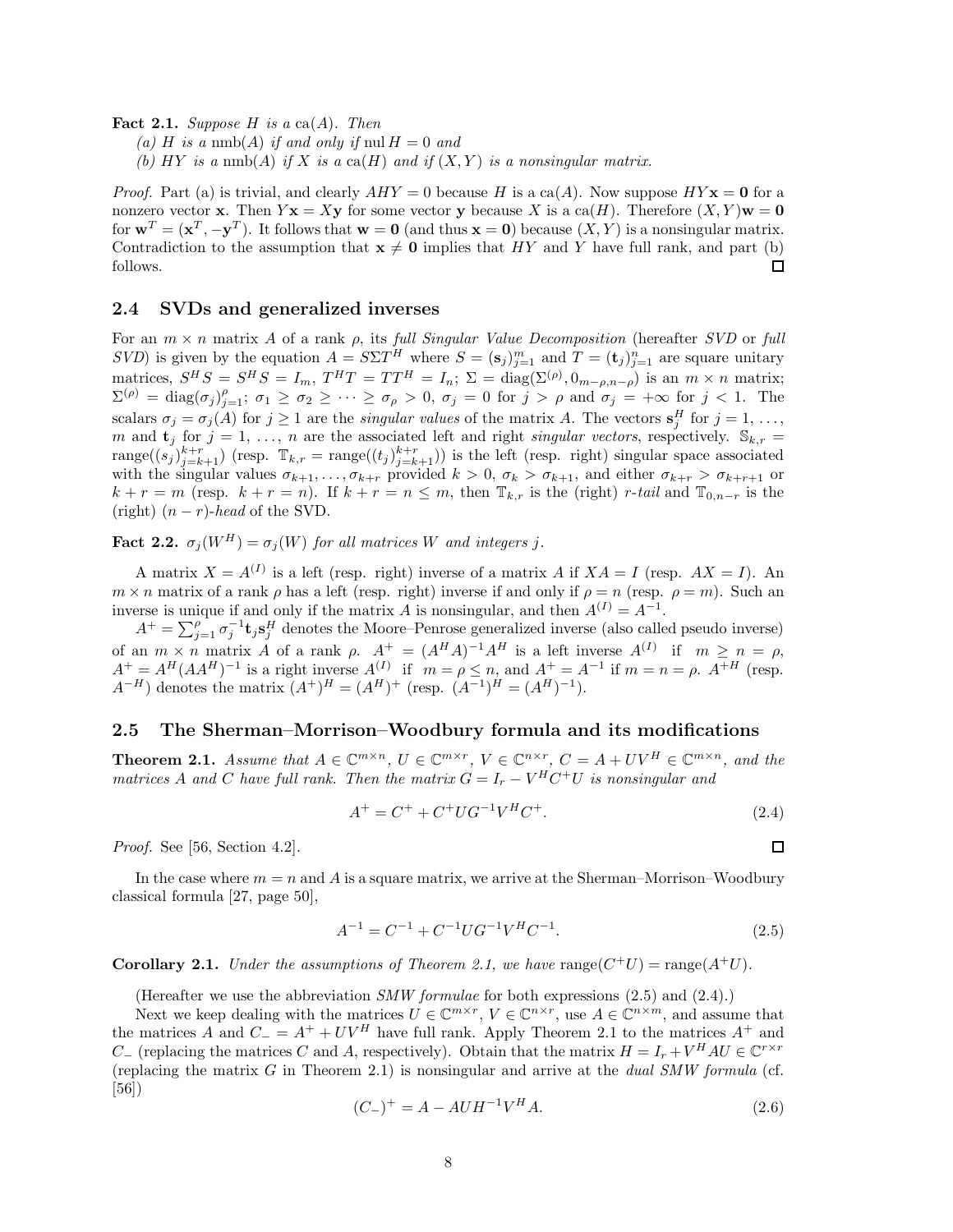It follows that

$$
A^{+} = C_{-} - UV^{H} = (A - A U H^{-1} V^{H} A)^{+} - UV^{H}.
$$
\n(2.7)

For  $m = n$  we have the expressions

$$
(C_{-})^{-1} = A - A U H^{-1} V^{H} A, \quad A^{-1} = (A - A U H^{-1} V^{H} A)^{-1} - U V^{H}.
$$
 (2.8)

# **2.6 Norms, condition numbers, and singular values**

 $||A||$  is the 2-norm of a matrix A, which is normalized if  $||A|| = 1$ . cond  $A = ||A|| ||A^+|| = \frac{\sigma_1(A)}{\sigma_\rho(A)}$  is the condition number of a matrix A of a rank  $\rho$ . Effective norm and condition estimators can be found in [13], [27, Sections 2.3.2, 2.3.3, 3.5.4, and 12.5], [29, Chapter 15], and [76, Section 5.3].

**Fact 2.3.** For  $A = (a_{i,j})_{i,j=1}^{m,n}$  we have  $||A||/\sqrt{mn} \leq \max_{i,j=1}^{m,n} |a_{i,j}| \leq ||A|| = ||A^H||$ .

The minimax characterization [27, Theorem 8.6.1] relates the norms and singular values,

$$
\sigma_j = \max_{\dim(\mathbb{S}) = j} \min_{\mathbf{x} \in \mathbb{S}, \ ||\mathbf{x}|| = 1} \quad ||A\mathbf{x}|| \tag{2.9}
$$

for  $j = 1, 2, \ldots, n$  and for linear spaces S. Hence for an  $m \times n$  matrix A of a rank  $\rho$  we have  $\sigma_{\rho} = 1/||A^+||$ ,  $\sigma_1 = \max_{\|\mathbf{x}\| = 1} ||A\mathbf{x}|| = ||A||$ ,  $\sigma_n = \min_{\|\mathbf{x}\| = 1} ||A\mathbf{x}||$ .

We write  $n \gg d$  where the ratio  $\frac{n}{d}$  is large. A matrix A of a rank  $\rho$  is *ill conditioned* if  $\sigma_1 \gg \sigma_\rho$ and is *well conditioned* otherwise. The concepts "large", "ill" and "well conditioned" are quantified in the context of the computational task and computer environment.

An APP P is an A-preconditioner of a matrix A if  $\text{cond}(A + P) \ll \text{cond}(A)$ .

An  $m \times n$  matrix A has *numerical rank*  $\rho$  and *numerical nullity* nnul  $A = l - \rho$  for  $l = \min\{m, n\}$ if this matrix has exactly  $\rho$  singular values (counting their multiplicities) that exceed  $\delta\sigma_1(A)$  for a fixed small positive  $\delta$  and if either  $\rho < l$  and the ratio  $\frac{\sigma_{\rho}(A)}{\sigma_{\rho+1}(A)}$  is large or  $\rho = l$ .

# **2.7 The singular values of submatrices and matrix products**

The two following theorems are used in the proofs of Theorems 3.7 and 3.8 in Section 3.5. In fact parts b) and c) of Theorems 2.2 are not used there but naturally complement part a).

**Theorem 2.2.** *Let* p, q, m, and n be four positive integers such that  $1 \leq p \leq m$  and  $1 \leq q \leq n$  and *let*  $A_0$  *be a*  $p \times q$  *submatrix of an*  $m \times n$  *matrix* A. *Then* 

*a)*  $\sigma_j(A) \geq \sigma_j(A_0)$  *for*  $j = 1, 2, ..., \min\{p, q\},$ 

*b)* there is a  $p \times n$  block submatrix  $\widehat{A}$  of the matrix  $A$  such that  $\lfloor m/p \rfloor^{1/2} ||\widehat{A}|| \ge ||A||$ , and

*c*) there is a  $p \times q$  block submatrix  $\tilde{A}$  of the matrix  $A$  such that  $\lceil m/p \rceil^{1/2} \lceil n/q \rceil^{1/2} ||\tilde{A}|| > ||A||$ .

*Proof.* a)  $A_0$  is a submatrix of a certain  $p \times n$  submatrix  $\overline{A}_0$  of the matrix A. Then (2.9) implies that  $\sigma_j(A) \geq \sigma_j(\bar{A}_0)$  for all j and similarly  $\sigma_j(\bar{A}_0^H) \geq \sigma_j(A_0^H)$ , whereas  $\sigma_j(\bar{A}_0) = \sigma_j(\bar{A}_0^H)$  and  $\sigma_j(A_0) = \sigma_j(A_0^H)$  for all j, due to Fact 2.2.

b) Recall that  $\sigma_j(A) = ||A\mathbf{x}^{(j)}||$  for some vectors  $\mathbf{x}^{(j)}$  such that  $||\mathbf{x}^{(j)}|| = 1$  and for  $j = 1, 2, ...$ due to minimax characterization (2.9). Write  $\mathbf{a}_i^T = \mathbf{e}_i^T A$  for  $i = 0, \ldots, m-1$ ,  $\mathbf{a}_i^T = \mathbf{0}_i^T$  for  $i \geq m$ , and  $\tilde{A}_j = (\mathbf{a}_i^T)_{i=jl}^{j_l+l-1}$  for  $j = 0, \ldots, r-1$  and  $r = \lceil m/p \rceil$ . Observe that  $||A\mathbf{x}||^2 = \sum_{i=0}^{r-1} ||\tilde{A}_j\mathbf{x}||^2 =$  $\sum_{i=0}^{m-1} |\mathbf{a}_j^T \mathbf{x}|^2$  for all vectors **x**. Suppose the norm  $||\tilde{A}_j \mathbf{x}^{(1)}||$  is maximum for  $j = h$  and deduce that  $||A|| = \sigma_1(A) \leq \lceil m/p \rceil^{1/2} ||\tilde{A}_h \mathbf{x}^{(1)}|| \leq \lceil m/p \rceil^{1/2} ||\tilde{A}_h||$ . Write  $\hat{A} = \tilde{A}_h$  and obtain part b).

c) Now apply part b) to the  $n \times p$  matrix  $\tilde{A}_h^T$  replacing the  $m \times n$  matrix A and obtain  $q \times p$  block submatrix B such that  $\lceil n/q \rceil^{1/2} ||B|| \ge ||\tilde{A}_h^T|| = ||\tilde{A}_h||$ . Therefore  $\lceil m/p \rceil^{1/2} \lceil n/q \rceil^{1/2} ||B|| \ge ||A||$ . Write  $\tilde{A} = B^T$  and obtain part c) because  $B^T$  is a  $p \times q$  block submatrix of the matrix A and  $||B|| = ||B<sup>T</sup>||.$ ◻

**Theorem 2.3.** *[62].* Let  $A \in \mathbb{C}^{m \times r}$  and  $B \in \mathbb{C}^{r \times n}$  and write  $r_A = \text{rank } A$ ,  $r_B = \text{rank } B$ ,  $r_- =$  $\min\{r_A, r_B\}$  and  $r_+ = \max\{r_A, r_B\}$ . Let  $r_+ = r$ . (In particular this holds if at least one of *the matrices* A *and* B *is nonsingular.*) Then  $\text{rank}(AB) = r_-, \ \sigma_{r_-}(AB) \geq \sigma_{r_A}(A)\sigma_{r_B}(B)$  and  $\text{cond}(AB) \leq (\text{cond }A) \text{ cond }B.$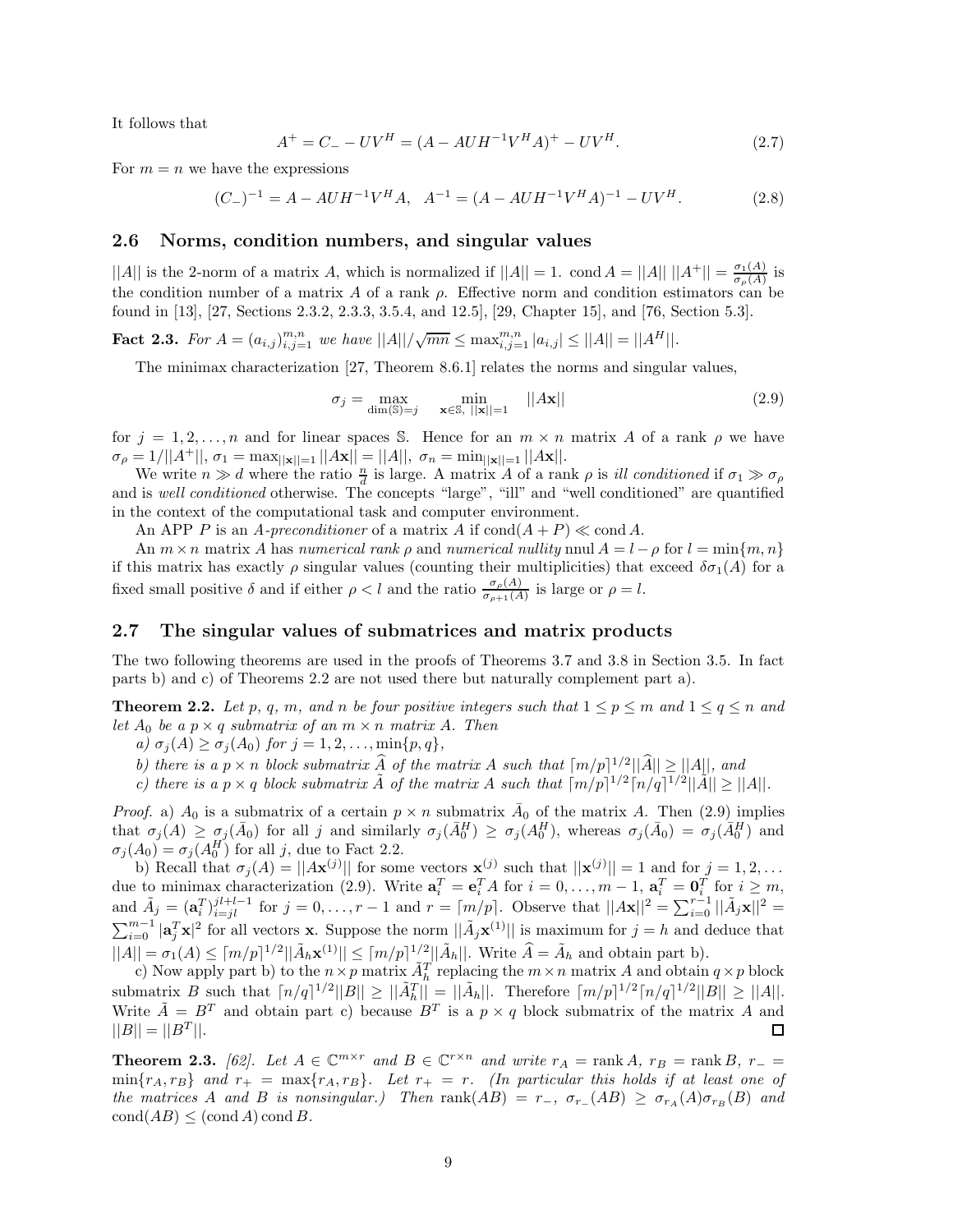**Remark 2.2.** cond(AB) can be arbitrarily large even for  $m \times r$  unitary matrices A and  $B<sup>H</sup>$  if  $m>r$ .

#### **2.8 Random sampling, random matrices, and Gaussian random variables**

|∆| is the cardinality of a set ∆. *Random sampling* of elements from a set ∆ is their selection from this set at random, independently of each other, and under the uniform probability distribution on the set. A matrix is *random* if its entries are randomly sampled from a fixed set ∆, e.g., the set of all double precision numbers with the exponents in a fixed range, for numerical computations.

The next definition and lemma are only used in Section 3.5 and Theorem 3.12 in Section 3.6.

**Definition 2.3.**  $F_X(y) =$  *Probability*{ $X \leq y$ } *for a real random variable* X *is the* cumulative distribution function (CDF) of X evaluated at y.  $F_A(y) = F_{\sigma_l(A)}(y)$  for an  $m \times n$  matrix A and an *integer*  $l = \min\{m, n\}$ . A matrix (resp. vector) is a Gaussian random matrix (resp. vector) with a *mean*  $\mu$  *and a variance*  $\sigma^2$  *if it is filled with independent Gaussian random variables, all having the same mean*  $\mu$  *and variance*  $\sigma^2$ *. If*  $\mu = 0$  *and*  $\sigma^2 = 1$ *, this is a* standard Gaussian random matrix *(resp. vector).*  $F_{\mu,\sigma}(y) = \frac{1}{\sigma\sqrt{2\pi}} \int_{-\infty}^{y} \exp(-\frac{(x-\mu)^2}{2\sigma^2})dx$  is the CDF for a Gaussian random variable *with a mean*  $\mu$  *and a variance*  $\sigma^2$ .  $\Phi_{\mu,\sigma}(y) = F_{\mu,\sigma}(\mu + y) - F_{\mu,\sigma}(\mu - y)$  *for*  $y \ge 0$ *.* 

**Lemma 2.1.** For positive scalars  $y$ ,  $y_1$ , and  $y_2$  we have  $F_X(y) \leq F_{X_1}(y_1) + F_{X_2}(y_2)$  *if*  $X \leq \min\{X_1y/y_1, X_2y/y_2\}$ ,  $1 - F_X(y) \leq 2 - F_{X_1}(y_1) - F_{X_2}(y_2)$  *if*  $X \geq \max\{X_1y/y_1, X_2y/y_2\}.$ 

# **3 A-preprocessing and randomization**

### **3.1 APPs and nmbs**

**Theorem 3.1.** For three integers m, n and r,  $m > n > r > 0$ , and for a pair of matrices U of *size*  $m \times r$  *and* V *of size*  $n \times r$ *, assume that* (a) A *is an*  $m \times n$  *matrix of a rank*  $\rho$ *, (b) the matrix*  $C = A + UV^H$  has full rank n, and (c)  $C^{(I)}$  is a left inverse of C, that is  $C^{(I)}C = I$ . Then

$$
r \ge \operatorname{rank} U \ge n - \rho = \operatorname{nil} A,\tag{3.1}
$$

$$
N(A) \subseteq \text{range}(C^{(I)}U). \tag{3.2}
$$

*Furthermore if*

$$
r = \text{rank } U = n - \rho = \text{null } A,\tag{3.3}
$$

*then (cf. Corollary 2.1)*

$$
B = C^{(I)}U \text{ is a nmb}(A),\tag{3.4}
$$

$$
V^H C^{(I)} U = I_r. \tag{3.5}
$$

*Proof.* Bound (3.1) follows because  $\text{rank}(A + UV^H) < \text{rank }A + \text{rank}(UV^H)$ ,  $\text{rank }A = \rho$ , and rank $(UV^H)$  < rank U.

Now let  $\mathbf{y} \in N(A)$ . Then  $C\mathbf{y} = (A + UV^H)\mathbf{y} = UV^H\mathbf{y}$ , and therefore

$$
\mathbf{y} = C^{(I)} U (V^H \mathbf{y}). \tag{3.6}
$$

This proves (3.2).

(3.4) follows from (3.2) and (3.3) because rank( $C^{(I)}U$ )  $\leq r$ .

To prove (3.5), first premultiply by  $V^H$  equation (3.6) and obtain that  $(V^H C^{(I)}U - I_r)V^H$ **y** for any vector **y** in  $N(A)$ . Next recall equation (3.4) and deduce that  $(V^HC^{(I)}U - I_r)V^HC^{(I)}U = 0$ . Now (3.5) follows unless the matrix  $V^H C^{(I)} U$  is singular, but if it is, then  $V^H C^{(I)} U \mathbf{z} = \mathbf{0}$  for some nonzero vector **z**. Let us write  $\mathbf{w} = C^{(I)}U\mathbf{z}$ , so that  $V^H\mathbf{w} = \mathbf{0}$  and  $\mathbf{w} \in \text{range}(C^{(I)}U) = N(A)$ . It follows that  $A\mathbf{w} = \mathbf{0}$ , and therefore,  $C\mathbf{w} = A\mathbf{w} + UV^H\mathbf{w} = \mathbf{0}$ . Now recall that the matrix C has full rank and since  $m \geq n$  conclude that  $\mathbf{w} = \mathbf{0}$ . Consequently,  $\mathbf{z} = \mathbf{0}$  because the matrix  $C^{(I)}U$  has full rank. 口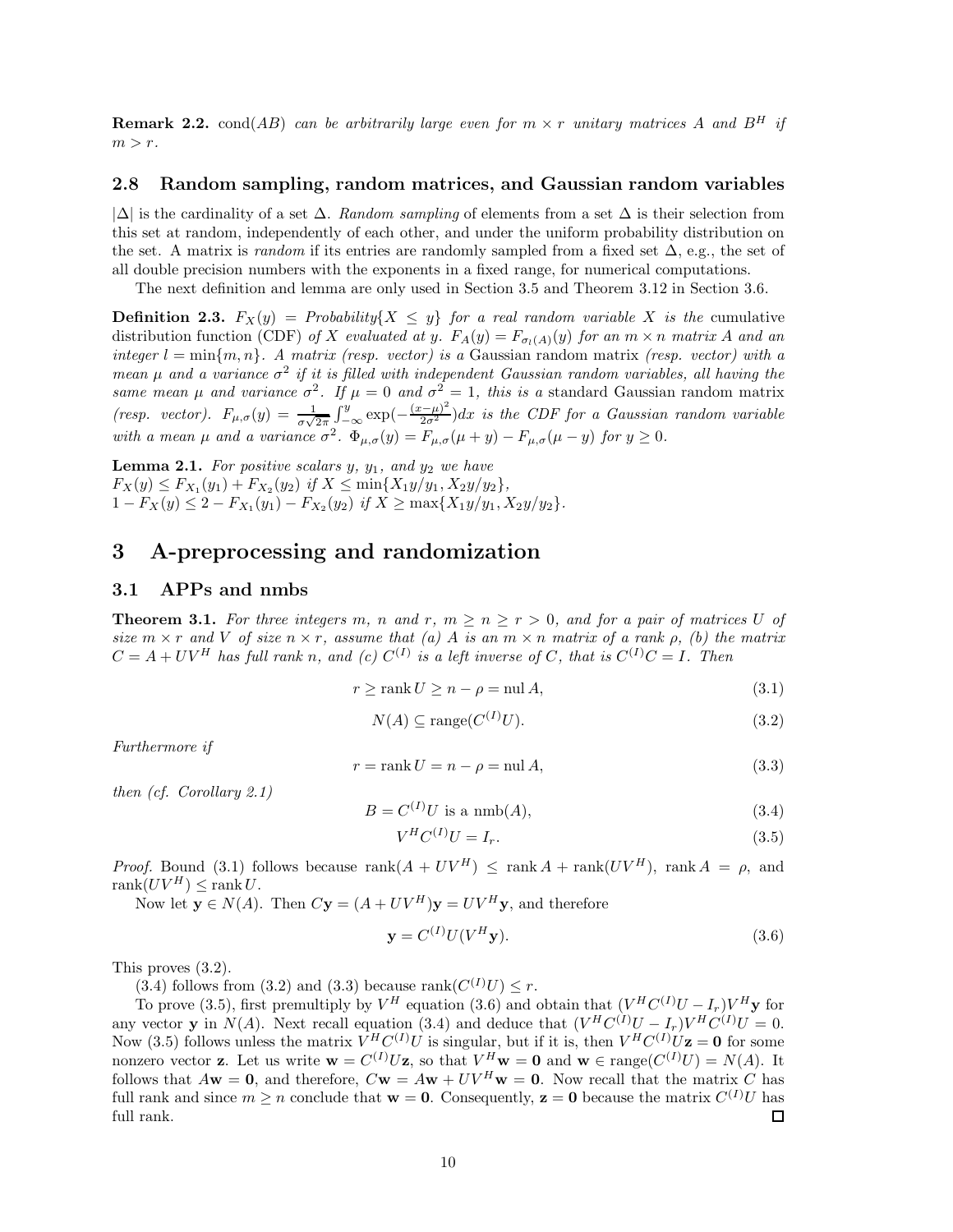**Corollary 3.1.** *Under assumptions*  $(a)$ – $(c)$  of Theorem 3.1, let  $B = C^{(I)}U$ . (i) Then BX is a ca(A) *if* X *is a* ca(AB). (*ii*) Furthermore X *is a* ca(AB) *if* BX *is a* ca(A) and *if* rank  $B = r$ .

*Proof.* (i)  $A(BX) = (AB)X = 0$  if X is a ca(AB). Conversely, let  $A$ **u** = **0**. Then **u** = B**v** for some vector **v** in virtue of (3.2). Therefore  $ABv = Au = 0$ . It follows that  $v = Xz$  for some vector **z** because X is a ca( $AB$ ). Consequently  $\mathbf{u} = B\mathbf{v} = B\mathbf{X}\mathbf{z}$ .

(ii)  $(AB)X = A(BX) = 0$  if  $BX$  is a ca(A). Conversely, let  $AB\mathbf{u} = A(B\mathbf{u}) = \mathbf{0}$ . Then  $B**u** = BX**v**$  for some vector **v** because BX is a ca(A). Therefore  **since rank**  $B = r$ **.** П

# **3.2 The left null spaces**

Theorem 3.1 and Corollary 3.1 can be readily extended to the case of the left null space and left nmbs for an  $m \times n$  matrix A where  $m \leq n$  because  $LN(A) = N(A^T)$ . Specifically, assume that  $U \in \mathbb{C}^{m \times r}$ ,  $V \in \mathbb{C}^{n \times r}$ ,  $C = A + UV^H$ ,  $r \ge \text{rank } U \ge \text{lnul } A$ , and  $\text{rank } C = m$  and write  $B_{\text{left}} = V^H C^{(I)}$ . Then  $LN(A)$  is a subspace of the left range of the matrix  $B_{\text{left}}$  and furthermore  $YB_{\text{left}}$  is a left ca(A) if Y is a left ca( $B_{\text{left}}A$ ), whereas Y is a left ca( $B_{\text{left}}A$ ) if  $YB_{\text{left}}$  is a left ca(A) and if rank  $B_{\text{left}} = r$ . If rank  $V = r = \text{lnul } A$ , then  $LN(A)$  is precisely the left range of the matrix  $B_{\text{left}}$ .

Seeking a pair of left and right nmbs for the matrix  $A$ , we can rely on the same factorization of the matrix C. The following results relate the left and right nmbs to the Schur aggregate  $G =$  $I_r - V^H C^{(I)} U$ , also called Gauss transform [56] (cf. Section 6.3 on aggregation techniques).

**Theorem 3.2.** Suppose  $A \in \mathbb{C}^{m \times n}$ ,  $C = A + UV^H \in \mathbb{C}^{m \times n}$ ,  $U \in \mathbb{C}^{m \times r}$ ,  $V \in \mathbb{C}^{n \times r}$ , rank  $C =$  $\min\{m, n\} > r$ , and  $C^{(I)}$  is a right or left inverse of C, that is  $CC^{(I)} = I$  or  $C^{(I)}C = I$ . Write  $G = I_r - V^H C^{(I)} U$ . Then  $V^H C^{(I)} A = G V^H$  (and therefore  $G = V^H C^{(I)} A (V^H)^{(I)}$  and  $LN(G) \subseteq$  $LN(V^HC^{(I)}A))$  if  $m \geq n$ , whereas  $AC^{(I)}U = UG$  (and therefore  $G = U^{(I)}AC^{(I)}U$  and  $N(G) \subseteq$  $N(\hat{A}C^{(I)}U)$ *)* if  $m \leq n$ .

*Proof.*

$$
V^H C^{(I)} A = V^H C^{(I)} (C - UV^H) = V^H - V^H C^{(I)} UV^H = G V^H \text{ if } m \ge n,
$$
  

$$
AC^{(I)} U = (C - UV^H) C^{(I)} U = U - UV^H C^{(I)} U = U G \text{ if } m \le n.
$$

П

**Corollary 3.2.** *Under the assumptions of Theorem 3.2, let*  $m = n$ . *Then*  $N(AC^{-1}U) = N(G)$  *if the matrix* U *has full rank, whereas*  $LN(V^HC^{-1}A) = LN(G)$  *if the matrix* V *has full rank.* 

*Proof.* If  $G\mathbf{x} = \mathbf{0}$ , then  $UG\mathbf{x} = AC^{(I)}U\mathbf{x} = \mathbf{0}$ . Conversely, suppose  $AC^{(I)}U\mathbf{x} = UG\mathbf{x} = \mathbf{0}$ . Then  $G$ **x** = **0** because U is a matrix of full rank. This proves that  $N(AC^{-1}U) = N(G)$ . Equation  $LN(V^H C^{-1} A) = LN(G)$  is proved similarly.  $\Box$ 

#### **3.3 From rectangular to square inputs**

Our nmb algorithms are simpler and more stable numerically in the case of square input matrices. We can always shift to the Hermitian square input  $A^H A$  satisfying  $N(A) = N(A^H A)$ , but cond $(A^H A) =$  $(\text{cond } A)^2$ , and so next we show some alternatives.

Given an  $m \times n$  matrix A for  $m > n$ , we can represent it as the sum  $A = \sum_{i=1}^{h} A_i$  where  $A_i = (0, B_i^T, 0)^T$  and  $B_i$  are  $k_i \times n$  matrices for  $i = 1, \ldots, h, \sum_{i=1}^h k_i \ge m$ . Then  $N(A) = \bigcap_{i=1}^h N(B_i)$ , and we can also employ the following result [27, Theorem 12.4.1].

**Lemma 3.1.** Let Z be a unitary nmb for an  $m \times n$  matrix A and let W be a unitary  $nmb(BZ)$ *where* B *is a*  $p \times n$  *matrix. Then* ZW *is a unitary matrix basis for the linear space*  $N(A) \cap N(B)$ *.* 

If  $m < n$  we can reduce our null space problem to the case of an  $n \times n$  matrix based on the following simple fact.

**Fact 3.1.** We have  $N(A) = N(B^H A)$  for a pair of  $m \times n$  matrices A and B where  $m \leq n$  and B *is a matrix of full rank.*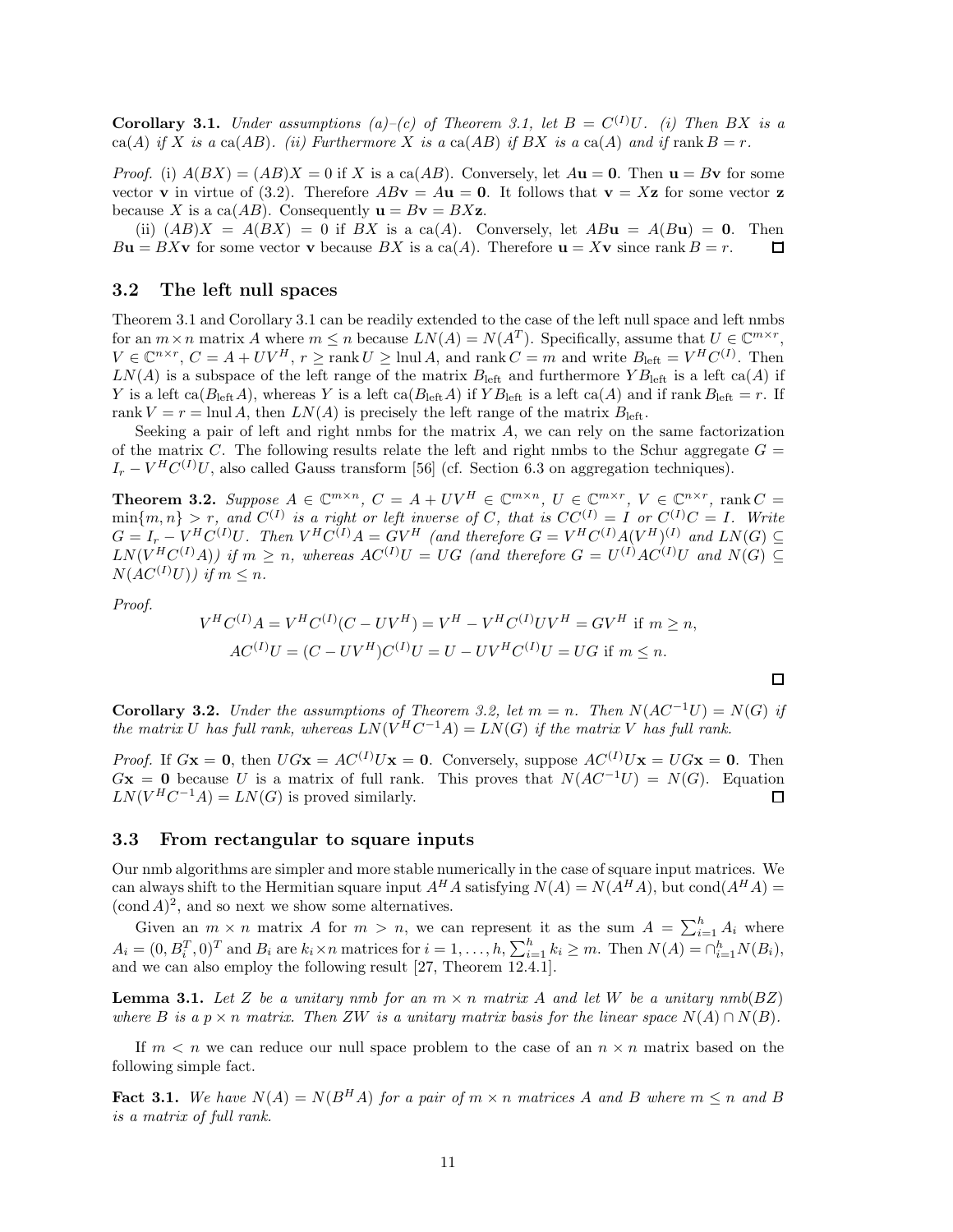The matrices A and BA share their singular values and right singular spaces if  $B^H B = I$ .

We have 
$$
B^T A = \begin{pmatrix} A \\ 0 \end{pmatrix}
$$
 for  $B = (I_m, 0)$ , whereas  $B^T A = \begin{pmatrix} 0 \\ A \end{pmatrix}$  for  $B = (0, I_m)$ ).

# **3.4 Random APPs against rank deficiency**

Theorem 3.1 defines a  $\text{nmb}(A) = C^{(I)}U$  if an A-modification  $C = A + UV^H$  has full rank for the matrices  $U$  and  $V$  of the minimum rank. Next we show that the full rank property holds with a probability close to one if  $U$  and  $V$  are random matrices of sufficiently large sizes. We rely on the following lemma.

**Lemma 3.2.** *[18] (cf. also [75], [91]). For a set* ∆ *of cardinality* |∆|*, let a polynomial in* m *variables have total degree* d*, let it not vanish identically on the set* ∆m*, and let the values of its variables be randomly sampled from the set*  $\Delta$ *. Then the polynomial vanishes with a probability of at most*  $d/|\Delta|$ *.* 

**Corollary 3.3.** *Let an*  $m \times n$  *matrix* M *be filled with random entries sampled from a set*  $\Delta$ *. Let*  $l = \min\{m, n\}$ . Then the matrix has full rank with a probability of at least  $1 - \frac{l}{|\Delta|}$ .

*Proof.* Clearly an  $m \times n$  matrix M has full rank if its entries are indeterminates. The matrix is rank deficient if and only if det  $M_l = 0$  for all the  $l \times l$  sumbatrices  $M_l$ . Such determinants are polynomials of degrees at most l in the entries, and so the corollary follows from Lemma 3.2. ◻

**Theorem 3.3.** *Assume five positive integers* m, n, q,  $\rho$ , and r such that  $\rho \leq n \leq m$  and  $q =$  $\min\{n, r + \rho\}$ , a set  $\Delta$  of cardinality  $|\Delta|$  in a ring R with at least  $|\Delta|$  *elements, and four matrices,*  $A \in \mathcal{R}^{m \times n}$  *of rank*  $\rho$ *, U in*  $\mathcal{R}^{m \times r}$ *, V in*  $\mathcal{R}^{n \times r}$ *, and*  $C = A + UV^T$ *. Then* 

- a) rank  $C \leq q$ ,
- b) Probability{rank  $C = q$ }  $\geq 1 \frac{2r}{|\Delta|}$  where the entries of both matrices U and V have been *randomly sampled from the set* ∆ *as well as where the entries of the matrix* U *have been randomly sampled from this set and*  $V = U$ ,
- c) Probability{rank  $C = q$ }  $\geq 1 \frac{r}{|\Delta|}$  if the matrix U *(resp. V)* is fixed and has full rank r and *if the entries of the matrix* V *(resp. U)* have been randomly sampled from the set  $\Delta$ .

*Proof.* a) Combine the relationships rank  $C \leq \text{rank } A + \text{rank}(UV^T)$ , rank  $A = \rho$ , and rank $(UV^T) \leq$ rank  $U \leq r$ .

b) Clearly rank  $C = q$  provided the entries of the matrix  $C = A + UV^H$  are bilinear functions in the indeterminate entries of the matrices U and V. Let  $C_q = C_q(U, V)$  denote its  $q \times q$  submatrix of rank q. Then det  $C_q$  is a nonvanishing polynomial of a total degree of at most 2r in the entries of the matrices  $U$  and  $V$ . The matrix  $C$  is rank deficient if and only if this polynomial vanishes, which occurs on a variety of a lower dimension. Now part b) follows from Lemma 3.2.

Part c) is proved similarly to part b).

口

**Remark 3.1.** *Theorem 3.3 implies that the matrix* C *has rank* q *with a high probability provided the matrices* U *and* V *have random entries sampled from a set of a large cardinality.*

**Remark 3.2.** *Theorem 3.3 and Corollary 3.3 can be extended to the case where the matrices* M*,* U *and* V *are endowed with the displacement or rank structure as long as the determinants involved in the proofs of the theorem and the corollary do not vanish identically. See [69] on the respective study.*

# **3.5 Extremal singular values of random matrices and of their products with fixed matrices**

Gaussian random matrices (cf. Definition 2.3) are well conditioned with a high probability [14], [20], and even perturbations by such a random matrix  $A$  is expected to make a matrix  $M$  well conditioned unless the ratio  $||M||/||A||$  is small or large [78]. Next we specify and then extend the respective known estimates using a constant  $c \leq 2.35$  from [78].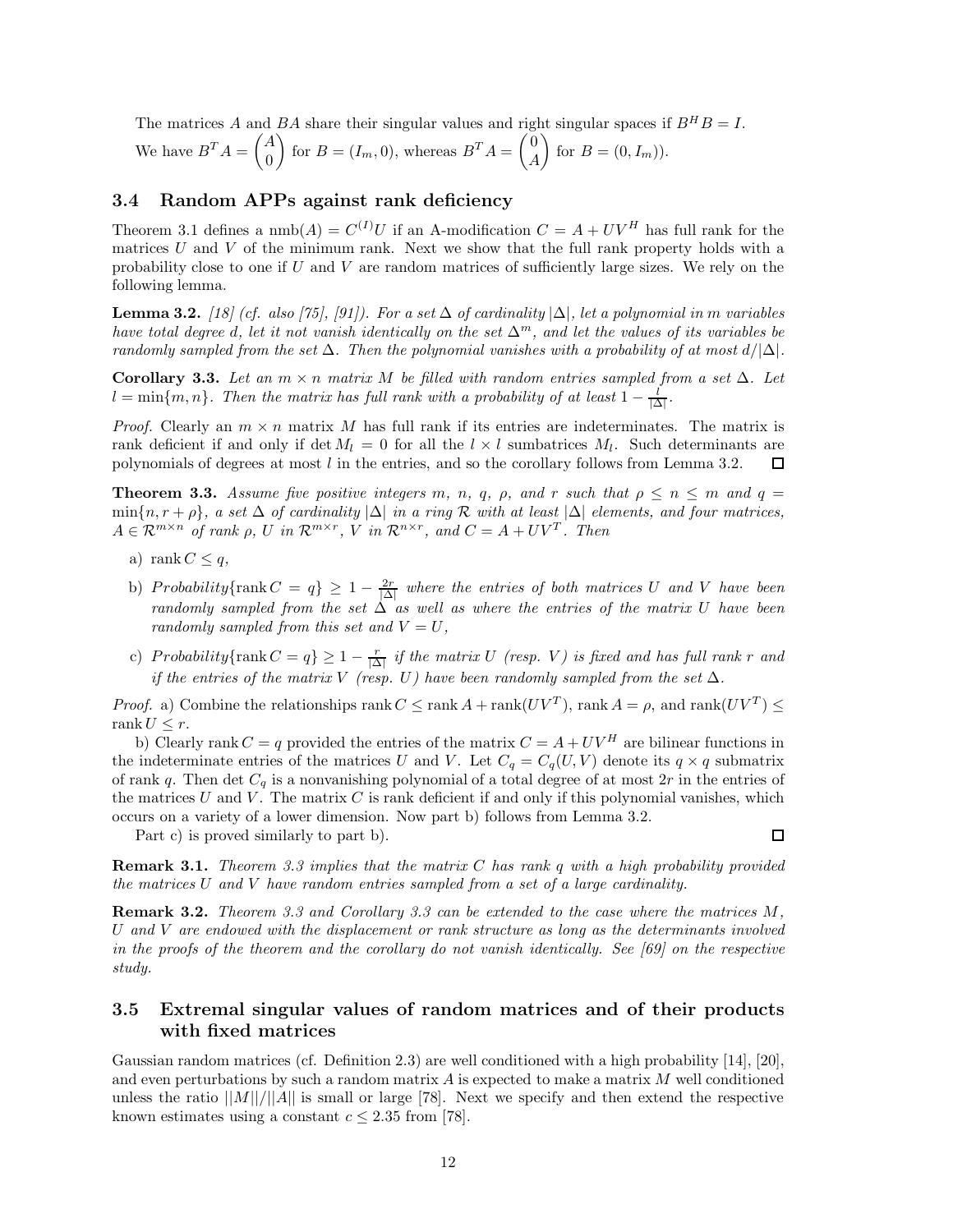**Theorem 3.4.** Assume an  $m \times n$  matrix A filled with d random variables  $X_1, \ldots, X_d$ . (d = m + n − 1 *for random Toeplitz and Hankel matrices* A*,* d = mn *for random general matrix* A*.)*  $Write\ F_{-}(y) = \min_{i=1}^d F_{|X_i|}(y)$  *for*  $y \ge 0$ *. Then a)*  $F_{-}(y) = \Phi_{\mu,\sigma}(y)$  *where*  $X_1, \ldots, X_d$  *are Gaussian random variables with a mean*  $\mu$  *and a variance*  $\sigma$ *, whereas b)*  $F_-(y) = y/a$  *(resp.*  $F_-(y) = (y/a)^2$ *)* where  $0 \leq y \leq a$  and the random variables  $X_1, \ldots, X_d$  are uniformly distributed on the real line *segments*  $[-a, a]$  *or*  $[0, a]$  *(resp. the circle*  $\{x : |x| \le a\}$  *on the complex plane or a sector of this circle). Furthermore we have c)*  $1 - F_{\vert A \vert} (y) \leq (1 - F_{-}(y/\sqrt{mn})))d$ , which is a trivial bound unless  $F_-(y/\sqrt{mn}) > 1-1/d$ , and d)  $F_{\vert A \vert \vert}(y) \geq (F_-(y/\sqrt{mn}))^d$  *if the d random variables are independent of each other.*

*Proof.* Parts a) and b) are immediately verified. Part d) follows because Fact 2.3 implies that  $||A|| \leq y$  if  $|X_i| \leq y/\sqrt{mn}$  for all *i*. Apply Lemma 2.1 to deduce part c). ◻

Quite good estimates are known for the CDFs  $F_{||A||}(y)$  and  $F_{A+M}(y)$  for a fixed matrix M and a Gaussian random matrix A with the mean zero and a variance  $\sigma^2$ . Moreover these estimates can be extended to the matrices  $\bar{U}(A+M)\bar{V}$  where  $\bar{U}$  and  $\bar{V}$  are unitary matrices (because  $\sigma_i(\bar{U}(A+M)\bar{V}) =$  $\sigma_i(A + M)$  for all j) and even where  $\bar{U}$  and  $\bar{V}$  are just well conditioned matrices of full rank (in virtue of Theorem 2.3).

**Theorem 3.5.** *(See [19, Theorem II.7].) Suppose*  $A \in \mathbb{R}^{n \times n}$  *is a Gaussian random matrix with the mean zero and a variance*  $\sigma^2$ . Then  $F_{\vert A \vert \vert}(y) \geq 1 - e^{-x^2/2}$  *for all nonnegative*  $x = y/\sigma - 2\sqrt{n}$ .

**Theorem 3.6.** *(See [78, Theorem 3.3].) Suppose*  $M \in \mathbb{R}^{m \times n}$ ,  $\overline{U} \in \mathbb{R}^{m \times m}$ , and  $\overline{V} \in \mathbb{R}^{n \times n}$  are three *fixed matrices,*  $\overline{U}$  *and*  $\overline{V}$  *are unitary matrices,*  $A \in \mathbb{R}^{m \times n}$  *is a Gaussian random matrix independent of the matrix* M *and having mean zero and a variance*  $\sigma^2$ ,  $W = \overline{U}(A + M)\overline{V}$ , *l denotes* min{m, n}, *and*  $y \geq 0$ *. Then*  $F_W(y) \leq cy\sqrt{l}/\sigma$ *.* 

Combining the two latter theorems implies the following result.

**Corollary 3.4.** *(See [78, Theorem 3.1].) Under the assumptions of Theorem 3.6, let*  $||M|| \leq \sqrt{l}$ . *Then*  $F_{\text{cond }W}(y) \ge 1 - (c_1 + c_2 \sqrt{\frac{\ln y}{n}})n/(y\sigma)$  *for*  $c_1 = 14.1$ ,  $c_2 = 4.7\sqrt{2}$ , and all  $y \ge 1$ .

On a further improvement of this bound by the factor of  $\sqrt{\log n}$ , see [89].

Let us combine Theorem 3.6 with our results in Section 2.7 to estimate the functions  $F_{GW}(y)$ and  $F_{WH}(y)$  for fixed matrices G and H and Gaussian random matrix W.

**Theorem 3.7.** Suppose that  $G \in \mathbb{R}^{q \times m}$ ,  $H \in \mathbb{R}^{n \times r}$ , and a random matrix  $W \in \mathbb{R}^{m \times n}$  is independent *of the matrices* G and H and has full rank  $\rho$  with probability one. Write  $r_G = \text{rank } G$  and  $r_H =$ rank H. Then  $F_{GW}(y) \leq F_W(y/\sigma_{r_G}(G))$  *if*  $r_G = m$ , whereas  $F_{WH}(y) \leq F_W(y/\sigma_{r_G}(H))$  *if*  $r_H = n$ .

*Proof.* The theorem follows from Theorem 2.3.

The theorem probabilistically bounds from below the smallest singular value of the product of a fixed matrix G or H and a random matrix W. In view of Remark 2.2, we cannot merely drop the above assumptions that  $r_G \geq m$  and  $r_H \geq n$ , but the next theorem (employing Theorem 3.7 and employed in the next subsection) circumvents the problem. We use this theorem only for  $U=0$  and  $\overline{V} = 0.$ 

**Theorem 3.8.** [62]. Suppose  $G \in \mathbb{R}^{r_G \times m}$ ,  $H \in \mathbb{R}^{n \times r_H}$ ,  $X \in \mathbb{R}^{m \times n}$ ,  $\tilde{U} \in \mathbb{R}^{r_G \times n}$ ,  $\tilde{V} \in \mathbb{R}^{m \times r_H}$ , rank  $G = r_G < m$ , rank  $H = r_H < n$ , and the assumptions of Theorem 3.6 hold for the matrix X replacing W. Then a)  $F_{GX+\tilde{U}}(y) \leq cy\sqrt{l}/(\sigma_{r_G}(G)\sigma)$  and b)  $F_{XH+\tilde{V}}(y) \leq cy\sqrt{l}/(\sigma_{r_H}(H)\sigma)$ .

**Remark 3.3.** *The estimates in [78] and consequently in our Theorem 3.8 are stated assuming real inputs, but the underlying geometric properties of random matrices (see, e.g., [79, Lemma 4.5 and Theorem 4.3]) and thus apparently the resulting probabilistic estimates in our Theorem 3.8 as well can be extended to the case of complex inputs.*

口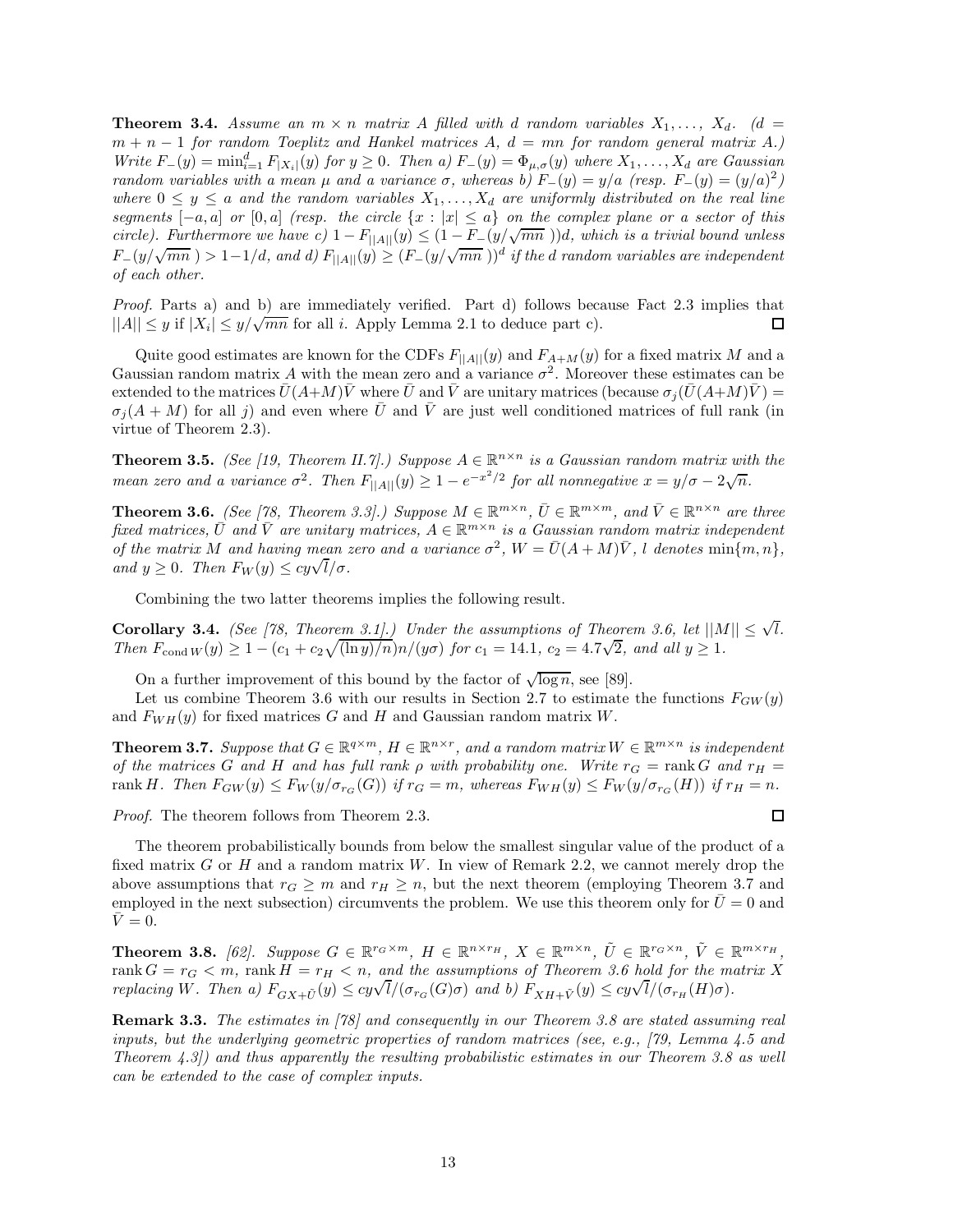The norm estimates in Theorems 3.4 and 3.5 hold or can be readily extended to the cases of random sparse and structured matrices, but to our best knowledge the extension of the estimates of this section for the smallest positive singular values has not been elaborated upon the cases of banded, Toeplitz, and Hankel matrices (see, however, Remark 3.5 below and the Appendix), whereas random Vandermonde and Cauchy matrices are ill conditioned [25], [80] with some exceptions such as the matrices of discrete Fourier transforms.

Here are the estimates from [62] for the CDFs  $F_{\parallel A\parallel}(y)$  and  $F_A(y)$  for f-circulant matrices A.

**Theorem 3.9.** [62]. Let an  $n \times n$  circulant matrix  $A = Z_1(\mathbf{v}) = \sum_{i=0}^{n-1} v_i Z_1^i$  be defined by a Gaussian *random vector*  $\mathbf{v} = (v_i)_{i=0}^{n-1}$  *having a mean*  $\mu$  *and a variance*  $\sigma^2$ . Then we have

 $1 - F_{\vert A \vert \vert}(y) \leq 2n - 1 - (2n - 2)\Phi_{0,\hat{\sigma}\sqrt{n}}(y) - \Phi_{\mu n,\sigma\sqrt{n}}(y),$ 

$$
F_A(y) \le 2(n-1)\Phi_{0,\widehat{\sigma}\sqrt{n}}(y/\sqrt{2}) + \Phi_{\mu n,\sigma\sqrt{n}}(y)
$$

*for all nonnegative* y, the function  $\Phi_{\mu,\sigma}(y)$  *defined in Section 2.2, and*  $2^{1/4}\sigma \leq \hat{\sigma} \leq \sigma$ .

**Remark 3.4.** *Factorizations in [11] imply that*  $\frac{1}{g}\sigma_j(Z_1(\mathbf{v})) \leq \sigma_j(Z_f(\mathbf{v})) \leq g\sigma_j(Z_1(\mathbf{v}))$  *for all vectors* **v***, scalars* f*,*  $j = 1, 2, ..., n$ *, and*  $g = \max\{1, |f|^2\} \max\{1, \frac{1}{|f|}\}\$ *. This enables us to extend the estimates of Theorem 3.9 to f-circulant matrices for all*  $f \neq 0$ *. In particular these estimates do not change in the case of skew circulant matrices (for which*  $f = -1$ ).

**Remark 3.5.** *The experiments in [62] suggest that the estimates of Theorem 3.9 are rather crude. This is probably because they rely on the bounds of Lemma 2.1, which are crude in this application. The experiments also show that as n grows large the values* cond A *for an*  $n \times n$  *random Toeplitz matrices* A *tend to grow rather slowly (although much faster than in the case of circulant matrices).*

### **3.6 Preconditioning with random APPs**

Theorem 3.3 shows that with a probability close to one the transition  $A \implies C = A + UV^H$  fixes the rank deficiency in the case of random generators U and V of rank  $r = \text{null } A$  if the cardinality  $|\Delta|$  is large enough. Next we recall the estimates from [58], [59] for the impact of such a transition onto cond A. For simplicity we only recall the estimates in the case of a square input.

**Theorem 3.10.** Let  $A = S\Sigma T^H$  be full SVD of an  $n \times n$  matrix A of a rank  $\rho$  where  $\rho \leq n$ , S and T are unitary matrices,  $S, T \in \mathbb{C}^{n \times n}, \Sigma = \text{diag}(\Sigma_A, 0_{r,r})$  *is an*  $n \times n$  *diagonal matrix,*  $r = n - \rho$ *,* and  $\Sigma_A = \text{diag}(\sigma_j)_{j=1}^{\rho}$  *is the*  $\rho \times \rho$  *diagonal matrix of the positive singular values of the matrix* A. *Suppose*  $U \in \mathbb{C}^{n \times r}$ ,  $V \in \mathbb{C}^{n \times r}$ , and let the  $n \times n$  *matrix*  $C = A + UV^H$  *be nonsingular. Write* 

$$
S^{H}U = \begin{pmatrix} U_{\rho} \\ U_{r} \end{pmatrix}, T^{H}V = \begin{pmatrix} V_{\rho} \\ V_{r} \end{pmatrix}, R_{U} = \begin{pmatrix} I_{\rho} & U_{\rho} \\ 0 & U_{r} \end{pmatrix}, R_{V} = \begin{pmatrix} I_{\rho} & V_{\rho} \\ 0 & V_{r} \end{pmatrix}
$$

where  $U_r$  and  $V_r$  are nonsingular  $r \times r$  matrices. Then  $R_U \Sigma R_V^H = \Sigma$ ,  $R_U \text{diag}(0_{\rho,\rho},I_r)R_V^H =$  $S^H UV^H T$ , so that  $C = SR_U \text{ diag}(\Sigma_A, I_r) R_V^H T^H$ .

**Corollary 3.5.** *Write*  $\theta = \frac{||UV^H||}{||A||}$ ,  $q = ||R_U|| ||R_V||$  and  $p = ||R_U^{-1}|| ||R_V^{-1}||$ . Suppose  $\sigma_{n-r} \leq 1 \leq$ σ1*. Then under the assumptions of Theorem 3.10 we have*

*a)*  $\max\{|1-\theta|, \frac{1}{p}\}\leq \frac{||C||}{||A||}\leq \min\{1+\theta, q\},\$ *b*)  $\frac{1}{q} \leq \frac{||C^+||}{||A^+||} \leq p$ , and therefore  $c) \frac{1}{q} \max\{|1-\theta|, \frac{1}{p}\}\leq \frac{\text{cond } C}{\text{cond } A}\leq p \min\{1+\theta, q\}.$ 

**Theorem 3.11.** *Under the assumptions of Corollary 3.5, we have*

$$
\max\{1,||U||,||V||,||U|| ||V||\} \le q \le \sqrt{(1+||U||^2)(1+||V||^2)},
$$
  

$$
1 \le p^2 \le (1+(1+||U||^2)||U_r^{-1}||^2)(1+(1+||V||^2)||V_r^{-1}||^2).
$$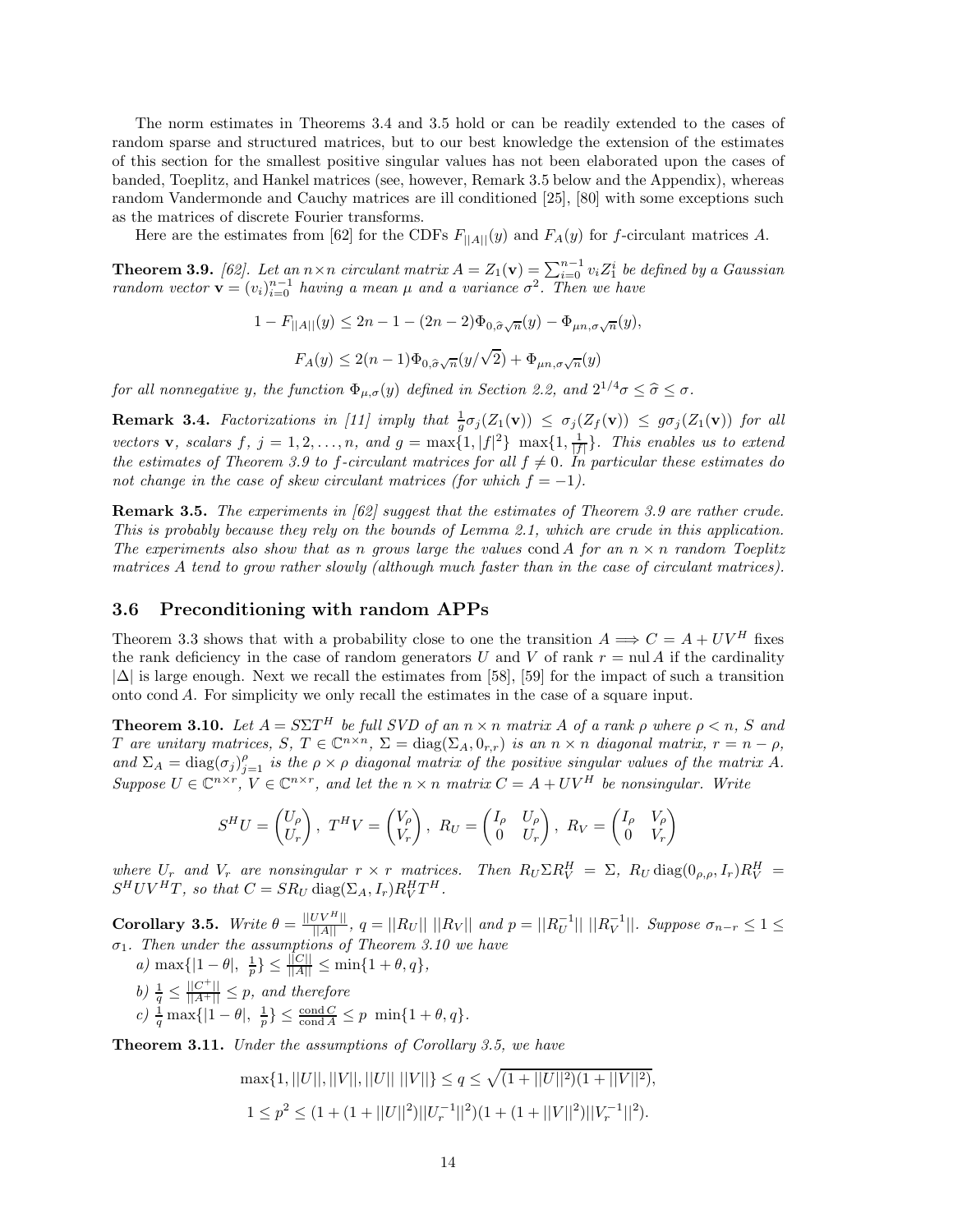*Proof.* Combine the equations  $R_U^{-1} = \begin{pmatrix} I_\rho & -U_\rho U_r^{-1} \\ 0 & U_r^{-1} \end{pmatrix}$ 0  $U_r^{-1}$ ) and  $R_V^{-1} = \begin{pmatrix} I_\rho & -V_\rho V_r^{-1} \\ 0 & V^{-1} \end{pmatrix}$ 0  $V_r^{-1}$ - with the bounds  $\max\{||X||, ||Y||\} \le ||(X, Y)|| \le \sqrt{||X||^2 + ||Y||^2}$ , which hold for all matrices  $(X, Y)$ .

We can readily bound the parameters  $\theta$  and q from above and below by properly scaling the matrices A, U and V, e.g.,  $||C||/||A||| \le 2$  if  $||A|| = ||UV^H||$  and  $1/2 \le ||C||/||A||| \le 3/2$  if  $2||A|| = ||UV^H||.$ 

Let us apply Theorem 3.8a to complement these estimates from [58], [59] with probabilistic upper bounds on the norms  $||U_r^{-1}|| = 1/\sigma_r(U_r)$  and  $||V_r^{-1}|| = 1/\sigma_r(V_r)$  and thus on the product  $p = ||R_U^{-1}|| \, ||R_V^{-1}|| \ge \frac{||C^+||}{||A^+||}$  for a pair of random U and V.

**Theorem 3.12.** Let  $U, V, U_r$ , and  $V_r$  denote the four matrices in Theorem 3.10 and let Theorem **3.8** hold (a) for  $r_G = r$ ,  $m = n$ ,  $G = (0, I_r)S^H$ ,  $X = U$ , and  $\tilde{U} = 0$  as well as (b) for  $r_G = r$ ,  $m = n$ ,  $G = (0, I_r)T^H$ ,  $X = V$ , and  $\tilde{V} = 0$ . Then (a)  $F_{U_r}(y) \leq cy\sqrt{r}/\sigma$  and (b)  $F_{V_r}(y) \leq cy\sqrt{r}/\sigma$ , *respectively, for*  $c = 2.35$  *and*  $F_A(y)$  *in Definition 2.3.* 

*Proof.* Apply Theorem 3.8a, at first for  $r_G = r$ ,  $m = n$ ,  $G = (0, I_r)S^H$ ,  $X = U$ , and  $\tilde{U} = 0$  to obtain that  $F_{U_r}(y) \leq cy\sqrt{r}/(\sigma_r((0, I_r)S^H)\sigma)$ , and then for  $r_G = r$ ,  $m = n$ ,  $G = (0, I_r)T^H$ ,  $X = V$ , and  $\tilde{V} =$ of the obtain that  $F_{V_r}(y) \leq c y \sqrt{r}/(\sigma_r((0, I_r)D^{-1})\sigma)$ , and then for  $l_G = r$ ,  $m = n$ ,  $\sigma = (0, I_r)T^T$ ,  $X = V$ , and  $V = 0$  to obtain that  $F_{V_r}(y) \leq c y \sqrt{r}/(\sigma_r((0, I_r)T^H)\sigma)$ . Observe that  $\sigma_r((0, I_r)S^H) = \sigma_r((0, I_r)T^H) = 1$ because  $(0, I_r)S^H$  and  $(0, I_r)T^H$  are unitary matrices, substitute these equations into the above bounds, and obtain the theorem. П

Now suppose A is a rank deficient matrix,  $C = A + UV^H$  is its A-modification of full rank, and both matrices A and C are well conditioned. Then the A-modification with the APP  $UV^H$ transforms all ill conditioned matrices  $A = A + E$  of full rank in a sufficiently small neighborhood of the matrix A into well conditioned matrices  $\tilde{C} = C + E$  of full rank because  $|\sigma_j(A+E) - \sigma_j(A)| \leq ||E||$ for  $j = 1, 2, ..., rank A$  [27, Corollary 8.6.2].

In view of Corollary 3.5 and Theorems 3.11 and 3.12, we can expect that cond  $\tilde{C} \approx$  cond C has the order of cond  $A = \sigma_1(A)/\sigma_{n-r}(A) \approx \sigma_1(A)/\sigma_{n-r}(A)$  provided U and V are Gaussian random matrices scaled so that the ratio  $||UV^H||/||A||$  is neither large nor small.

**Remark 3.6.** *Theorem 3.12 can be readily extended to the case where the matrices* U *and* V *are fixed and well conditioned provided*  $S^H$  *and*  $T^H$  *are Gaussian random matrices, and* it is realistic to assume that the matrices  $S^H$  and  $T^H$  are random where the matrices U and V are defined independently of them*. Furthermore the estimates in the theorem for* cond A *were in quite good accordance with the extensive tests performed for a variety of ill conditioned matrices* A *in [58], even though randomness of the matrices* U *and* V *was restricted by various patterns of sparseness and structure. In spite of these restrictions, the resulting APPs* UV <sup>H</sup> *regularly remained effective preconditioners. In particular this was the case for the sparse and structured generators and Hermitian APPs* UU <sup>H</sup> *in Example 3.1 below (cf. [58, Example 4.6], [59, Example 6]), even where we further restricted the APPs to the primitive case*  $\hat{P} = I$ ,  $T_i = c_i I$  *for all i (see below) and sampled the random parameters*  $c_i$  *from the sets*  $\{-2, -1, 1, 2\}$  *or just*  $\{-1, 1\}$  *with the subsequent scaling of the APP UU<sup>T</sup>.* 

**Example 3.1. Sparse and structured Hermitian APPs.** Let  $k$ ,  $n_1$ , ...,  $n_k$  be positive integers *(fixed or random) such that*  $kr + n_1 + \cdots + n_k = n$ . For  $i = 1, \ldots, k$ , let  $0_{r,n_i}$  denote the  $r \times n_i$  *matrices filled with zeros, and generate some*  $r \times r$  *(fixed or random) structured or sparse well conditioned matrices*  $T_i$ *, e.g., the matrices of the discrete Fourier, sign or cosine transforms, matrices with a fixed displacement structure (e.g., Toeplitz, triangular Toeplitz, circulant, Hankel, or Cauchy matrices), sparse structured matrices with fixed patterns of sparseness, or in the simplest case just the scaled identity matrices*  $c_iI_r$ *. Define a block vector*  $T = (T_1, 0_{r,n_1}, \ldots, T_k, 0_{r,n_k})^T$  of *block dimension* 2k with the k nonzero block coordinates  $T_1, \ldots, T_k$ . Fix an  $n \times n$  permutation matrix  $\hat{P}$  *and define the generator*  $U = \hat{P}T$  *and the APP UU*<sup>H</sup>.

**Remark 3.7.** We proved Theorem 3.12 assuming that the matrices  $(0, I_r)S^H$  and  $(0, I_r)T^H$  are *randomized by two independent random multipliers* U *and* V *, but the same proof implies the same estimates if the same random multiplier*  $U = V$  *is applied to randomize both matrices, in which case our A-preprocessing keeps a Hermitian input matrix* A *Hermitian.*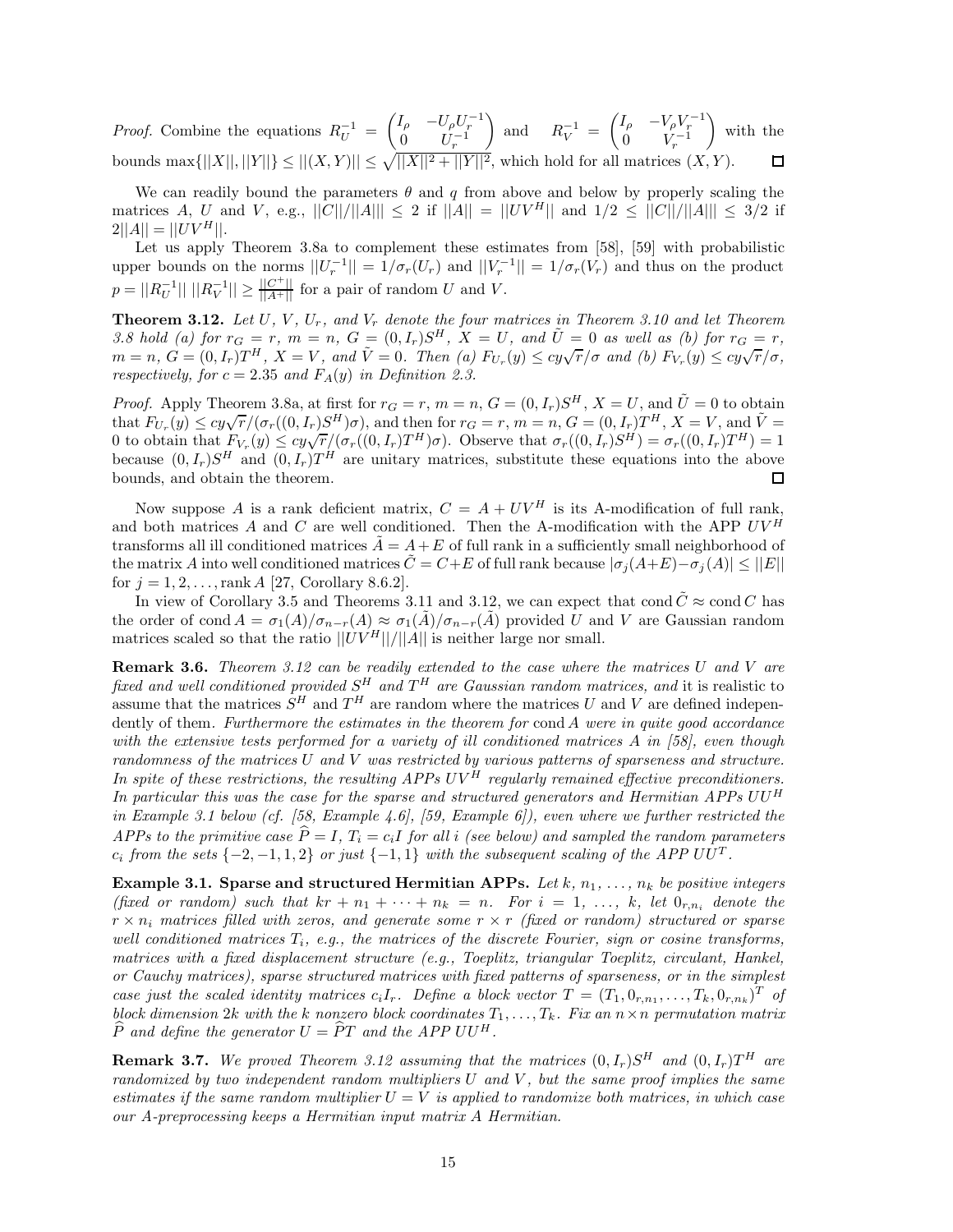**Remark 3.8.** Assume an  $n \times n$  *matrix* A and an  $n \times n$  *(sparse or structured) random APP P of a* rank  $r \ll n$  such that the ratio  $\frac{||A||}{||P||}$  is neither large nor small. Define the matrix  $C = A + P$ . *Then according to the above analysis and extensive tests in [58], the random value* cond C *tends to have roughly the order of*  $\frac{\sigma_1(A)}{\sigma_{n-r}(A)}$ . A particular case is the matrix  $M = (A, -\mathbf{b})$  *of the linear system* A**y** − z**b** = **0** *provided that the vector* **b** *can be viewed as random and independent of the SVD of the matrix* A and that the scaled ratio  $\frac{||\mathbf{b}||}{||A||}$  is neither large nor small. Then the value cond M is expected *to be of the order of*  $\frac{\sigma_1(A)}{\sigma_{n-1}(A)}$ *. A solution*  $\begin{pmatrix} \mathbf{y} \\ 1 \end{pmatrix}$ 1 -*to the above linear system defines the solution* **y** *to the linear system*  $A$ **v** = **b**.

# **4 Preprocessing via augmentation**

Next we extend Theorem 3.1 and some other previous results to the augmentation map  $A \Longrightarrow K =$  $\binom{A}{S}$  $\begin{pmatrix} A & U \\ S & W \end{pmatrix}$  rather than  $A \Longrightarrow A + UV^H$ . Similar extensions can be immediately obtained for the dual augmentation  $A \Longrightarrow \tilde{K} = \begin{pmatrix} W & S \ U & A \end{pmatrix} = J_{m+r} K J_{n+r}.$ 

**Theorem 4.1.** For three integers m, n and r,  $m \ge n \ge r > 0$ , and three matrices U of size  $m \times r$ , S *of size*  $r \times n$ , and nonsingular W *of size*  $r \times r$ , let A *be an*  $m \times n$  *matrix of a rank*  $\rho$  *and let the*  $(m+r) \times (n+r)$  matrix  $K = \begin{pmatrix} A & U \ S & W \end{pmatrix}$  have full rank  $n+r$ . Let  $K^{(I)}$  be a left inverse of the matrix K, so that  $K^{(I)}K = I$ . Then relationships (3.1) hold, that is  $r \geq \text{rank } U \geq n - \rho = \text{null } A$ , and

$$
N(A) \subseteq \text{range}(I_n, 0)K^{(I)}\begin{pmatrix} U \\ 0 \end{pmatrix}.
$$
\n(4.1)

*Furthermore if equations (3.3) hold, that is if*  $r = \text{rank } U = n - \rho = \text{null } A$ , then

$$
B = (I_n, 0)K^{(I)}\begin{pmatrix} U \\ 0 \end{pmatrix}
$$
 is a  $\text{nmb}(A)$ . (4.2)

*Proof.* rank  $U \geq n - \rho$  because rank  $K = n + r \leq \text{rank }A + \text{rank }U + \text{rank}(S, W)$ , rank  $A = \rho$ , and rank $(S, W) \leq r$ . This proves bound (3.1) because clearly rank  $U \leq r$ .

Now let  $\mathbf{y} \in N(A)$  and  $\mathbf{z} = -W^{-1}S\mathbf{y}$ . Then  $K\begin{pmatrix} \mathbf{y} \\ R \end{pmatrix}$ **z**  $= \left( \frac{Ay + Uz}{Cx + Wz} \right)$  $S$ **y** +  $W$ **z**  $= \begin{pmatrix} U\mathbf{z} \\ 0 \end{pmatrix}$ **0**  $\Big)$ , and so  $\mathbf{y} =$  $(I_n,0)K^{(I)}\begin{pmatrix} U\mathbf{z} & 0\\ 0 & \mathbf{z} \end{pmatrix}$ **0** - . This proves property (4.1).

Property (4.2) follows from (3.3) and (4.1) because rank $((I_n, 0)K^{(I)}\begin{pmatrix}U\\0\end{pmatrix})$  $\Big) \leq \operatorname{rank} U.$  $\square$ 0

**Corollary 4.1.** *Let the assumptions of Theorem 4.1 hold, except possibly for equations (3.3), and let*  $B = (I_n, 0)K^{(I)}\begin{pmatrix} U \\ 0 \end{pmatrix}$ 0 ). Then BX is a ca(A) if X is a ca(AB). Furthermore X is a ca(AB) if BX is a ca(A) and if rank  $B = r$ .

The proof of this result mimics the proof of Corollary 3.1, whereas Theorem 3.3 is extended as follows.

**Theorem 4.2.** *Assume five positive integers* m, n, q, r and  $\rho$  such that  $\rho \leq n \leq m$  and  $q =$  $\min\{n, r + \rho\}$ , a set  $\Delta$  *of cardinality*  $|\Delta|$  *in a ring*  $\mathcal{R}$ *, and five matrices*  $A \in \mathcal{R}^{m \times n}$  *of rank*  $\rho$ *, U in*  $\mathcal{R}^{m \times r}, \ S \ \textit{in} \ \mathcal{R}^{r \times n}, \ W \ \textit{in} \ \mathcal{R}^{r \times r}, \ \textit{and} \ \textit{K} = \begin{pmatrix} A & U \ S & W \end{pmatrix}. \ \ \textit{Then}$ 

a) rank  $K \leq q + r$ ,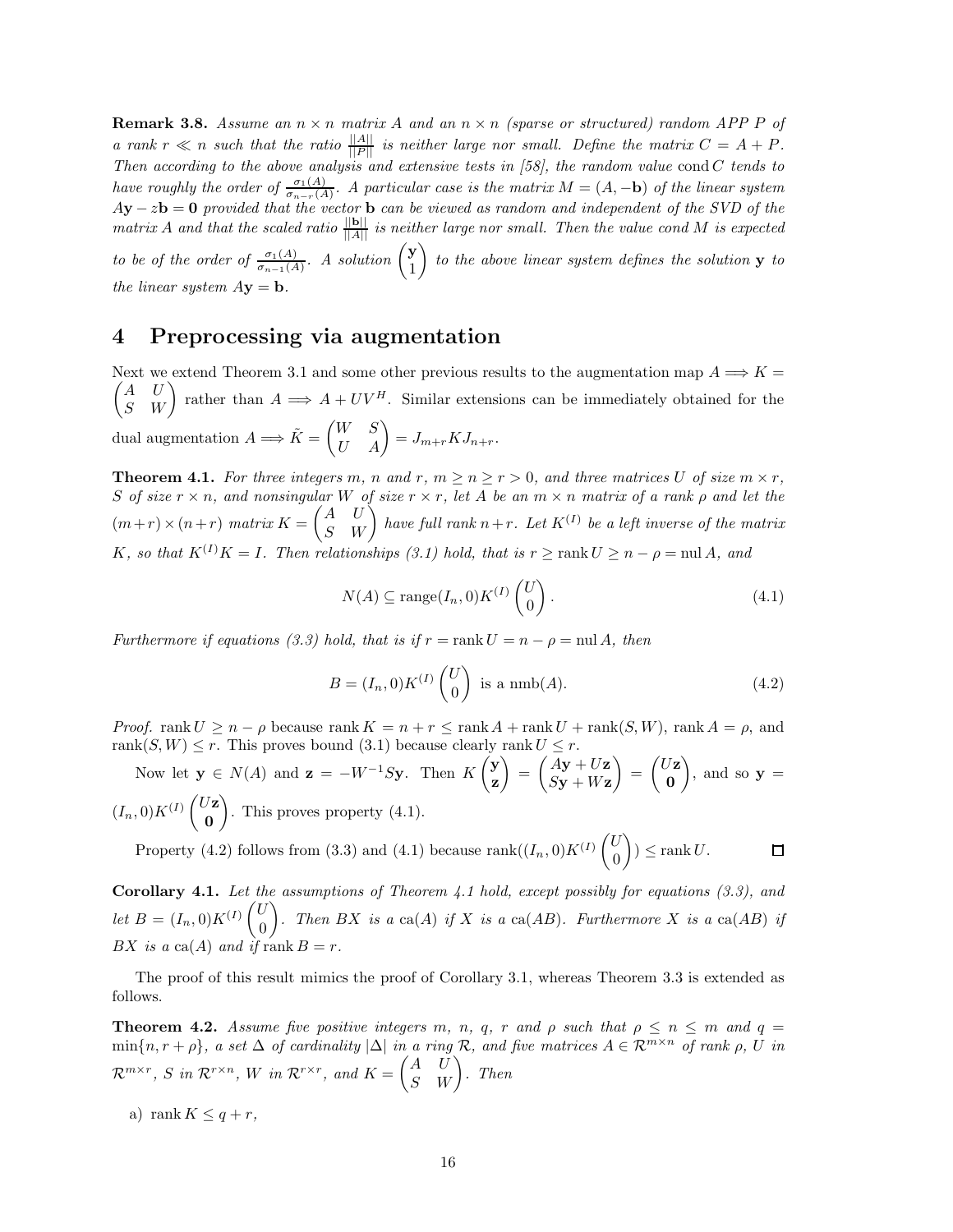- b) rank  $K = q + r$  *with a probability of at least*  $1 \frac{2r}{|\Delta|}$  *if either the entries of the three matrices* U*,* S *and* W *have been randomly sampled from the set* ∆ *or the entries of the matrices* U *and* W have been randomly sampled from this set and  $S = U$ ,
- c) rank  $K = q + r$  with a probability of at least  $1 \frac{r}{|\Delta|}$  provided the matrix  $(A, U)$  (resp.  $\begin{pmatrix} A \\ S \end{pmatrix}$ S - *) for a fixed matrix* U *(resp.* S*) has a rank of at least* q *and the entries of the matrices* S *and* W *(resp.* U and W) have been randomly sampled from the set  $\Delta$ *.*

*Proof.* Part a) follows from the simple bounds  $rank(A, U) \leq q$  and  $rank K \leq r + rank(A, U)$ . Clearly both parts b) and c) hold where all the random entries are replaced with indeterminates. It remains to apply Lemma 3.2 to complete the proof.  $\Box$ 

We omit the straightforward extensions of Remarks 3.1 and 3.2.

The following factorizations are readily verified and enable extension of a large part of our study from A-preprocessing to preprocessing by augmentation (cf. [61] on related study).

**Theorem 4.3.** *Assume that*  $K = \begin{pmatrix} A & U \\ S & W \end{pmatrix}$  is an  $(m + r) \times (n + r)$  matrix, W is a nonsingular  $r \times r$  *matrix,*  $V^H = -W^{-1}S$ ,  $C = \overrightarrow{A} + UV^{\overrightarrow{H}}$ . Then

$$
K = \begin{pmatrix} A & U \\ -WV^H & W \end{pmatrix} = \text{diag}(I_m, W)\widehat{U} \text{diag}(C, I_r)\widehat{V}
$$
(4.3)

*and consequently*

$$
diag(C, I_r) = \tilde{U} \operatorname{diag}(I_m, W^{-1}) K \tilde{V}, \qquad (4.4)
$$

$$
C = (I_m, 0)\tilde{U}\operatorname{diag}(I_m, W^{-1})K\tilde{V}\begin{pmatrix}I_n\\0\end{pmatrix}
$$
\n(4.5)

 $where \ \widehat{U} = \begin{pmatrix} I_m & U \ 0 & I_r \end{pmatrix}$  $0 \t I_r$  $\left( \begin{matrix} \tilde{U} \end{matrix} \right)$ ,  $\tilde{U} = \widehat{U}^{-1} = \begin{pmatrix} I_m & -U_m & \tilde{U} \ 0 & I_r & \tilde{U} \end{pmatrix}$  $0 \t I_r$  $\bigg), \ \widehat{V} = \begin{pmatrix} I_n & 0 \\ -V^H & I_n \end{pmatrix}$  $-V^H$  I<sub>r</sub>  $\begin{pmatrix} \cdot & \cdot & \cdot \\ \cdot & \cdot & \cdot \\ \cdot & \cdot & \cdot \\ \cdot & \cdot & \cdot \end{pmatrix}$ , and  $\tilde{V} = \hat{V}^{-1} = \begin{pmatrix} I_n & 0 \\ V^H & I_n \end{pmatrix}$  $V^H$  I<sub>r</sub> - *, and the matrix* K has full rank if and only if the matrix

**Corollary 4.2.** *Suppose the assumptions of Theorem 4.3 hold and the matrices* C *and* K *have full rank. Then*

$$
K^{+} = \tilde{V} \operatorname{diag}(C^{+}, I_{r}) \tilde{U} \operatorname{diag}(I_{m}, W^{-1}), \qquad (4.6)
$$

$$
\text{diag}(C^+, I_r) = \widehat{V} K^+ \text{diag}(I_m, W)\widehat{V},\tag{4.7}
$$

$$
C^{+} = (I_m, 0)\widehat{V}K^{+} \operatorname{diag}(I_m, W)\widehat{V}\begin{pmatrix} I_n \\ 0 \end{pmatrix}.
$$
 (4.8)

 $\Box$ 

Under the assumptions of Corollary 4.2, we can express the matrix  $A^+$  via the matrix  $K^+$  by combining equations (2.4) and (4.8).

**Corollary 4.3.** *Under the assumptions of Corollary 4.2 let*  $||C|| = ||W|| = 1$  *and*  $||U|| = ||V|| \le \gamma$ *for a scalar* γ*. Then we have*

 $a)$  rank  $K = r + \text{rank } C$ ,

*b*) cond  $K \leq (1 + \gamma)^4$  (cond *W*) cond *C*, and

*c*) cond  $C \leq (1 + \gamma)^4$  (cond W) cond K.

Note that  $(1 + \gamma)^4 = 16$  for  $\gamma = 1$ ,  $(1 + \gamma)^4 < 4$  for  $\gamma = 0.4$ .

*Proof.* Part a) immediately follow from equation (4.3).

b) We have cond $(\text{diag}(C, I_r)) = \text{cond } C$  and  $\text{cond}(\text{diag}(I_n, W)) = \text{cond } W$  because  $||C|| = ||W|| =$ 1. Furthermore we have  $||\hat{U}|| = ||\hat{U}^{-1}|| \leq 1+\gamma$ ,  $||\hat{V}|| = ||\hat{V}^{-1}|| \leq 1+\gamma$ . Therefore cond  $\hat{U} \leq (1+\gamma)^2$ , cond  $\hat{V} \leq (1+\gamma)^2$ . Now part b) follows from equations (4.3) and Theorem 2.3.

Part c) follows from equation (4.4) because cond(diag( $C, I_r$ )) = cond C.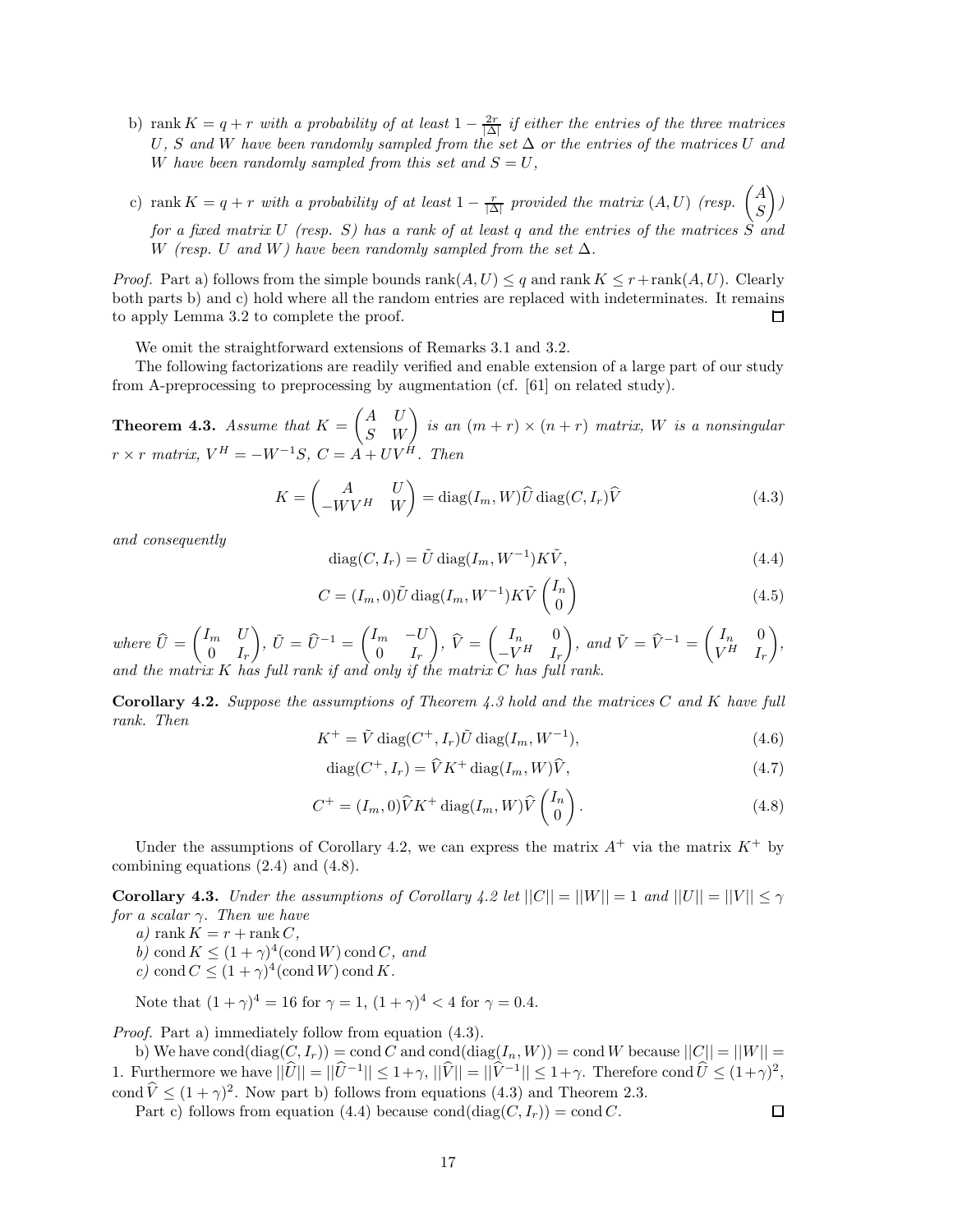By combining Theorem 3.12 and Corollary 4.3, we deduce that for Gaussian random and properly scaled matrices S, U, and W, the value cond K is expected to be of the order of cond  $A =$  $\sigma_1(K)/\sigma_{n-r}(A)$ .

It is instructive to reverse the augmentation where we seek a  $\text{nmb}(K)$  for an  $(n + r) \times (n + r)$ matrix  $K = \begin{pmatrix} A & U \\ S & W \end{pmatrix}$  of rank n having nonsingular diagonal block A of the size  $n \times n$ . Then the matrix  $B = \int_{0}^{1} A^{-1}U$  $-I_r$ is a nmb(K). Indeed,  $(A, U)B = 0$  and all rows in the lower block  $(S, W)$  of

the matrix K are linear combinations of the rows of the upper block  $(A, U)$ .

This gives us an approach to computing a  $\text{nmb}(K)$ , which, however, fails (resp. is prone to numerical problems) where the matrix  $A$  is rank deficient (resp. ill conditioned). Unlike preprocessing by augmentation, in this case we have no random parameters involved with which we could have fixed such a deficiency (cf. [62] on some remedies).

**Remark 4.1.** *Unlike A-preprocessing, augmentation is flop-free and allows us to completely preserves the input matrix structure. Furthermore augmentation is always performed error-free, but with reasonable effort we can define error-free A-preprocessing as well. E.g., we can fill the random (or random sparse and structured) matrices* U *or* V *with shorter numbers. Furthermore we can make the computation of the A-modification* C *multiplication-free by filling the matrices* U *or* V *with short integers, say just with* −2*,* −1*,* 0*,* 1*, and* 2 *(cf. Example 3.1). The power of A-preconditioning is still preserved for such APPs according to the analysis and experiments in [58] and [59].*

# **5 Perturbation and error estimates**

In this subsection, for the sake of completeness of our presentation in Section 6.6, we recall some basic estimates for the errors and perturbations in matrix computations. We assume computations in the field of real numbers (cf. [40] and [88, page 447] on the extension to computations in the complex field). We cover estimates for the general rectangular input, but in view of Section 3.2 the reader may omit a large part of this material and rely just on the simpler estimates for the square inputs.

Hereafter  $fl(W) = fl_u(W)$  denotes the result of floating point computation of the matrix or vector  $W$  by a fixed algorithm assuming the unit roundoff  $u$  (also called machine epsilon), and we write  $\gamma_n = \frac{nu}{1 - nu}$ .

For a matrix  $A = (a_{ij})_{ij}$  we write  $|A| = (|a_{ij}|)_{ij}$ , so that  $A \ge 0$  if  $A = |A|$ . We employ the matrix norms  $|| \cdot ||_l$  for  $l = 1, 2, \infty, F$  and recall that  $||A||_l = || |A|| ||_l$  for  $l = 1, \infty, F$  and that  $||A|| \le ||B||$ if  $|A| \leq B$  (cf. [76, page 53]).

**Theorem 5.1.** *(Cf. [29, Section 3.5].) For a pair of* n × n *matrices* A *and* B *and a vector* **v** *of dimension n*, we have  $||fl(A**v**) − A**v**||<sub>l</sub> ≤ γ<sub>n</sub>||A||<sub>l</sub>||**v**||<sub>l</sub>,$  l = 1, ∞, and  $||fl(AB) − AB||<sub>l</sub> ≤$  $\gamma_n||A||_l||B||_l$ ,  $l = 1, 2, F$ , assuming classical matrix-by-matrix and matrix-by-vector multiplication.

The following basic perturbation estimate enables standard extension of the backward error bounds to relative error bounds for the computed solution or least squares solution of a linear system of equations. This bound is behind most of the error estimates in this subsection.

**Theorem 5.2.** *(Cf. [29, Section 7.1, page 121].) Let*  $A\mathbf{x} = \mathbf{v}$  and  $(A+\Delta(A))\tilde{\mathbf{x}} = \mathbf{v}+\Delta(\mathbf{v})$  *for a pair of nonsingular matrices* A *and*  $A + \Delta(A)$  *and two vectors* **v** *and*  $\Delta(\mathbf{v})$  *such that*  $||\Delta(A)||_l \leq \epsilon ||A||_l$ ,  $||\Delta(\mathbf{v})||_l \leq \epsilon ||\mathbf{v}||_l$  *for*  $l = 1, 2, \infty$  *and*  $\epsilon$  cond<sub>l</sub> A < 1*.* Then  $\frac{||(\tilde{\mathbf{x}}-\mathbf{x})||_l}{||\tilde{\mathbf{x}}||_l} \leq 2\epsilon \frac{\text{cond}_l A}{1-\epsilon \text{cond}_l A}$ .

We also recall some error estimates for the floating point computation of the solutions and least squares solutions to linear sytems of equations, which are more favorable in the case of square input matrices.

**Theorem 5.3.** *(Cf. [29, Theorem 8.5], [76, Section 3.4.2, equation (4.5)].) For an*  $n \times n$  *nonsingular triangular matrix* T, let the floating point solution  $\tilde{\mathbf{x}} = f\mathbf{l}(\mathbf{x})$  to the linear system  $T\mathbf{x} = \mathbf{v}$  be computed *by means of substitution with any ordering (in*  $n^2$  *flops). Then*  $(T + \Delta(T))\tilde{\mathbf{x}} = \mathbf{v}$ ,  $|\Delta(T)| \leq \gamma_n |T|$ *. Furthermore we have*  $\frac{||\tilde{\mathbf{x}} - \mathbf{x}||_l}{||\tilde{\mathbf{x}}||_l} \leq 1.12nu \text{ cond}_l T$  *for*  $l = 1, \infty, F$ .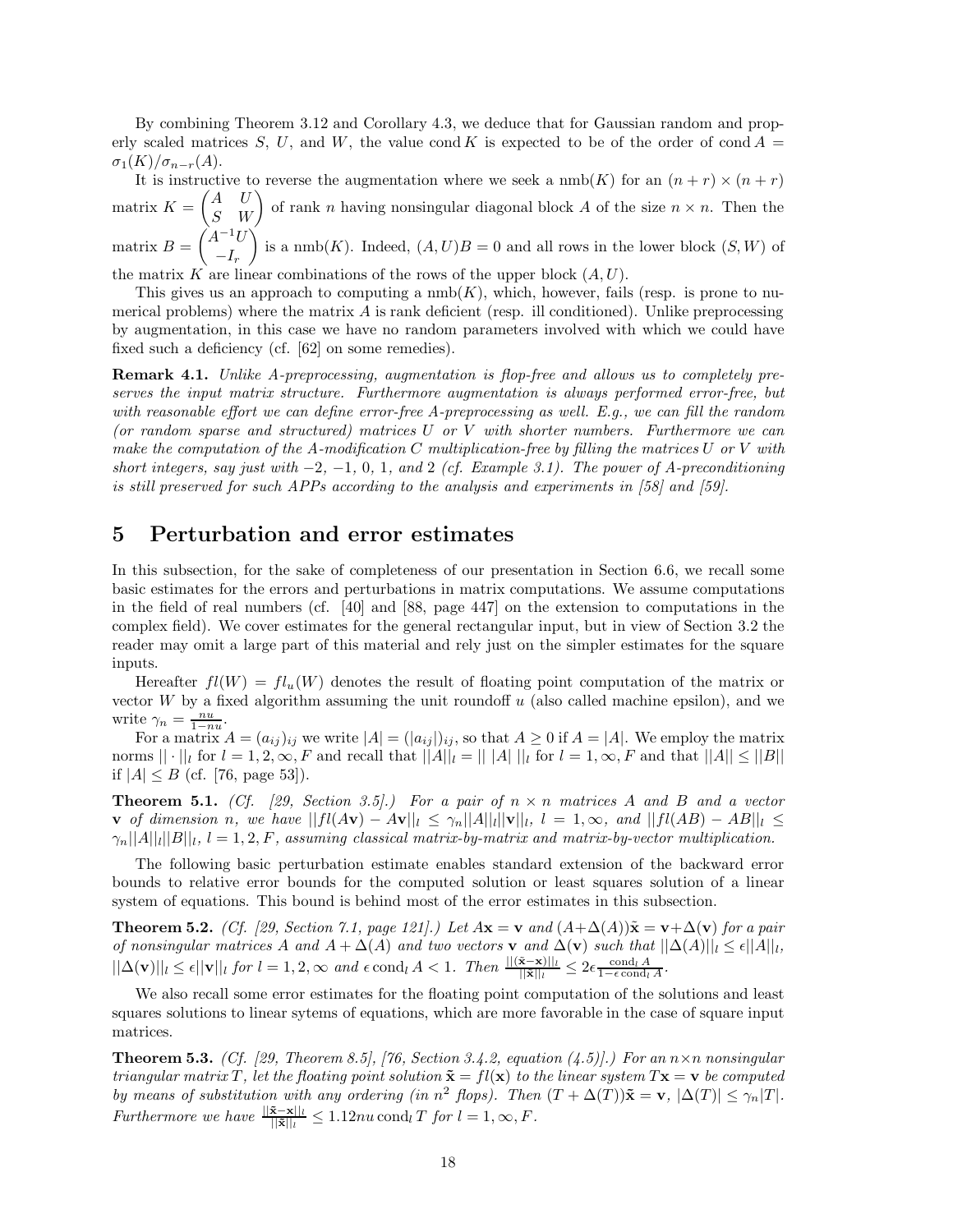**Theorem 5.4.** *(Cf. [29, Theorems 9.3 and 9.4], [76, Theorem 3.4.9].)*

*a) Suppose Gaussian elimination (with or without pivoting) applied to an* m × n *matrix* A *runs to completion (by using*  $(m - n/3)n^2 + O(mn)$  *flops) and outputs triangular factors* L *of size*  $m \times n$ *and*  $\tilde{U}$  *of size*  $n \times n$ *. Then*  $\tilde{L}\tilde{U} = A + \Delta(A), |\Delta(A)| \leq \gamma_n |\tilde{L}| |\tilde{U}|$ *.* 

*b)* If  $m = n$  and the computation produces floating point solution  $\tilde{\mathbf{x}} = fl(\mathbf{x})$  to a linear sys $tem$   $A\mathbf{x} = \mathbf{v}$ ,  $then$   $(A + \Delta(A))\tilde{\mathbf{x}} = \mathbf{v}$ ,  $|\Delta(A)| \leq 3\gamma_n|\tilde{L}| |\tilde{U}|$ . Furthermore  $\frac{||A(\tilde{\mathbf{x}} - \mathbf{x})||_l}{||\tilde{\mathbf{x}}||_l} \leq 1.12(3 +$  $1.12nu\\|nu||L|||_{l}||U||_{l}$  *for*  $l = 1, \infty, F$ .

For Gaussian elimination with rook and complete pivoting (which use from about  $2n^2$  to  $\frac{1}{3}n^3$ comparisons) the factor  $g(A) = \frac{||L||_l|||U||_l}{||A||_l}$  does not grow very rapidly with n. Even with partial pivoting (which uses  $(n-1)n/2$  comparisons) we always have  $||L||_l \leq 1$ , whereas according to empirical evidence the norm  $||U||_l$  usually has order 10 [27, page 116].

**Theorem 5.5.** *(Cf. [29, Theorems 10.3, 10.5, and 10.6].)*

*a) Suppose Cholesky factorization applied to a real symmetric and positive definite* n × n *matrix*  $A = (a_{ij})_{i,j=1}^n$  *runs to completion (by using*  $\frac{1}{3}n^3 + O(n^2)$  *flops) and outputs*  $n \times n$  *triangular factor*  $\tilde{R}$ *. Then*  $\tilde{R}\tilde{R}^T = A + \Delta(A)$  where  $|\Delta(A)| \leq \gamma_{n+1} |\tilde{R}^T| |\tilde{R}|$ *.* 

*b)* If the computation is extended to produce floating point solution  $\tilde{\mathbf{x}} = f\mathbf{l}(\mathbf{x})$  to a linear sys- $\lim_{n \to \infty} A$ **x** = **v***,* then  $(A + \Delta(A))$ **x** = **v***,*  $|\Delta(A)| \leq \gamma_{3n+1} |\tilde{R}^{T}| |\tilde{R}|$  and  $|\Delta(A)| \leq \frac{\gamma_{n+1}}{1 - \gamma_{n+1}} \sum_{i=1}^{n} a_{ii}$ . *Furthermore*

$$
\frac{||D(\mathbf{\tilde{x}} - \mathbf{x})||}{||D\mathbf{x}||} \le \frac{\epsilon \text{ cond } H}{1 - \epsilon \text{ cond } H}
$$

 $where D<sup>2</sup> = diag(a_{ii})<sub>i</sub>, A = DHD, \epsilon = n\frac{\gamma_{3n+1}}{1-\gamma_{n+1}}, and \epsilon \text{cond } H < 1.$ 

**Theorem 5.6.** *a) Suppose the Householder QR algorithm applied numerically with rounding to a*  $nonsingular \ m \times n \ matrix \ A = (\mathbf{a}_j)_{j=1}^n, \ m \geq n \ (performs \ 2(m - \frac{n}{3})n^2 + O(mn) \ flops \ and) \ outputs$  $m \times n$  *trapezoidal factor*  $\tilde{R} = fl(R)$ . Then there exists an  $m \times m$  *unitary matrix* Q such that  $Q\tilde{R} = A + \Delta_1(A)$  where  $\Delta_1(A) = (\Delta(a_j))_{j=1}^n$  and  $||\Delta(a_j)|| \leq \gamma_{cn^2} ||a_j||$  for  $j = 1, \ldots, n$  and a scalar c *(cf. [29, Theorem 19.4]).*

*b) If the latter computations with rounding are extended to computing floating point least squares solution*  $\tilde{\mathbf{x}} = f\mathbf{l}(\mathbf{x})$  to a linear system  $A\mathbf{x} = \mathbf{v}$ , then this is the exact least squares solution to the *linear system*  $(A + \Delta(A))\tilde{\mathbf{x}} = \mathbf{v} + \Delta(\mathbf{v})$  *where*  $||\Delta(\mathbf{v})|| \leq \gamma_{cn^2}||\mathbf{v}||$  *and*  $||\Delta(\mathbf{a})_j|| \leq \gamma_{cn^2}||\mathbf{a}_j||$  *for*  $j = 1, \ldots, n$  and a scalar c (cf. [29, Theorem 19.5]), and furthermore

 $|c\rangle$  ||∆(A)|| $_F \leq (6m - 3n + 41)nu||A||_F + O(u^2)$ ,  $||\Delta(\mathbf{v})|| \leq (6m - 3n + 40)nu||\mathbf{v}|| + O(u^2)$  *(cf.*) *[33, Chapter 16]).*

**Theorem 5.7.** *(Cf. [29, Theorem 19.13].) Suppose the Modified Gram–Schmidt QR algorithm applied to an*  $m \times n$  *matrix* A *of rank*  $n \leq m$  (performs  $2mn^2 + O(mn)$  *flops and) computes with rounding the factors*  $\tilde{Q} = fl(Q)$  *of the size*  $m \times n$  *and*  $\tilde{R} = fl(R)$  *of the size*  $n \times n$ *. Then there exists a unitary matrix* Q *and scalar parameters*  $c_1$ ,  $c_2$ ,  $c_3$ , and  $c_4$  depending on m and n such that  $\tilde{Q}\tilde{R} =$  $A + \Delta_1(A)$  *and*  $Q\tilde{R} = A + \Delta_2(A)$ ,  $||\Delta_1(A)|| \leq c_1u||A||$ ,  $||\tilde{Q}^T\tilde{Q} - I|| \leq c_2u \text{ cond }A + O((u \text{ cond }A)^2)$ , *and*  $||\Delta_2(\mathbf{a}_j)|| \leq c_3 u ||\mathbf{a}_j||, j = 1, ..., n.$ 

**Theorem 5.8.** *(Cf. [29, Section 20.2, page 385].) Suppose that least squares solution*  $\tilde{\mathbf{x}} = f\mathbf{l}(\mathbf{x})$  to *a linear system*  $A\mathbf{x} = \mathbf{v}$  *of* m *equations with* n *unknowns is computed (in*  $2(m - n/3)n^2 + O(mn)$ ) *flops) by the Householder algorithm applied with rounding where* A *is an* m×n *matrix* A *of full rank*  $n \leq m$ . Then there is a constant c such that

 $||A\mathbf{\tilde{x}} - \mathbf{v}|| \le m\gamma_{cmn}|| |A\mathbf{x}| + |\mathbf{v}| || + (1 + m\gamma_{cmn} \text{ cond } A^T)||A\mathbf{x} - \mathbf{v}|| + O(u^2).$ 

The latter estimate is readily extended to bound the error norm

$$
||\tilde{\mathbf{x}} - \mathbf{x}|| = ||\tilde{\mathbf{x}} - A^{+}\mathbf{v}|| \le ||A^{+}|| \, ||A\tilde{\mathbf{x}} - \mathbf{v}||. \tag{5.1}
$$

In 1967 Å. Björk deduced similar estimates for the solution computed in  $2mn^2 + O(mn)$  flops based on the Modified Gram-Schmidt algorithm instead of Householder's (cf. [2], [29, Section 20.3]).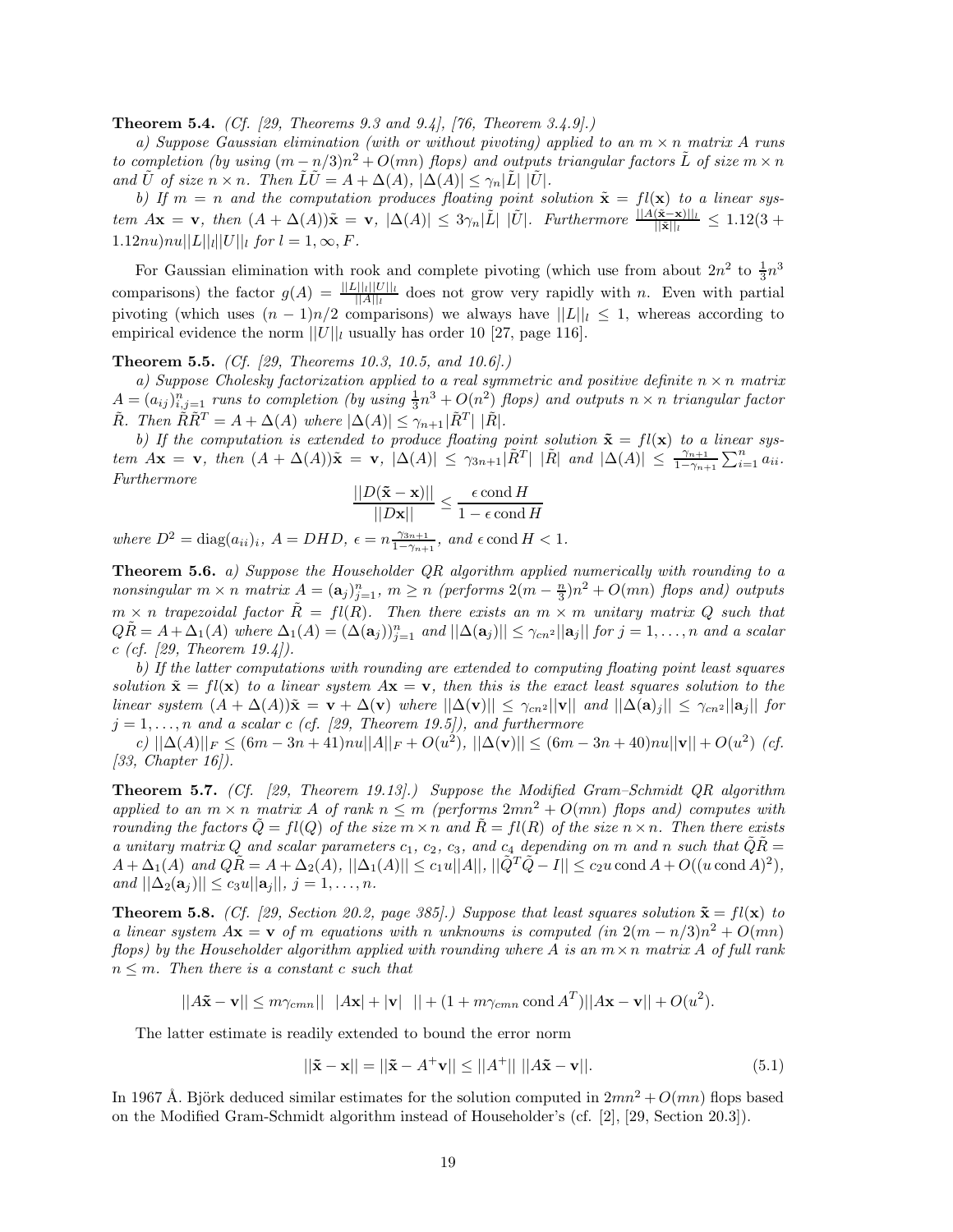By using the normal or corrected seminormal equations, one can obtain the solution in  $(m +$  $n/3$  $n^2 + O(mn)$  flops within the error norm bound  $||\mathbf{\tilde{x}} - \mathbf{x}||$  of the orders

$$
c_{m,n}(\text{cond }A)^2u||\mathbf{x}||\tag{5.2}
$$

for a scalar  $c_{m,n}$  depending on m and n [29, Section 20.4] and

$$
(2n^{1/2}(c_1 + 2n + m/2)(2n^{1/2}(c_1 + n)||\mathbf{x}|| + n^{1/2}m\frac{||\mathbf{v}||}{||A||})(\text{cond }A)^3u^2 +
$$
  

$$
(n^{1/2}u \text{ cond }A) (n||\mathbf{x}|| + m \text{ cond }A\frac{||\mathbf{v} - A\mathbf{x}||}{||A||}) + n^{1/2}u||\mathbf{x}||)(1 + O(u \text{ cond }A))
$$

provided  $c_1 = (6m - 3n + 40)n + O(u)$  and  $c_1n^{1/2}u$  cond  $A < 1$  (cf. [1]), respectively.

We conclude with the following perturbation estimates by Wedin 1973 (cf. [29, Theorem 20.1]).

**Theorem 5.9.** Let **x** and **y** denote the least squares solutions to two linear systems  $Ax = v$  and  $(A + \Delta(A))\mathbf{y} = \mathbf{v}$  *where*  $||\Delta(A)|| \leq \epsilon ||A||$ *, both*  $m \times n$  *matrices* A *and*  $A + \Delta(A)$  *have full rank*  $n \leq m$ , and  $\epsilon$  cond  $A < 1$ . Then  $\frac{||\mathbf{x} - \mathbf{y}||}{||\mathbf{x}||} \leq \frac{\epsilon \text{cond } A}{1 - \epsilon \text{cond } A} (2 + (\text{cond } A + 1) \frac{||\mathbf{v} - A\mathbf{x}||}{||A|| ||\mathbf{x}||}).$ 

# **6 Null bases via A-preprocessing**

In this section we compute nmbs based on randomized A-preprocessing, Theorems 3.1 and 4.2 and Corollary 3.1. We specificy our algorithms by employing the left inverses  $C^{(I)}$  and  $K^{(I)}$  given by the Moore–Penrose generalized inverses  $C^+$  and  $K^+$ , respectively, but any other choice of the left inverses can be used instead.

# **6.1 The auxiliary least squares computations, symmetrization and matrix structure**

One of our basic steps is the computation of an  $m \times r$  least squares solution  $Y = C^{+}U$  to the linear matrix equation  $CY = U$  where  $C = A + UV^H$  is an  $m \times n$  matrix of full rank. We can reduce our problem to the case where  $m = n$ ,  $C^+ = C^{-1}$  (see Section 3.3), and then we would just compute the matrix  $C^{-1}U$ . Alternatively we can choose among various effective numerical methods for the least squares task [3], [27, Section 5.3], [29, Chapter 20], [33], [76, Section 4.2]. Even though cond $(C^HC) = \text{cond}(CC^H) = (\text{cond }C)^2$ , the symmetrizations  $C \Longrightarrow C^HC$  and  $C \Longrightarrow CC^H$  (leading to normal and corrected seminormal equations) are still competitive for general well conditioned matrices C. ("The most widely used method for solving the full rank LS problem is the method of normal equations" [27, page 238], and "it is safe to say that the majority – a great majority – of least squares problems are solved by forming and solving the normal equations" [76, page 298].)

The structure of a matrix  $C$  may deteriorate a little, but is not lost in the symmetrization, which at most doubles the displacement rank  $\text{dr}_{A,B}(M)$  and makes similar impact on the bandwidth and the rank of a matrix (cf. the definitions in Section 2.2).

**Theorem 6.1.** *(Cf. [52, Section 4.7].)* We have  $dr_{A,A}(C^HC) \leq 2dr_{A,B}(C)$  and  $dr_{B,B}(CC^H) \leq$  $2d\text{r}_{A,B}(C)$ .

**Theorem 6.2.** *(Cf. [21, Theorem 4.1].) Let a matrix* C *have a lower bandwidth (resp. lower rank)*  $l = l<sub>C</sub>$  and an upper bandwidth (resp. upper rank)  $u = u<sub>C</sub>$ . Then  $l<sub>G</sub> \leq l + u$  and  $u<sub>G</sub> \leq l + u$  for  $G = C^H C$  and  $G = C C^H$ .

*Proof.* Clearly,  $l_A = u_{A^H} = u_{A^T}$  for any matrix A, in particular  $l_{C^H} = u_C$  and  $l_C = u_{C^H}$ . Now the theorem follows because  $l_{AB} \leq l_A + l_B$  and  $u_{AB} \leq u_A + u_B$  for any matrix product AB. (Transposition of the matrices A, B, and AB shows equivalence of the two latter inequalities.) For banded matrices the inequalities follow from the inclusion  $\mathbb{D}_s \mathbb{D}_t \subseteq \mathbb{D}_{s+t}$ . Here  $\mathbb{D}_q$  is the class of matrices whose nonzero entries can appear only on their qth subdiagonal for  $q \geq 0$  and only on their  $(-q)$ th superdiagonal for  $q \leq 0$ . Lemma 6.1 completes the proof of the theorem. □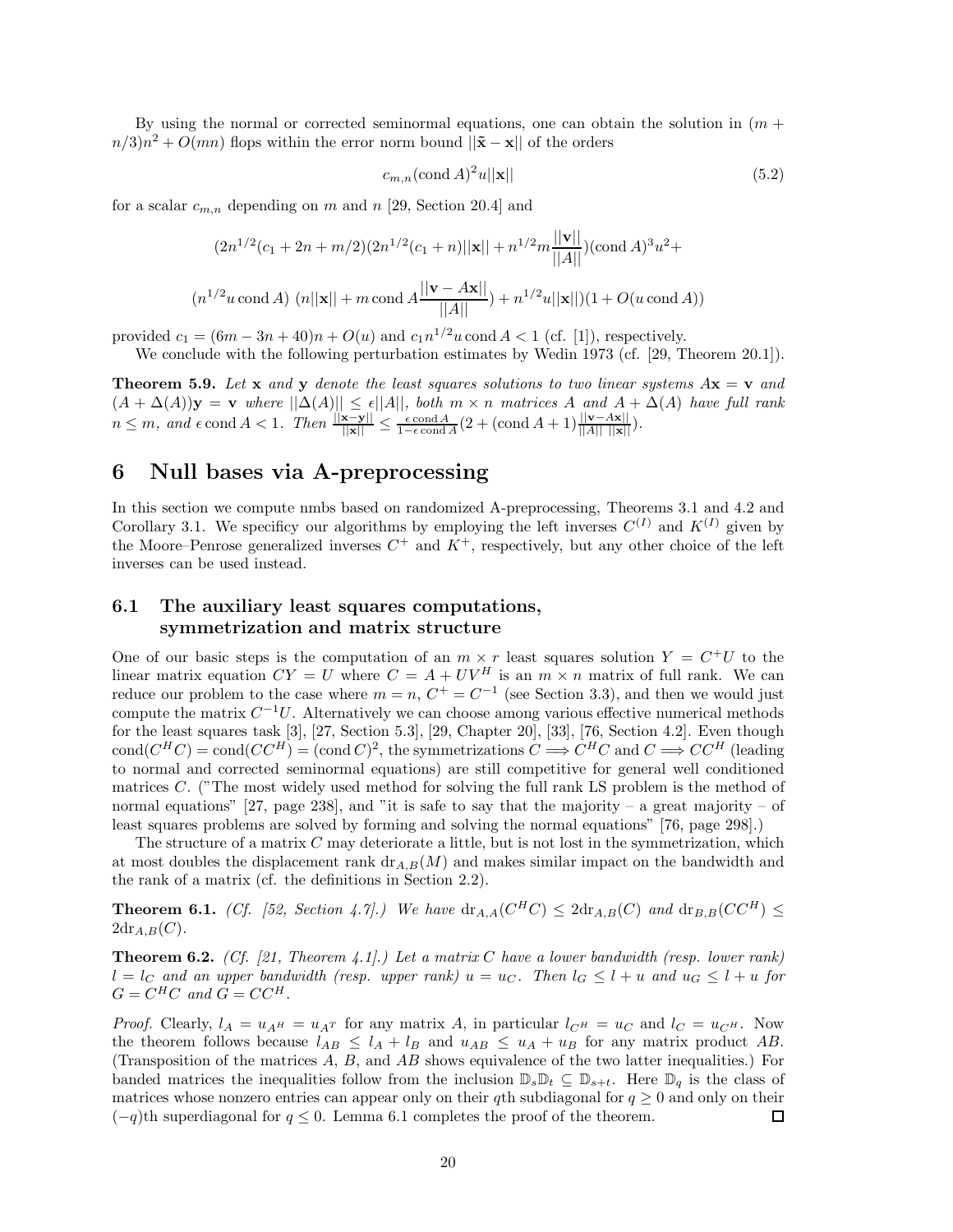**Lemma 6.1.**  $l_{AB} \leq l_A + l_B$  *for a pair of rank structured matrices* A *and* B *of compatible sizes.* 

*Proof.* We assume dealing with  $n \times n$  matrices A and B. (Rectangular matrices can be embedded into square matrices banded with zeros.) Represent a subdiagonal block  $V_h = (v_{ij})_{i=n-h,j=0}^{n-1,n-h-1}$  of the matrix  $V = AB$  as  $A_h B_h + \widehat{A}_h \widehat{B}_h$  where

$$
A_h = (a_{ij})_{i=n-h,j=0}^{n-1,n-h-1}, B_h = (b_{jk})_{j=0,k=0}^{n-h-1,n-h-1},
$$
  

$$
\widehat{A}_h = (a_{ij})_{i=n-h,j=n-h}^{n-1,n-1}, \widehat{B}_h = (b_{jk})_{j=n-h,k=0}^{n-1,n-h-1}.
$$

Observe that  $A_h$  and  $\widehat{B}_h$  are subdiagonal blocks of the matrices A and B, respectively. Therefore rank  $A_h \leq l_A$  and rank  $\widehat{B}_h \leq l_B$ . Consequently rank $(A_h B_h) \leq$  rank  $A_h \leq l_A$ , rank $(\widehat{A}_h \widehat{B}_h) \leq$  rank  $\widehat{B}_h < l_B$ , and rank  $V_h =$ rank $(A_h B_h + \widehat{A}_h \widehat{B}_h)$  < rank $(A_h B_h) +$ rank $(\widehat{A}_h \widehat{B}_h) \leq l_A + l_B$ . rank  $\widehat{B}_h \leq l_B$ , and rank  $V_h = \text{rank}(A_h B_h + \widehat{A}_h \widehat{B}_h) \leq \text{rank}(A_h B_h) + \text{rank}(\widehat{A}_h \widehat{B}_h) \leq l_A + l_B$ .

#### **6.2 Error-free computation of nmbs**

In this subsection we cover symbolic error-free computation of nmbs in a fixed field F, e.g., the field of rational, real or complex numbers. We begin with a simpler case where we are given the nullity of an input matrix.

#### **Algorithm 6.1. Computing a nmb given the nullity***.*

- INPUT: *three integers* m *and* n, a small positive  $\delta$ , an  $m \times n$  matrix A, and the integer  $r = \text{null } A$ *where*  $m \geq n > r \geq 0$ *.*
- OUTPUT: *either FAILURE with a probability of at most*  $\delta$  *or a* nmb(A).
- INITIALIZATION: *Set*  $k \leftarrow 1$ *. Fix a smaller positive integer*  $\nu$  *(say,*  $\nu = 1$  *or*  $\nu = 2$ *) and a sufficiently large set*  $\Delta$  *of rational, real or complex numbers such that*  $(2/|\Delta|)^{\nu} \leq \delta$ .

#### COMPUTATIONS:

- *1. Randomly sample from the set*  $\Delta$  *the entries of two matrices,* U *of the size*  $m \times r$  *and* V *of the size*  $n \times r$ .
- 2. Compute the matrix  $C = A + UV^H$ . If this matrix is rank deficient, then either output *FAILURE and stop if*  $k > \nu$  *or otherwise set*  $k \Leftarrow k+1$  *and go to Stage 1.*
- *3. Compute the matrix* C<sup>+</sup>U*. Compute and output a matrix basis for its range and stop.*

**Remark 6.1.** *The computation of the matrix* V *at Stage 1 can be omitted, but if*  $m \leq n$  *and the matrices* C, U and V have full ranks, we can compute the matrix  $V^H C^+$  and test whether it is *a left nmb*(A)*, that is whether*  $V^H C^+ A = 0$ *. If*  $m = n$ *, we can recall Corollary 3.2 and modify Algorithm 6.1 and its latter extension to compute both left and right nmbs by using the matrix*  $G = I_r - V^H C^+ U$  instead of the matrices  $AC^+ U$  and  $V^H C^+ A$ . This remark can be applied to our *subsequent algorithms as well.*

Unless it fails, the algorithm produces a nmb due to Theorem 3.1. The algorithm invokes Stage 2 at most  $\nu$  times. In each invocation, it fails with a probability of at most  $\frac{2}{|\Delta|}$  due to Theorem 3.3b for  $r = 1$ , that is the overall probability of failure is at most  $(2/|\Delta|)^{\nu} \leq \delta$ . This proves correctness of the algorithm.

In each invocation of Stage 1, it generates  $(m + n)r$  random parameters in the case of general APP  $UV^H$ , but *as in all other our algorithms, we need much fewer parameters for a sparse or structured APP* (cf. Example 3.1).

If the nullity nul A is unknown, we can recall Theorems 3.1 and 3.3 and compute it as

i) the minimum integer r such that the matrix  $C = A + UV^H$  has full rank for some APP  $UV^H$ of rank r,

i') the minimum integer r such that the matrix  $C = A + UV^H$  is likely to have full rank for a random APP  $UV^H$  of rank r,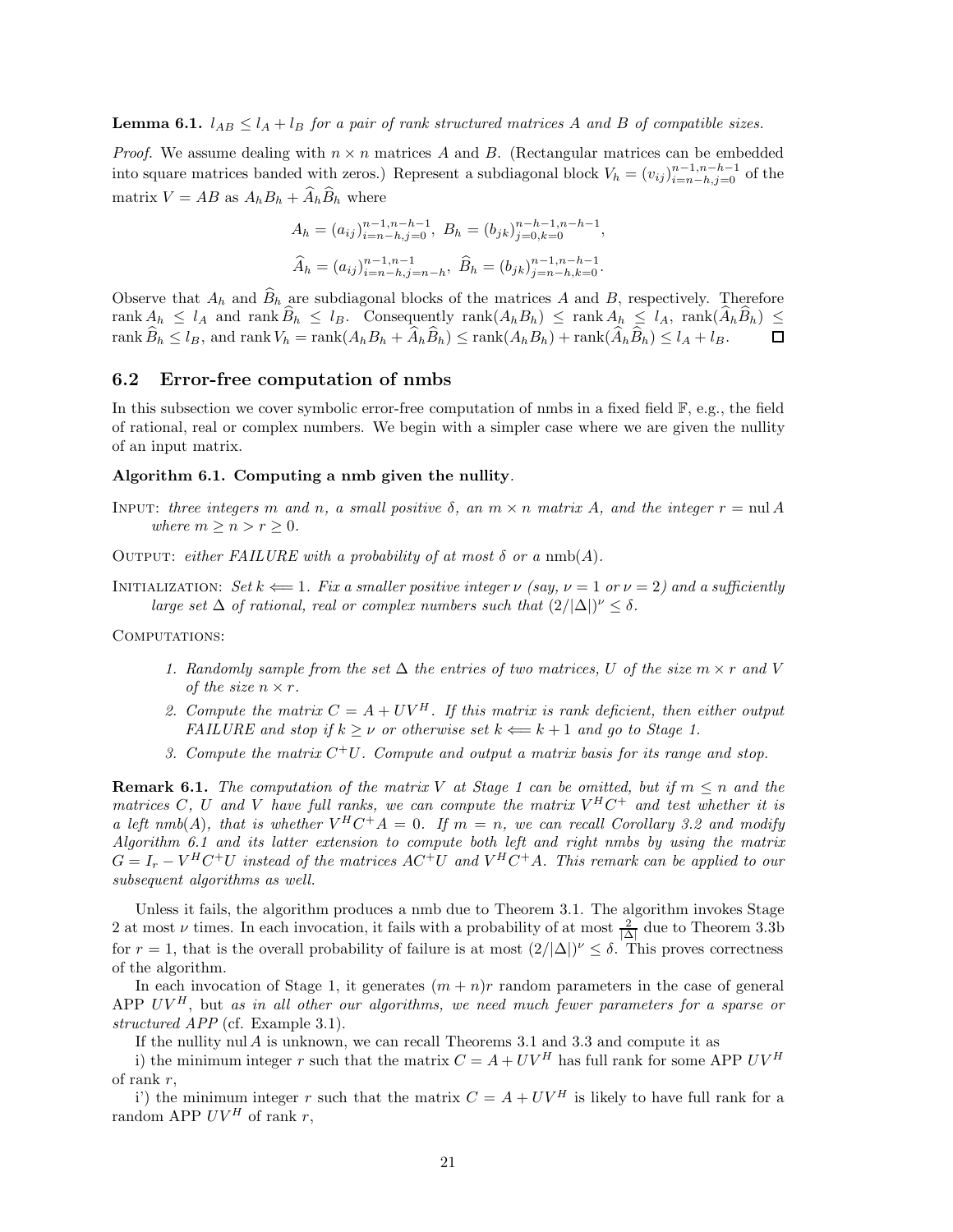ii) the rank of an APP UV<sup>H</sup> such that the matrix  $C = A + UV^H$  has full rank and  $AC^+U = 0$ . ii') the rank of an APP  $UV^H$  such that the matrix  $C = A + UV^H$  has full rank and the matrix

 $AC^{+}U$ **x** vanishes with a probability near one for a random vector **x**.

Next, assuming some initial range  $[r_-, r_+]$  for the nullity  $r = \text{null } A$  such that  $0 \leq r_- \leq r \leq$  $r_+ \leq n-1$ , we generate random matrices U of the size  $m \times i$  and V of the size  $n \times i$  for i changing in this range until we arrive at a matrix  $C = A + UV^H$  of full rank and such that  $AC^+U = 0$ . It remains to choose a policy of search for the nullity  $r$  in this range. We specify two algorithms that perform linear (sequential) search based on properties i) and ii) above, where we successively let  $i = r_-, r_- + 1, \ldots, r$  or  $i = r_+, r_+ - 1, \ldots, r$ , respectively (see Remark 6.2 and Algorithm 6.4 on the acceleration of the search). One can modify the algorithms by adding randomization and relying on properties i') and ii'), respectively. The algorithms employ a black box Subroutine FULL·RANK that tests whether a given matrix has full rank (cf. Remark 6.5).

#### **Algorithm 6.2. A nmb via the nullity search from below.**

INPUT: *four integers* m, n, r<sub>−</sub>, and r<sub>+</sub> such that  $m \ge n > r_+ > r_- \ge 0$ , a small positive  $\delta$ , an  $m \times n$  *matrix* A such that  $r_+ \geq r = \text{null } A \geq r_-,$  and a Subroutine FULL·RANK.

OUTPUT: *either FAILURE with a probability of at most*  $\delta$  *or the integer*  $r = \text{null } A$  *and*  $a \text{ nmb}(A)$ *.* 

Initialization: *Set* q ⇐= r−*. Fix a sufficiently large set* ∆ *of rational, real or complex numbers*  $such that 2\frac{r_+ + 1}{|\Delta|} \leq \delta$ . Sample from this set the entries of random matrices U of the size  $m \times q$ *and* V of the size  $n \times q$ . Compute the matrix  $C = A + UV^H$ . (If  $r_+ = 0$ , then U and V are *the dummy empty matrices of the sizes*  $m \times 0$  *and*  $n \times 0$ *, respectively, and*  $C = A$ *.*)

COMPUTATIONS:

- *1. Apply the Subroutine FULL*·*RANK to the matrix* C*.*
- 2. If the matrix C is rank deficient, then either output FAILURE and stop if  $q = r_+$  or *otherwise randomly sample the entries of two vectors*  $\mathbf{u} = (u_i)_{i=1}^m$  and  $\mathbf{v} = (v_i)_{i=1}^n$  from *the set*  $\Delta$ *, set*  $C \leftarrow C + \mathbf{u}\mathbf{v}^H$ *,*  $U \leftarrow (U, \mathbf{u})$ *,*  $V \leftarrow (V, \mathbf{v})$  *(cf. Remark 6.1), and*  $q \leftarrow q + 1$ *, and go to Stage 1.*
- *3. If the matrix* C has full rank, compute the matrices  $C^+U$  and  $AC^+U$ . If  $AC^+U \neq 0$ , *output FAILURE. Otherwise compute and output an*  $n \times r$  *matrix basis* B for range( $C^+U$ ), *where*  $r \leq q$ . (B is the  $n \times 0$  *empty matrix if*  $r = 0$ .) Output the integer r and stop.

In the case of general APP  $UV^H$  the algorithm generates  $(m+n)r_$ – random parameters at the Initialization Stage and then  $m + n$  new random parameters in each invocation of Stage 2.

rank  $C = \text{rank } A + r_-$  at the initialization stage with a probability of at least  $1 - 2 \frac{r_-}{|\Delta|}$ , due to Theorem 3.3b for  $r = r_-\,$ , whereas in every recomputation of the matrix C (at Stage 2) its rank increases with a probability of at least  $1 - \frac{2}{|\Delta|}$ , due to Theorem 3.3b for  $r = 1$ . This means a probability of at least  $\left(1 - \frac{2}{|\Delta|}\right)^{r_+ - r_- + 1} \left(1 - 2\frac{r_-}{|\Delta|}\right) > 1 - 2\frac{r_+ + 1}{|\Delta|} \ge 1 - \delta$  that rank  $C = n$  after all updatings of the matrix  $C$ . In this case the algorithm produces correct output in virtue of Theorem 3.1. Correctness of the output is certified at Stage 3, when we test whether  $AC^{+}U = 0$ . Otherwise, with a probability of at most  $\delta$ , the algorithm outputs FAILURE (and so it works as we claimed).

Algorithm 6.2 tests property i) of the nullity nul A where  $C = A + UV^H$  and the APPs  $UV^H$ have rank recursively increasing from r−. Our next algorithm tests property ii) for the matrices  $C = A + UV^H$  where the APPs  $UV^H$  have ranks recursively decreasing from  $r_+$ .

#### **Algorithm 6.3. A nmb via the nullity search from above.**

Input *and* Output *as in Algorithm 6.2.*

INITIALIZATION: Set  $q \leftarrow r_+$ . Fix a sufficiently large set  $\Delta$  of rational, real or complex numbers<br>such that  $\frac{4r_+ - 2r_-}{|\Delta|} \leq \delta$ . Sample from this set the entries of random matrices U of size  $m \times q$ and V of size  $n \times q$  and compute the matrix  $C = A + UV^H$ .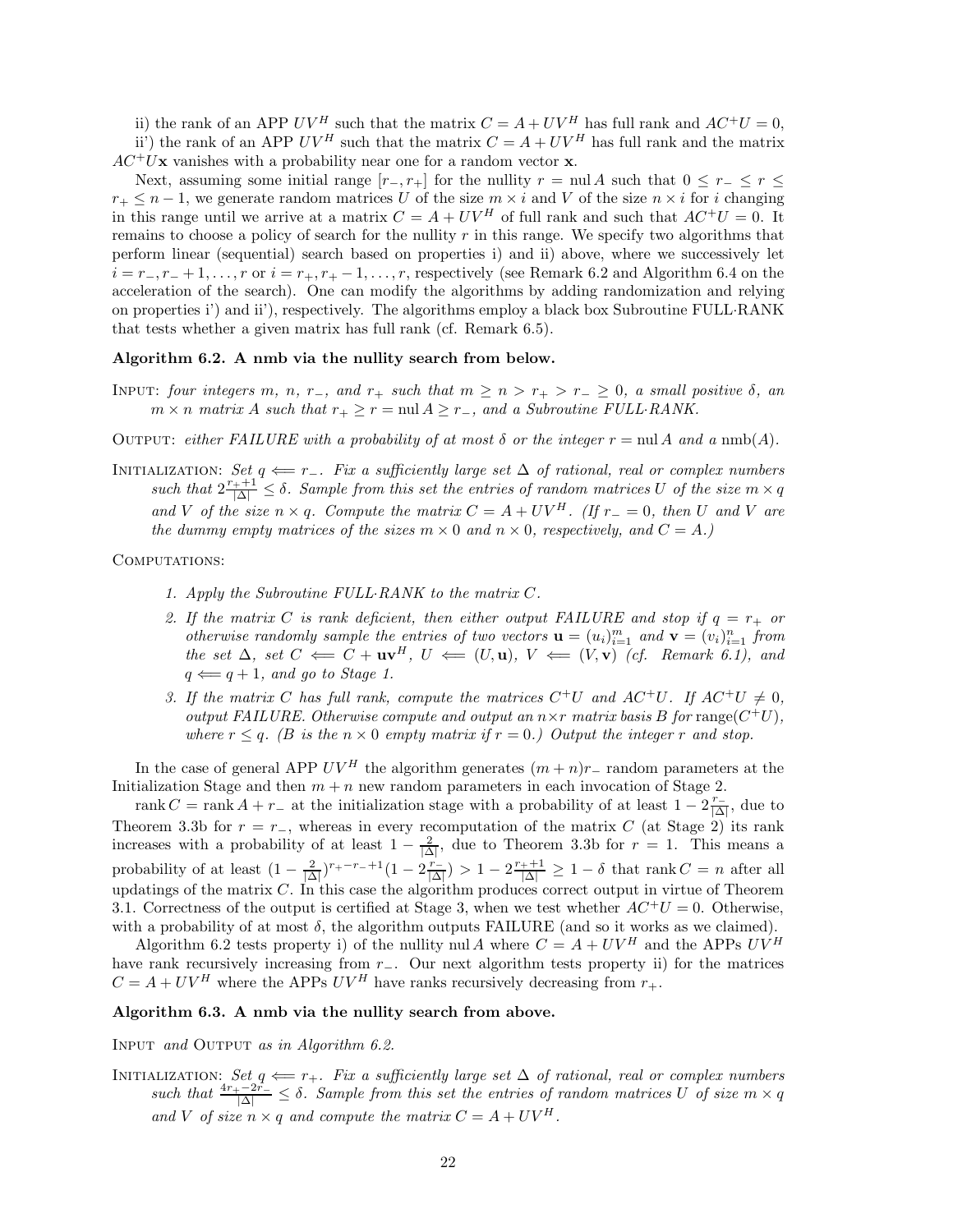#### COMPUTATIONS:

- *1. Apply Subroutine FULL*·*RANK to the matrix* C*. If the matrix is rank deficient, output FAILURE and stop. Otherwise compute the matrices* C+U *and* AC+U*.*
- 2. If  $AC^+U = 0$ , compute and output an  $n \times r$  matrix basis B for the range $(C^+U)$ , output *the integer* r, and stop. (*B* is the  $n \times 0$  *empty matrix if*  $r = 0$ *.*)
- *3. Otherwise if* q = r−*, output FAILURE and stop. If* q>r−*, update the matrices* U *and* V *by removing their last columns* **u** *and* **v***, respectively. Set*  $C \leftarrow C - \mathbf{u}\mathbf{v}^H$ ,  $q \leftarrow q - 1$ , *and go to Stage 1.*

In the case of a general APP  $UV^H$  the algorithm generates  $(m+n)r_+$  random parameters at the Initialization Stage and then generates  $m + n$  new random parameters in each invocation of Stage 2.

Unless it fails, the algorithm computes correct output due to Theorem 3.1. With a probability of at least  $1-\frac{2r_+}{|\Delta|}$  the initialization produces a matrix C of full rank n, due to Theorem 3.3b for  $r = r_+$ . With every update of the matrix C at Stage 3 its rank decreases with a probability of at least  $\frac{2}{|\Delta|}$ , due to Theorem 3.3b for  $r = 1$ . This means a probability of at least  $(1 - \frac{2}{|\Delta|})^{r_+ - r_-}$  that the rank decreases in each of the  $r_{+} - r$  updatings. Therefore the algorithm produces correct output with a probability of at least  $\left(1 - \frac{2}{|\Delta|}\right)^{r_+ - r_-} \left(1 - 2\frac{r_+}{|\Delta|}\right) > 1 - 2\frac{2r_+ - r_-}{|\Delta|} \geq 1 - \delta$ . (Correctness is certified at Stage 2 when we test whether  $AC^+U = 0$ .) Otherwise the algorithm outputs FAILURE (and so it works as we claim). The algorithm outputs FAILURE only if it encounters a rank deficient matrix C, but according to the above estimates this occurs with a low probability where the cardinality  $|\Delta|$ is large, and similarly for our next algorithm.

**Remark 6.2.** *Both Algorithms 6.2 and 6.3 compute the nullity by means of the linear (sequential) search in the range* [r−, r+] *based on properties i) and ii) of the nullity. We can achieve acceleration by applying binary search. Furthermore whenever we update the matrix* C *by adding a matrix of a rank* h*, we only need* O(mnh) *flops to update also the matrix* C<sup>+</sup> *(by applying SMW formula (2.4)). Our next algorithm, based on Corollary 3.1, demonstrates yet another acceleration technique: it applies aggregation to compute the nullity and a nmb*(A)*.*

### **Algorithm 6.4. A nmb via aggregation** *(see Section 6.3).*

Input**,** Output*,* Initialization *and Stages 1 and 2 of* Computations *are as in Algorithm 6.3, except that at the* INITIALIZATION *we require that*  $8 \frac{r_+}{|\Delta|} \leq \delta$ .

#### COMPUTATIONS:

*3. Otherwise apply the algorithm to the*  $m \times q$  *matrix*  $AC^+U$ *. (The algorithm can fail with a*  $probability of at most  $2\frac{q}{|\Delta|} \leq 2\frac{r_+}{|\Delta|}$ .) Unless it fails, it computes an integer  $s \leq q$ , a  $q \times s$  matrix$  $X = \text{nmb}(AC^+U)$ *, and the matrix*  $H = C^+UX$ *, which is a* ca(A). In view of Lemma 3.2, we *can expect that*  $s = \text{null } A$  *and*  $H$  *is a*  $\text{nnb}(A)$ *. To yield a verified nmb, apply the algorithm supporting Fact 2.1 to the matrix*  $H = C^+UX$  *and compute an*  $s \times r$  *matrix* Y *such that*  $HY$ *is a* nmb(A)*. Then output the matrix* HY *and the integer* r *and stop.*

Correctness of the algorithm follows from Fact 2.1, Corollary 3.1 and Lemma 3.2. Indeed in virtue of Corollary 3.1,  $H = C^+UX$  is a ca(A). Lemma 3.2 implies that  $C^+U$  is a matrix of full rank with a probability of at least  $1 - \frac{q}{|\Delta|}$ . If it has full rank, then so does the matrix  $C^+UX$ , because X is a nmb. In this case  $H = C^+UX$  is a nmb(A). Otherwise HY is a nmb(A) in virtue of Fact 2.1.

**Remark 6.3.** *Computing the residual matrix*  $AC^+U$  *takes*  $(2n - 1)mr$  *flops if we are given the*  $matrix C^+U$ , but if  $m = n > 2r$  *(so that*  $C^+ = C^{-1}$ *)* we have  $U(V^H C^{-1}U - I_r) = -AC^{-1}U$ , and *so we can compute just the matrix*  $G = I_r - V^H C^{-1} U$  *by using*  $2(2r - 1)nr + r$  *flops.*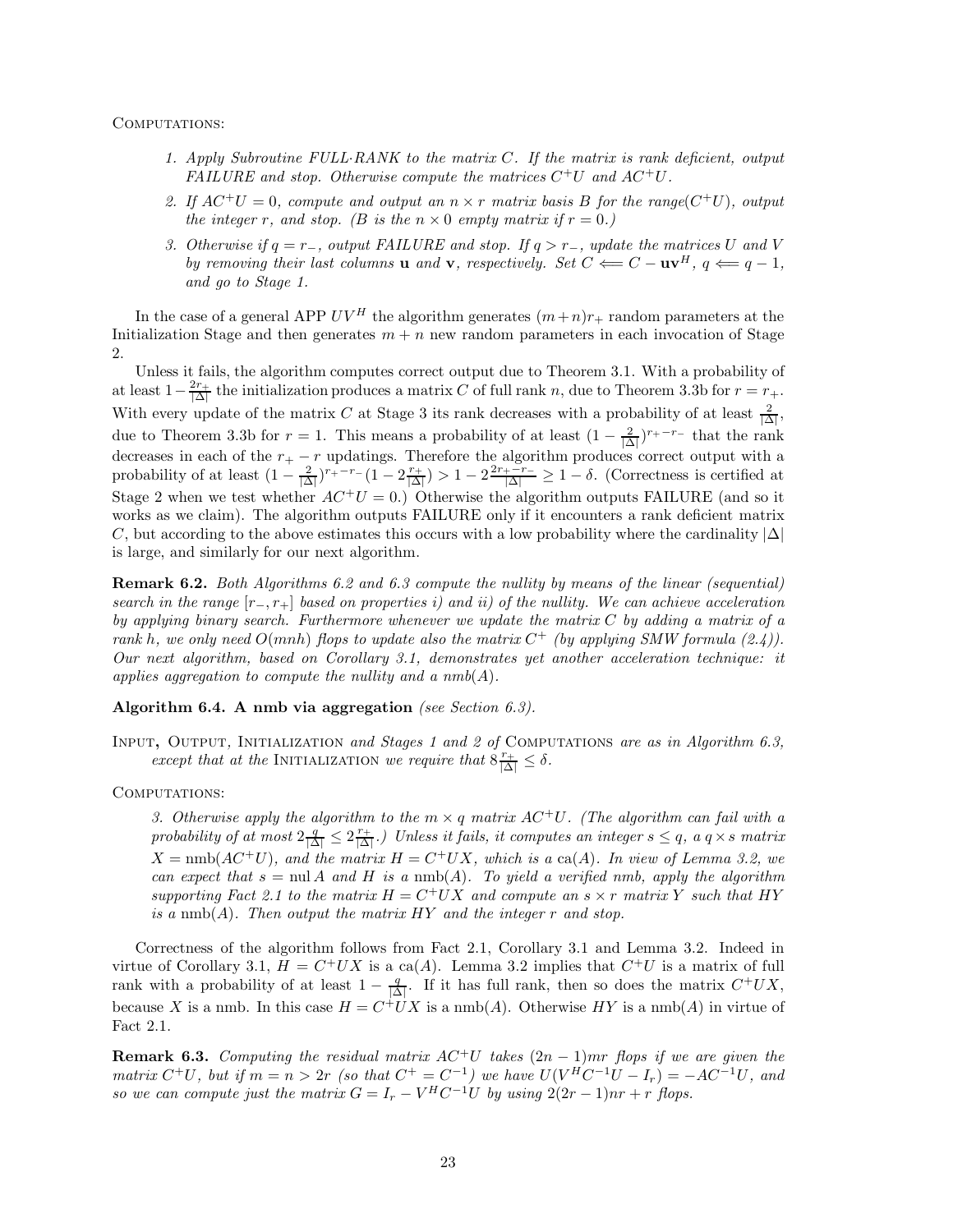**Remark 6.4.** *To compute a single null vector rather than a nmb, we can fix a vector* **c** *and compute the vector*  $C^+U$ **c** *instead of the matrix*  $C^+U$  *in Algorithms 6.1–6.4, and similarly we can simplify Stage 3 of Algorithm 6.4. We can reapply the same algorithm to the matrix*  $\begin{pmatrix} A \ Y^H & 0 \end{pmatrix}$ - *to obtain another null vector. Indeed for a fixed null vector*  $\mathbf{y} \in N(A)$ *, its orthogonal complement in the null space*  $N(A)$  is given by the null space of the matrix  $\begin{pmatrix} A \ \mathbf{y}^H \end{pmatrix}$ -*. We can continue this process recursively until the computed null vectors form a* nmb(A)*.*

**Remark 6.5.** *The Subroutine FULL*·*RANK is used in Algorithms 6.3 and 6.4 only as a stopping criterion at Stages 1 or 2. Instead of applying it, we can implicitly test whether the matrix* C *is rank deficient by trying to compute the matrix*  $C^+U$ *. If the computation fails, then the matrix* C *is definitely rank deficient. Otherwise it has full rank with a probability near one.*

### **6.3 Null Aggregation**

Unless  $AC^+U = 0$  at Stage 2, Algorithm 6.4 is a new instance in the general class of *aggregation/disaggregation methods* that successively a) aggregate an input  $\mathbb{I}$  into an input  $\mathbb{I}_1$  of a smaller size, b) compute the solution  $Y_1$  for a given task, but for the aggregated input  $\mathbb{I}_1$ , and c) disaggregate the aggregated solution  $Y_1$  producing the solution Y for the original input I. At Stage b) one can recursively reapply aggregation.

In applications to matrix computations, one can seek a matrix  $W$  that reduces a linear system  $A$ **y** = **b** to a system  $B$ **y**<sub>1</sub> = **f** of a smaller size such that  $y = Wy_1$ . In this case  $I = A$ ,  $I_1 = W$ ,  $Y_1 = \mathbf{y}_1$ , and  $Y = \mathbf{y}$ . Recursively such an approach has led to the hierarchial aggregation processes in [38], which in the 1980s served as the springboard for *Algebraic Multigrid*.

For another example, SMW formula (2.4) defines the *Schur aggregation* in [56], where  $\mathbb{I} = A$ ,  $\mathbb{I}_1 = G$ ,  $Y_1 = G^{-1}$ , and  $Y = A^{-1}$ , with the aggregate G being the Schur complement in the input matrix A.

Algorithm 6.4 defines *Null Aggregation*, where  $\mathbb{I} = A$ ,  $\mathbb{I}_1 = AC^+U$ ,  $Y_1 = X$ , and  $Y = C^+UX$ . If  $m = n$ , one can alternatively choose  $\mathbb{I}_1 = G = I_r - V^H C^+ U$  (cf. Remark 6.1). Fact 2.1b) defines aggregation of a matrix A into its complete annihilator H, in which case  $\mathbb{I} = H$ ,  $\mathbb{I}_1 = X^H$ .

*Trilinear aggregating* in [46] and [47] has supported the design of the fastest known theoretical and practical algorithms for matrix multiplication in [12], [30], and [34]. The method works by first reducing matrix multiplication to *tensor decomposition* and then compressing the associated tensors by means of special aggregation techniques. This was one of the first demonstrations of the power of the transition to higher dimensional (tensor) representations of matrix computations. On a highly effective recent demonstration of this power see [45].

### **6.4 Numerical computation of nmbs: initial comments**

Suppose our algorithms have been performed numerically, with rounding errors. Let  $B + E$  denote the output matrix where  $B = \text{nmb}(A)$  and E denotes the error matrix. Then generically  $A(B +$  $E = AE \neq 0$  and furthermore the computed matrix  $\tilde{C} = \text{fl}(A + UV^H)$  has full rank even where rank  $U = \text{rank } V < \text{null } A$ .

In the next subsection we modify Algorithms 6.1–6.4 to accomodate these changes. Instead of testing whether the matrix C is rank deficient and whether  $AC^+U = 0$ , we apply two Subroutines ILL CONDITIONED and NORM. For two fixed tolerance values  $\tau$  and t, they test whether

$$
\tau \operatorname{cond} C > 1\tag{6.1}
$$

(which means that a rank deficient matrix approximates the matrix C within the norm bound  $\tau||C||$ ) and whether the residual norm  $||AB||$  is small enough, namely whether

$$
||AB|| \le t||A|| \, ||B||. \tag{6.2}
$$

In virtue of Theorem 3.3 randomized A-preprocessing  $A \implies C = A + UV^H$  fixes degeneracy with a probability near one if  $\text{rank}(UV^H) > \text{null } A$ . In virtue of Corollary 3.5 and Theorems 3.11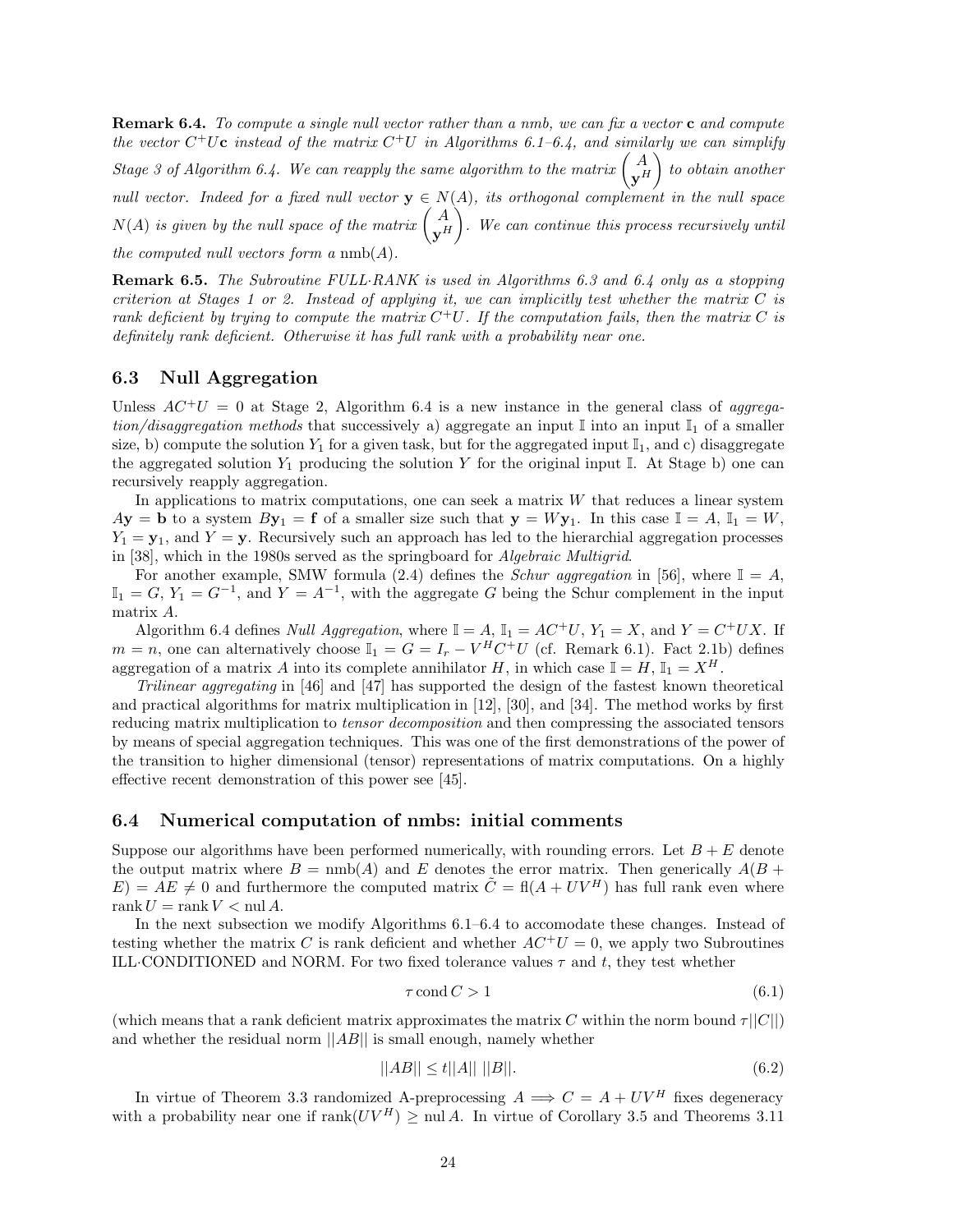and 3.12, this preprocessing, applied to the well conditioned rank deficient matrix A, is expected to produce a well conditioned A-modifiication C (of full rank) under proper scaling of the APP, and then the matrices  $C + E$  must be also well conditioned if the ratio  $||E||/||C||$  is small.

We further comment on the two subroutines and the tolerance bounds in Section 6.6.

# **6.5 Numerical computation of nmbs: algorithms**

Let us specify numerical versions of Algorithms  $6.1-6.4$  for general matrices A and C (cf. Section 9 on the case of structured inputs A). Remarks 6.1–6.5 can still be readily extended.

#### **Algorithm 6.5. Computing a numerical nmb given the nullity***.*

INPUT: *three integers* m, n, and r, an  $m \times n$  matrix A of rank  $n - r$ , such that  $m \geq n \geq r = \text{null } A$ , *a small positive tolerance* t*, and a Subroutine NORM.*

OUTPUT: *either FAILURE* or an  $n \times r$  *matrix* B *such that bound* (6.2) holds.

INITIALIZATION: *Set*  $k \leftarrow 1$ *. Fix a small positive integer*  $\nu$  *(say,*  $\nu = 1$  *or*  $\nu = 2$ *) and a sufficiently large set* ∆ *of real or complex numbers.*

COMPUTATIONS:

- *1. Generate two random matrices,* U *of size* m×r *and* V *of size* n×r*, with the entries from the set*  $\Delta$ *. Compute the matrices*  $U \leftarrow \frac{||A||}{||U||} U$ ,  $V \leftarrow \frac{V}{||V||}$ *, and*  $C \leftarrow A + UV^H$ *.*
- 2. Compute the matrices  $B = C^+U$  and AB.
- *3. Apply the Subroutine NORM to the matrix* AB*. If bound (6.2) holds, output the matrix* B and stop. Otherwise either output FAILURE and stop if  $k \geq \nu$  or set  $k \Leftarrow k+1$  and *go to Stage 1 if*  $k < \nu$ .

Unless it fails, the algorithm verifies correctness of its output at Stage 3. The failure can occur for two reasons: a) because of an unlikely unlucky choice of the APP  $UV^H$  or b) because the precision of computing was too low to ensure the selected tolerance bound t on the residual norm. The same comments apply to our next algorithms as well.

In Algorithm 6.5 we assume that we are given the nullity  $r = \text{nu} A$ . In our next numerical counterparts of Algorithms 6.2–6.4 we compute the nullity. In Algorithm 6.6 we expect to invoke at least  $r - r_-\$  ill conditioned matrices C of full rank that satisfy bound (6.1), whereas Algorithm 6.7 involves such matrices with a probability near zero. Then again (cf. Remark 6.2), we can update the matrix C and its inverse in Algorithms 6.6 and 6.7 at a lower arithmetic cost based on SMW formula  $(2.4)$ .

#### **Algorithm 6.6. A numerical nmb via the nullity search from below.**

- INPUT: *four integers* m, n, r<sub>-</sub>, and r<sub>+</sub> such that  $m \ge n > r_+ \ge r_- \ge 0$ , an  $m \times n$  matrix A such *that*  $r_+ \geq \text{null } A \geq r_-$ , *two small positive values t and*  $\tau$ , *and two Subroutines NORM and ILL*·*CONDITIONED.*
- OUTPUT: *either FAILURE or an integer* r *such that*  $r_+ \geq r \geq r_-$  *and an*  $n \times r$  *matrix* B *such that bound (6.2) holds.*
- Initialization: *Set* q ⇐= r−*. Fix a sufficiently large set* ∆ *of real or complex numbers. Sample from this set the entries of random matrices* U *of size*  $m \times q$  *and* V *of size*  $n \times q$ *, scale these matrices to have*  $||U| \approx ||A||$  *and*  $||V|| \approx 1$ *, and compute the matrix*  $C = A + UV^H$ *. (If*  $r_-=0$ *, then* U and V are the empty matrices of the sizes  $m \times 0$  and  $n \times 0$ , respectively, and  $C = A$ .)

#### COMPUTATIONS:

*1. Apply the Subroutine ILL*·*CONDITIONED to the matrix* C*.*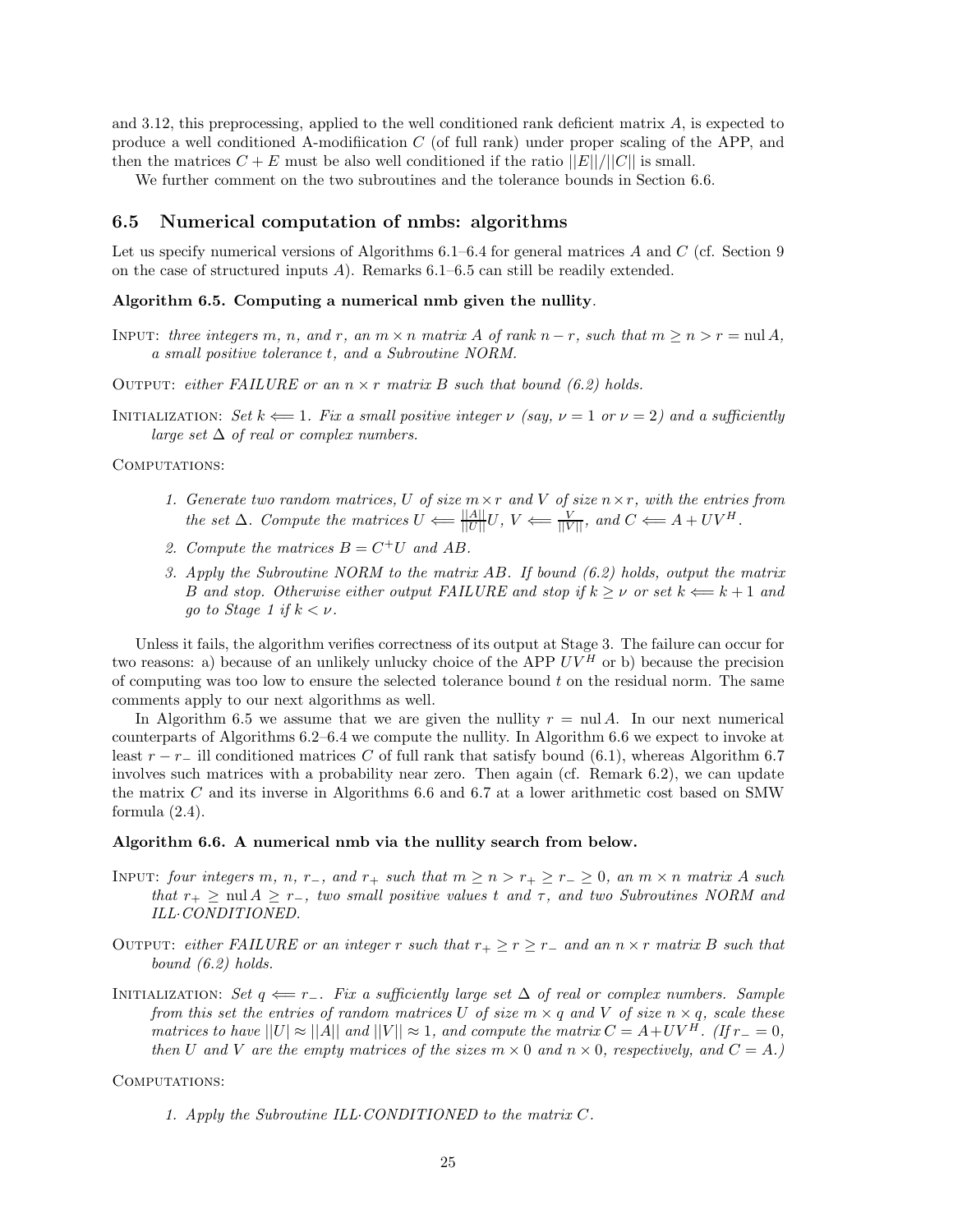- 2. If cond  $C > \frac{1}{\tau}$ , then either output FAILURE and stop if  $q \geq r_+$  or, otherwise, sample *from the set*  $\Delta$  *the entries of two random column vectors*  $\mathbf{u} = (u_i)_{i=1}^m$  *and*  $\mathbf{v} = (v_i)_{i=1}^n$ *, scale them and append to the matrices* U *and* V *as follows,*  $\mathbf{u} \leftarrow \frac{\mathbf{u}_i}{\gamma ||\mathbf{u}||}$  *for*  $\gamma = \sqrt{q}$ *,*  $\frac{\mathbf{u}_i}{\gamma ||\mathbf{u}||}$  *for*  $\gamma = \sqrt{q}$ *,*  $\mathbf{v} \leftarrow \frac{\mathbf{v}}{\|\mathbf{v}\|}, \ U \leftarrow (U, \mathbf{u}) \text{ and } V \leftarrow (V, \mathbf{v})$ *. Set*  $C \Longrightarrow C + \mathbf{u}\mathbf{v}^H \text{ and } q \leftarrow q+1$ *, and go to Stage 1.*
- *3. If* cond  $C \leq \frac{1}{\tau}$ , then compute the  $n \times q$  matrix  $B = C^+U$  and set  $r = q$ .
- *4. Compute the matrix* AB *and apply the Subroutine NORM to this matrix. If bound (6.2) holds, output the integer* r *and the matrix* B *and stop. Otherwise output FAILURE and stop.*

### **Algorithm 6.7. A numerical nmb via the nullity search from above.**

Input *and* Output *are as in Algorithm 6.6.*

INITIALIZATION: *Set*  $q \leftarrow r_+$ *, fix a sufficiently large set*  $\Delta$  *of numbers, sample from this set the entries of random matrices* U *of size*  $m \times q$  *and* V *of size*  $n \times q$ *, scale these matrices to have*  $||U| \approx ||A||$  and  $||V|| \approx 1$ , and compute the matrix  $C = A + UV^H$ .

COMPUTATIONS:

- *1. Apply the Subroutine ILL*·*CONDITIONED to the matrix* C*.*
- 2. If cond  $C > \frac{1}{\tau}$ , then output FAILURE and stop. Otherwise compute the  $n \times q$  matrix  $B = C^+U.$
- *3. Compute the matrix* AB *and apply the Subroutine NORM to this matrix. If bound (6.2) holds, output the integer*  $r = q$  *and the matrix* B *and stop.*
- *4. Otherwise output FAILURE and stop if* q = r−*. If* q>r−*, update the matrices* U *and* V *by removing their last columns* **u** *and* **v***, respectively. Update the matrix* C *by setting*  $C \leftarrow C - \mathbf{u}\mathbf{v}^H$ , set  $q \leftarrow q - 1$ , and go to Stage 1.

#### **Algorithm 6.8. A numerical nmb via aggregation***. (Cf. Section 6.3)*

Input**,** Output**,** Initialization**,** *and Stages 1, 2 and 3 of* Computations *are as in Algorithm 6.7, except that the input includes a small positive integer* ν *and that an additional parameter COUNTER is initialized at zero.*

COMPUTATIONS:

*4. Otherwise stop and output FAILURE if COUNTER exceeds* ν*. Otherwise set COUNTER* ⇐= 1+*COUNTER and apply the same algorithm to the* m × q *matrix* AB *but with another tolerance bound. Namely, unless the algorithm outputs FAILURE, require that it output a* $q \times r$ *matrix* X such that  $r_− ≤ r ≤ q$  and  $||ABX|| ≤ t||A|| ||BX||$ *. Then set*  $B \Leftarrow BX$ *, output the integer* r *and the* n × r *matrix* B *and stop.*

**Remark 6.6.** *According to our study in Sections 3.5 and 3.6, the random matrices* U*,* V *, and* B *in Algorithms 6.5–6.8 are expected to be well conditioned, but to yield additional numerical stabilization one can orthogonalize them, which takes low cost if an upper bound*  $r_+$  *on the numerical nullity* nnul A *is small.*

# **6.6 Numerical computation of nmbs: the error and tolerance bounds**

Bound  $(6.1)$  holds if and only if our A-modification does not decrease the value cond C to the desired level. Bound  $(6.2)$  shows us that the matrix B approximates a  $\text{nmb}(A)$  within a fixed tolerance to the residual norm. By employing these two bounds we can extend rules i), i'), ii), and ii') in Section 6.2 to numerical computations.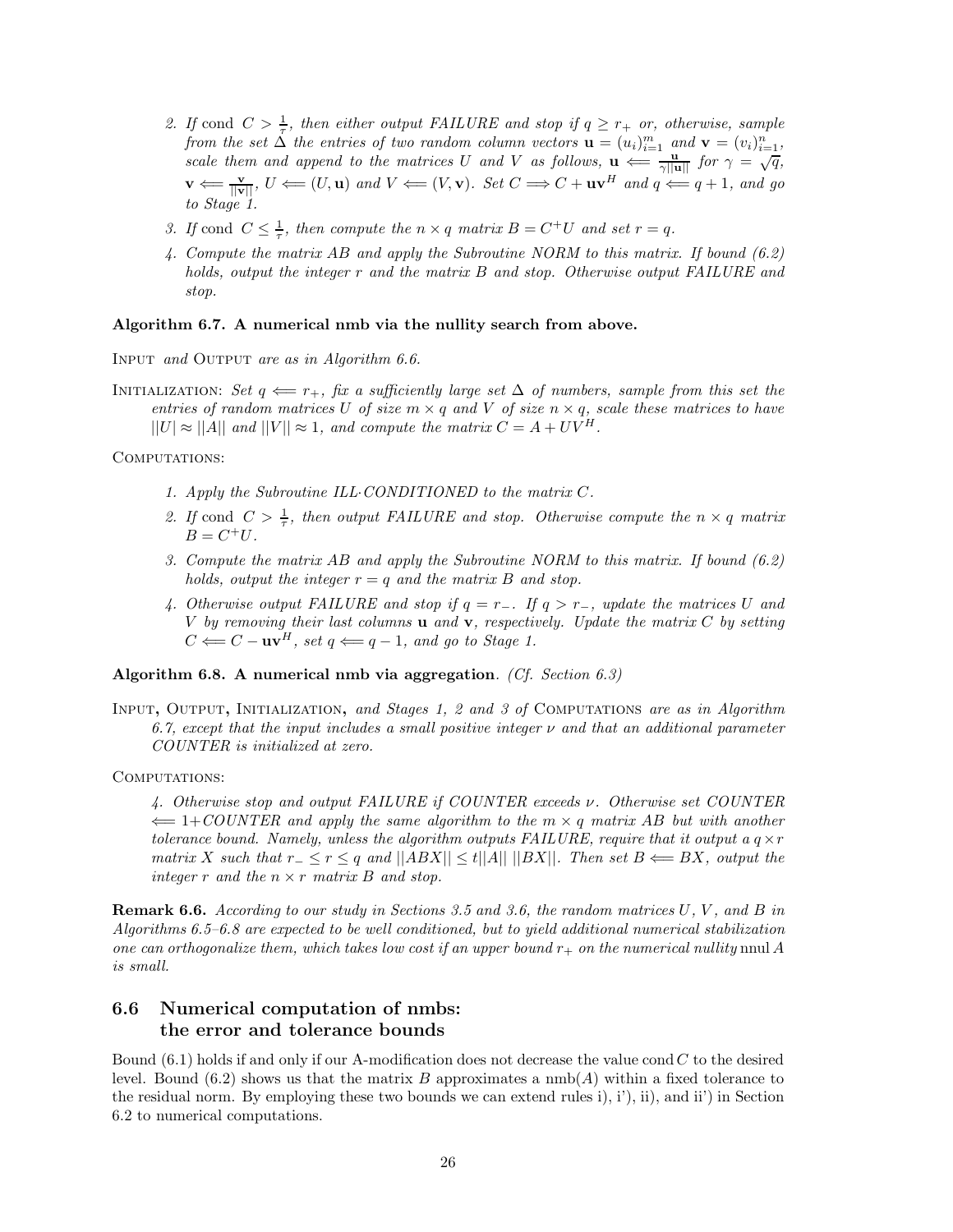To test bound (6.1) we can apply the effective condition estimators in [13], [27, Section 3.5.4], [29, Chapter 15], and [76, Section 5.3] or extend our comments in Remark 6.5 respectively.

Let us link bounds  $(6.1)$  and  $(6.2)$  to the respective error estimates based on the results in Section 5. Let  $\Delta(M) = \text{fl}(M) - M$  denote the error matrix in floating-point computation of a matrix M with rounding to a fixed (e.g., the IEEE standard double) precision. Assume that the matrices  $A, U$ , and V have been normalized by scaling so that  $||A|| = ||UV^H|| = 1$  and therefore  $||C|| \leq 2$ . Further assume that  $\Delta(C) = 0$ , thus ignoring the smaller errors in computing the matrix C (cf. Remark 4.1). Write  $\kappa_-=||C^+||$ . To simplify the estimates, ignore the terms of higher orders in the unit roundoff u and write  $c_{m,n}$  for the bounds that depend on the dimensions m and n, but otherwise are independent of the matrix C.

By combining the estimates in Section 5 for the errors in computing matrix products and the solutions and least squares solutions to linear systems of equations, we obtain that  $||\Delta(C^+)|| \le$  $c_{m,n}u\kappa_-\text{ and }||\Delta(AC^+U||\leq c_{m,n}u||A||\kappa_-\text{.}$ 

We can decrease the value  $u$  and therefore the output residual norm bounds if we increase the precision of computing. Alternatively we can stay with the double precision computations but apply fast advanced algorithms in [17], [29], [32], [41], [60], [73], and [74] (which rapidly compute sums and products error-free or with high accuracy) and the extended iterative refinement in [56, Section 9] for the solution of the auxiliary well conditioned linear systems of equations.

**Remark 6.7.** *The error estimates are more favorable in the case of square (nonsingular) matrices* C*, and this can motivate using the respective techniques in Section 3.3.*

### **6.7 Computation of nmbs via augmentation**

We can readily replace A-preprocessing in Algorithms  $6.1-6.8$  with preprocessing by augmentation, but we only specify such a modification for Algorithm 6.1.

### **Algorithm 6.9. Computing a nmb given the nullity via augmentation** *(cf. (4.2)).*

Input**,** Output*, and* Initialization *as in Algorithm 6.1.*

COMPUTATIONS:

- *1. Randomly sample from the set*  $\Delta$  *the entries of three matrices, U of the size*  $m \times r$ *, S of the size*  $n \times r$ *, and W of the size*  $r \times r$ *.*
- 2. Compute the matrix  $K = \begin{pmatrix} A & U \ S & W \end{pmatrix}$ . If this matrix is rank deficient, then either output *FAILURE and stop if*  $k \geq \nu$  *or otherwise set*  $k \Leftarrow k+1$  *and go to Stage 1.*
- 3. Compute the matrix  $(I_n, 0)K^+\begin{pmatrix} U_n \end{pmatrix}$ 0 - *. Compute and output a matrix basis for its range and stop.*

# **7 Approximating nmbs and the tails and heads of the SVD. Approximation by matrices of smaller ranks and by structured matrices and A-preconditioning**

### **7.1 Approximation of nmbs and the tails and heads of the SVD**

Suppose  $\tilde{A} = A + E$  is a perturbation of an  $n \times n$  matrix A of a rank  $\rho$  and the ratio  $||E|| / \sigma_o(A)$ is small. Let  $A = S\Sigma T^H$  and  $\tilde{A} = \tilde{S}\tilde{\Sigma}\tilde{T}^H$  be the SVDs. Write  $T = (\mathbf{t}_j)_{j=1}^n$ ,  $T_r = (\mathbf{t}_j)_{j=n-r+1}^n$ ,  $T^{(n-r)} = (\mathbf{t}_j)_{j=1}^{n-r}, \tilde{T} = (\tilde{\mathbf{t}}_j)_{j=1}^n, \tilde{T}_r = (\tilde{\mathbf{t}}_j)_{j=n-r+1}^n, \tilde{T}^{(n-r)} = (\tilde{\mathbf{t}}_j)_{j=1}^{n-r}.$  Now if  $r = \text{null }\tilde{A}$ , then the linear space  $\mathbb{T}_{n-r,r}$  = range  $\bar{T}_r$  closely approximates the null space  $N(A)$  [27, Theorem 8.6.5], [77, Section 3.3.1], and we can extend some of our earlier study to A-preprocessing  $\tilde{A} \Longrightarrow \tilde{C} = \tilde{A} + UV^H$ .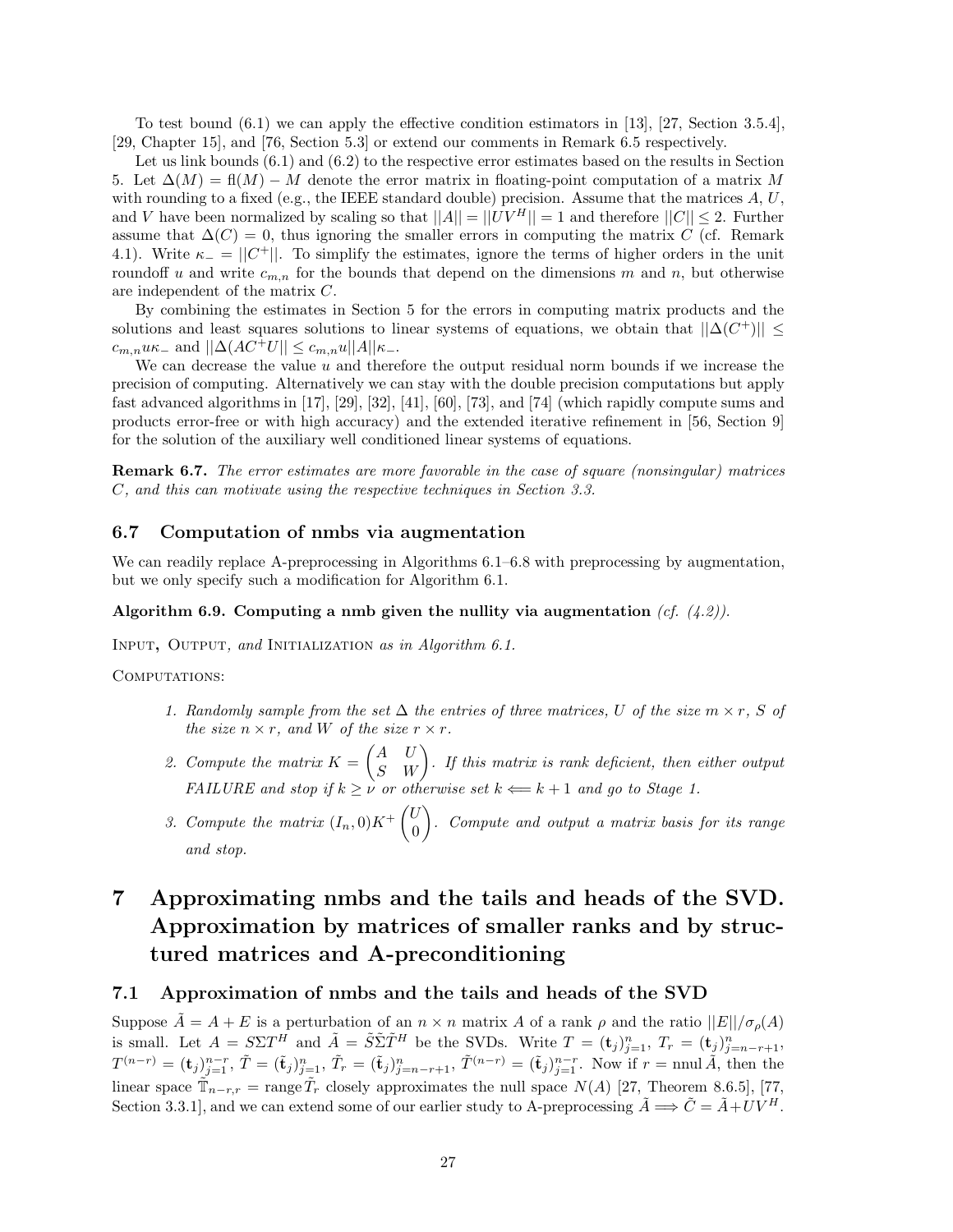E.g., for  $\tilde{r} \leq r$ , nnul  $\tilde{C}$  is expected to equal  $r - \tilde{r}$  assuming random and properly scaled matrices  $U \in \mathbb{C}^{m \times \tilde{r}}$  and  $V \in \mathbb{C}^{n \times \tilde{r}}$ . We can obtain similar extensions of Corollary 3.5 and Theorem 3.12. Furthermore, based on Theorem 4.3 or directly (cf. [61]) we can extend these results to preprocessing by augmentation  $\tilde{A} \Longrightarrow \tilde{K} = \begin{pmatrix} \tilde{A} & U \\ S & W \end{pmatrix}$  for random and properly scaled matrices U, S, and W.

Further assume that A-modification  $C = A + UV^H$  has full rank n and is well conditioned, range( $C^+U$ ) =  $N(A)$ , and the perturbation  $\tilde{C}^+ - C^+$  has a small norm (see Section 7.4 on the respective estimates in terms of the norm  $||E||$ . Then clearly  $\tilde{R} = \text{range}(\tilde{C}^+U) \approx N(A) \approx \tilde{T}_{n-r,r} =$ range $(\tilde{T}_r)$  (the r-tail of the matrix  $\tilde{A}$ ), whereas the orthogonal complement of the linear space  $\tilde{R}$ approximates the linear space  $\mathbb{T}_{0,q} = \text{range}(\mathbb{T}^{(q)})$  (the q-head of the matrix  $\tilde{A}$ ) for  $q = n - r$ .

We can directly approximate the linear space  $\tilde{T}_{0,q}$  by range $((\tilde{C}_{-})^{+H}U)$  where  $(\tilde{C}_{-})^{+H} = (\tilde{A}^{+} +$  $UV^H)^{+H}$ ,  $U \in \mathbb{C}^{m \times q}$ ,  $V \in \mathbb{C}^{n \times q}$ ,  $m \geq n$ , and  $q = \text{null}(A^{\pm H})$  (cf. (2.6)). This follows because the q-head  $\tilde{T}_{0,q}$  of an  $m \times n$  matrix  $\tilde{A}$  of full rank coincides with the q-tail of the matrix  $\tilde{A}^{+H}$  for  $m \geq n \geq q$ . One may prefer dealing with  $n \times q$  rather than  $n \times r$  matrices U and V where  $q \ll r$  or may prefer application of the dual (rather than standard) SMW formulae (see Section 11.6).

# **7.2 Approximation by matrices of smaller ranks and by structured matrices**

Suppose we are given an  $m \times n$  matrix  $\tilde{A}$  for  $m \geq n$ , its numerical nullity r, a scaled random APP UV<sup>H</sup> of rank r defining a well conditioned A-modification  $\tilde{C} = \tilde{A} + \tilde{U}V^{\tilde{H}}$  of full rank, and a unitary matrix  $Q$  (e.g.,  $Q = Q(\tilde{B})$  for  $\tilde{B} = \tilde{C}^{(I)}U$  in (3.4)) that closely approximates a nmb(A) where A denotes an unknown nearby matrix of rank  $\rho = n - r$  for  $r > 0$ . (Alternatively we can approximate a nmb( $A$ ) by applying the augmentation techniques in Theorem 4.1.) Then the linear space range( $I - Q\dot{Q}^H$ ) =  $N(Q^H)$  of dimension  $\rho$  closely approximates range  $\tilde{A}$ , and so we can approximate the matrix  $\tilde{A}$  with its orthogonal projection  $\tilde{A}(\tilde{I}_n - QQ^H)$  (of rank  $\rho$ ) onto this linear space.

Alternatively, one can at first compute the matrix  $(\tilde{C}_{-})^{+} = (\tilde{A}^{+} + \hat{U}\hat{V}^{H})^{+}$  for a scaled random APP  $\widehat{U}\widehat{V}^H$  of rank  $\rho$  (cf. equation (2.6) for  $UV^H$  replaced by  $\widehat{U}\widehat{V}^H$ ), then compute the unitary matrix  $\hat{Q} = Q((\tilde{C}_{-})^+\hat{U})$  of rank  $\rho$  (to approximate the  $\rho$ -tail of the matrix  $\tilde{A}^+$  or equivalently the  $\rho$ head of the matrix  $\tilde{A}$ ), and finally approximate the matrix  $\tilde{A}$  with the matrix  $\tilde{A}\hat{Q}\hat{Q}^H$  of rank  $\rho$ , which is the orthogonal projection of the matrix  $\tilde{A}$  onto the range of the matrix  $\hat{Q}$ . This is most attractive where the integer  $\rho$  is small, e.g., where we seek a small-rank approximation  $A = M - BMF$  to the displacement  $\tilde{A} = \tilde{M} - B\tilde{M}F$  of a matrix  $\tilde{M}$  that lies near a structured matrix M having a small displacement rank  $\rho$  [51], [66]. Having such an approximation available we can immediately approximate the matrix  $M$  by the structured matrix  $M$ .

# **7.3 Approximate nmbs and A-preconditioning**

Let us comment on approximating a nmb(A) by means of Algorithms 6.7 and 6.8. Suppose an  $m \times n$ input matrix A has full rank, is ill conditioned, and has numerical nullity  $r = \text{mul } A$ ,  $r < n \leq m$ . Suppose two matrices U of size  $m \times r$  and V of size  $n \times r$  are random and properly scaled and have full rank r. In view of Sections 3.4 and 3.6 we can expect that the matrix  $C = A + UV^H$  has full rank and is well conditioned. Then the ratio  $t = \frac{||AB||}{||A|| ||B||}$  is small for  $B = Q(C^+U)$  (cf. (3.2)), that is the matrix  $B$  closely approximates a  $\text{nmb}(A)$ .

We detect if  $r > \text{mul } A$  by observing that the ratio  $\frac{||AB||}{||A|| ||B||}$  is not small. If so, we can set  $r \leftarrow r + 1$  and recursively reapply the same algorithm to the matrix A until we yield a matrix B such that the ratio is small (cf. Algorithm 6.7).

Alternatively we can reapply the algorithm to the matrix  $AB$  to compute the matrix  $X =$ nmb(AB), and then we can obtain and output the matrix  $BX \approx \text{nmb}(A)$  (cf. Algorithm 6.8). In this way we confine our numerical problems to the computations of and with the matrix AB of a smaller size. Part of the latter computations requires high accuracy [56, Section 7], but (as we recalled in Section 6.6) we can stay with double precision computations by employing the effective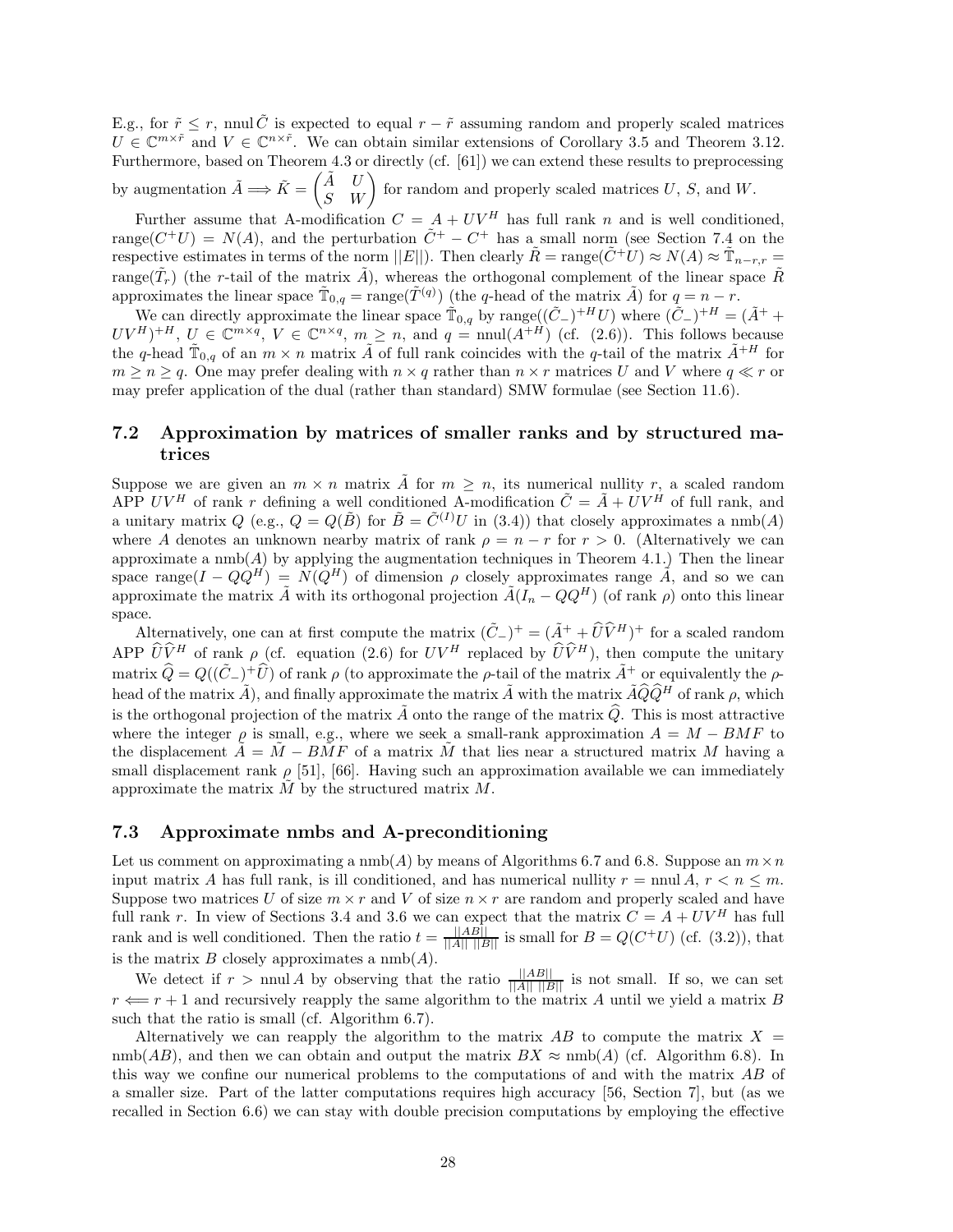algorithms in [17], [29], [32], [41], [60], and [73], [74] for sums and products and the extended iterative refinement in [56].

### **7.4 Perturbation and residual norm estimates in approximation of nmbs**

Next we estimates the norm  $||(C + E)^+ - C^+||$  in terms of the norms  $||E||$  and  $||E||_F$ . Here and hereafter  $|| \cdot ||_F$  denotes the Frobenius norm,  $||M|| \le ||M||_F \le \sqrt{\rho} ||M||$  for a matrix M of a rank  $\rho$ .

**Lemma 7.1.** Let C and  $C + E$  be two matrices of full rank. Then

$$
\delta_+||E||=||(C+E)^+-C^+||\leq ||(C+E)^+-C^+||_F\leq 2||E||_F\max\{||C^+||^2,\ ||(C+E)^+||^2\}.
$$

*Proof.* See [27, Section 5.5.5] for  $\delta A = E$ .

**Lemma 7.2.** *Suppose* C *is a nonsingular matrix,* E *is a matrix of the same size, and*  $||C^{-1}E|| =$  $\theta < 1$ . Then  $||I - (C + E)^{-1}C|| \leq \frac{\theta}{1-\theta}$ , so that  $\delta_+ ||E|| = ||(C + E)^{-1} - C^{-1}|| \leq \frac{\theta}{1-\theta}||C^{-1}||$ .

*Proof.* See [76, Theorem 1.4.18] for  $P = -C^{-1}E$ .

In the remainder of this subsection we directly link the perturbation norms  $||E||$  and  $||E||_F$ with the relative residual norm  $||AC^+U\mathbf{x}||/(||A|| ||C^+U\mathbf{x}||)$ . We assume that A is a full rank approximation of a rank deficient matrix  $A-E$  and simplify our notations by dropping the character "tilde" and writing A and C instead of  $\tilde{A}$  and  $\tilde{C}$ .

**Theorem 7.1.** *Assume an*  $m \times n$  *matrix A for*  $m \geq n$  *and an APP UV*<sup>*H*</sup> *such that the A-modification*  $C = A + UV^H$  has full rank n. Then the vector  $y - C^+Ay$  lies in the space range( $C^+U$ ).

*Proof.* Postmultiply the matrix equation  $C = A + UV^H$  by **y**, premultiply it by  $C^+$ , substitute  $C^+C = I_n$ , and obtain that  $\mathbf{y} = C^+Ay + C^+U\mathbf{z}$  for  $\mathbf{z} = V^H\mathbf{y}$ .

The theorem implies that a vector **y** lies near the space range( $C^+U$ ) provided the norm  $||A\mathbf{v}||$  is small and the norm  $||C^+||$  is not very large. Conversely, our next theorem bounds the norm  $||Ay||$ for the vectors  $\mathbf{v} \in \text{range}(C^+U)$ .

**Theorem 7.2.** For positive integers m, n, and r where  $m > n$ , a pair of  $m \times n$  matrices A and E, *and a pair of unitary matrices* U *of size*  $m \times r$  *and* V *of size*  $n \times r$ *, write*  $C = A + UV^H$  *and assume that*  $r = \text{null}(A - E)$ *, the matrix* C *has full rank*,

$$
||A|| = 1, \ \delta = ||E||_F < \sigma_- = \sigma_n(C) = \frac{1}{||C^+||} \le ||C|| \le 2,
$$

*and*  $\mathbf{y} = C^+U\mathbf{x}$  *for a normalized vector* **x***. Then*  $||A\mathbf{y}|| \le \tau ||A|| \, ||\mathbf{y}||$  *where*  $\tau \le \delta + (4 + 4\delta) \frac{\delta}{(\sigma - \delta)^2}$ *(for*  $m \ge n$ *), and if*  $m = n$ *, then*  $\tau \le \delta + (1 + \delta) \frac{\delta}{\sigma - \delta}$ *.* 

*Proof.* We have  $(A-E)(C-E)^+U$ **x** = **0** in virtue of Theorem 3.1 (cf. (3.4)). Therefore,  $Ay = Ey + z$ where

$$
\mathbf{z} = (A - E)\mathbf{y} = (A - E)C^{+}U\mathbf{x} = (A - E)(C^{+} - (C - E)^{+})U\mathbf{x}.
$$

It follows that  $||\mathbf{z}|| \leq ||A-E|| \, ||C^+-(C-E)^+|| \leq (1+\delta) ||C^+-(C-E)^+||$  because  $||E|| \leq ||E||_F = δ$ ,  $||A|| = 1$ , and consequently  $||A - E|| \le ||A|| + ||E|| \le 1 + \delta$ .

Moreover,  $2||y|| \ge ||y|| ||C|| \ge ||Cy||$ , and since  $Cy = Ux$  for  $m \ge n$ , we obtain that  $2||y|| \ge$  $||Ux|| = 1$ . Furthermore,  $||(C - E)^+|| \le \frac{1}{\sigma - \delta}$ ,  $||C^+|| = \frac{1}{\sigma - \epsilon}$ . Combine all these estimates with Lemma 7.1 and obtain the claimed bound on  $\tau$  for  $m \geq n$ .

For  $m = n$  we have  $C^+ - (C - E)^+ = (I - (C - E)^{-1}C)C^{-1}$ , and therefore  $\mathbf{z} = (A - E)(I - (C - E)^{-1}C)C^{-1}$  $E^{-1}C$ <sub>*C*</sub><sup>-1</sup>*U***x**. Substitute **y** =  $C^+U$ **x** and obtain **z** =  $(A - E)(I - (C - E)^{-1}C)$ **y**. Consequently  $||\mathbf{z}|| \leq ||A - E|| ||I - (C - E)^{-1}C|| ||\mathbf{y}||.$  To estimate the norm  $||I - (C - E)^{-1}C||$ , apply Lemma 7.2 and substitute the bound  $||C^{-1}E|| \le ||C^{-1}|| \, ||E|| \le \frac{\delta}{\sigma_-}$ . Combine the resulting estimate for the norm  $||\mathbf{z}||$  with the bound  $||A|| \leq 1 + \delta$  and the equation  $A\mathbf{y} = E\mathbf{y} + \mathbf{z}$  and obtain the theorem for  $m = n$ . 口

 $\Box$ 

 $\Box$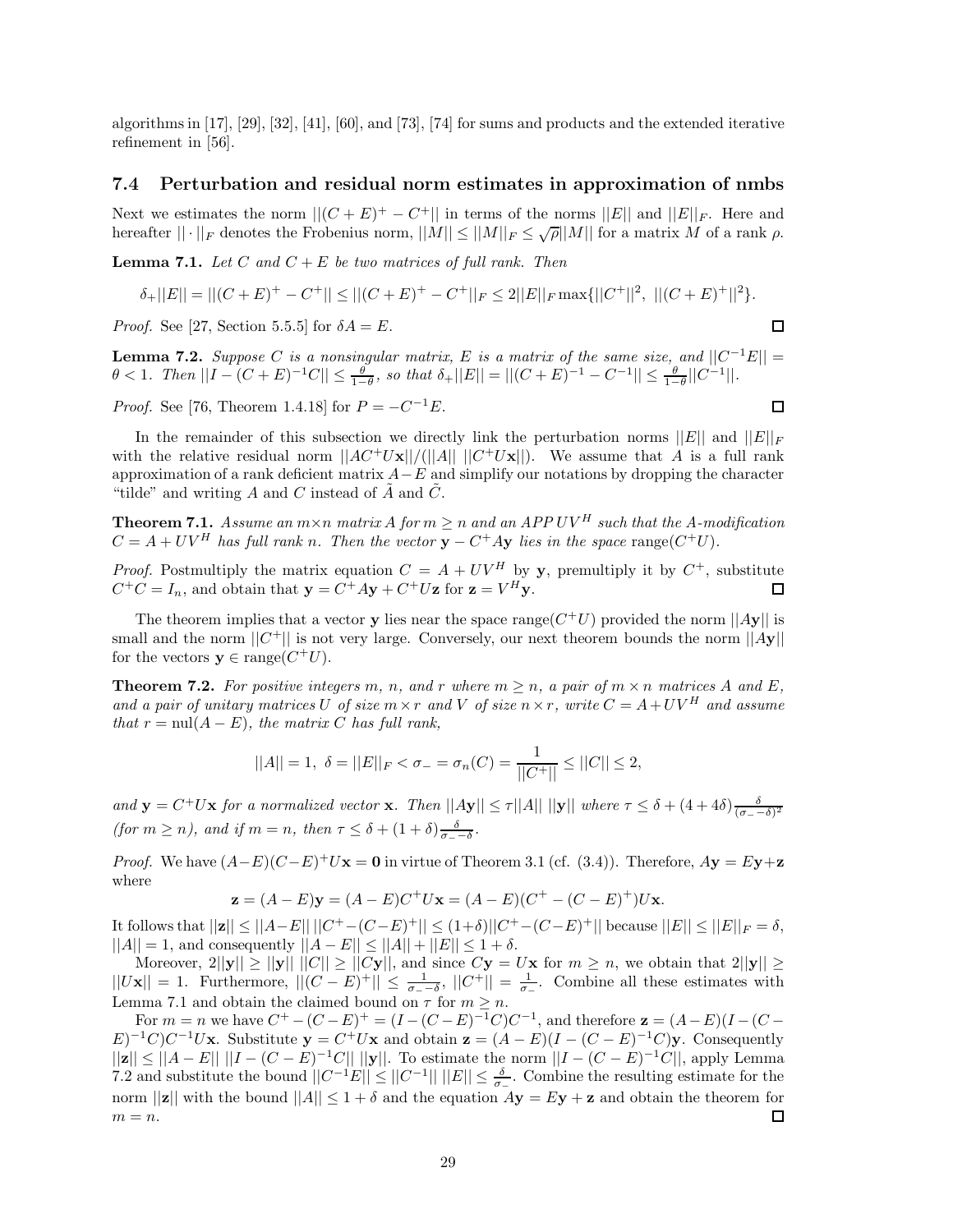# **8 Generating and improving A-preconditioners**

# **8.1 Improving A-preconditioners via orthogonalization**

Let us come back to the notations of Section 7.1, where A is an  $n \times n$  rank deficient matrix with a positive nullity  $r < n$ , whereas  $A = A + E$  is an ill conditioned matrix of full rank. Then we can obtain a crude A-preconditioner and the integer nnul  $A$ , e.g., by extending the algorithms in Section 6 to approximation of nmbs. In this subsection we refine such an A-preconditioner.

Suppose that U and V be a pair of unitary matrices and  $UV^H$  is an APP of the rank r such that the A-modification  $C = A + UV^H$  has full rank. We may have cond  $C > \text{cond } A$  and even  $\text{cond } C \gg \text{cond } A$ , but the following transform serves as a remedy,

$$
(U \Longleftarrow Q(C^+U), \quad V \Longleftarrow Q(C^{+H}V)). \tag{8.1}
$$

With the new APP  $UV^H$  the A-modification  $C = A + UV^H$  still has full rank and, in virtue of our next theorem, shares the condition number with the matrix A.

**Theorem 8.1.** *Assume an*  $n \times n$  *matrix* A *of a rank*  $\rho \leq n$  *such that*  $\sigma_1(A) \geq 1 \geq \sigma_\rho(A)$  *and let* U and V *be a pair of*  $n \times r$  *unitary matrices such that*  $r = n - \rho = \text{null } A$  *and the matrix*  $C = A + UV^H$  is nonsingular. Let  $U_1 = Q(C^+U)$  and  $V_1 = Q(C^{+H}V)$  denote the respective updates *of the matrices* U and V according to policy (8.1). Then the matrix  $A + U_1 V_1^H$  is nonsingular and  $\text{cond}(A + U_1 V_1^H) = \text{cond} A.$ 

*Proof.* Due to Theorem 3.1, the updated matrices  $U_1$  and  $V_1$  remain the right and left nmbs for the matrix A, respectively. Let  $A = \sum_{j=1}^{p} \sigma_j s_j \mathbf{t}_j^H$  be an SVD of the matrix A. Write  $U_1 = (\mathbf{u}_j)_{j=1}^r$  and  $V_1 = (\mathbf{v}_j)_{j=1}^r$  and obtain the SVD of the matrix  $A + U_1 V_1^H = \sum_{j=1}^r \mathbf{u}_j \mathbf{v}_j^H + \sum_{j=1}^{\rho} \sigma_j \mathbf{s}_j \mathbf{t}_j^H$ . Theorem 8.1 follows because  $r = n - \rho$  and  $\sigma_1 \geq 1 \geq \sigma_\rho$ .

Suppose the singular matrix  $A$  in this theorem is well conditioned. Then so is the nonsingular matrix  $A + U_1 V_1^H$  as well as all nearby matrices. Therefore, the APP  $U_1 V_1^H$  preconditions all ill conditioned matrices  $\tilde{A} = A + E$  lying near the matrix A provided nnul  $\tilde{A} = \text{rank}(U_1 V_1^H)$ . According to the test results in [58, Table 7.2], transformation (8.1) substantially increases the preconditioning power of an APP  $U_1 V_1^H$  for such an average matrix  $\tilde{A}$  and for  $U = U_1$ ,  $V = V_1$ .

# **8.2 Generating and improving A-preconditioners via inflation and compression**

Suppose we have an upper bound  $r^+$  on the unknown number  $r = \text{null } A$  of small (positive and zero) singular values  $\sigma_{n-r+1}(A),\ldots,\sigma_n(A)$  of an  $m \times n$  input matrix A for  $m \geq n$ . To approximate an r-tail of the matrix A, we can generate a scaled random APP  $UV^H$  of rank  $r^+$ , compute the A-modification  $C = A + UV^H$ , approximate the matrix  $C^+U$ , and test whether the matrix  $AC^+U$ has a small norm (within a fixed tolerance bound). If not so, we can choose a candidate integer  $r < r^+$  and approximate the r-tail  $\mathbb{T}_{n-r,r}$  of the matrix A by extending transform (8.1) to the compression of the APP as follows.

# **Flowchart 8.1. Inflation/Compression of an APP** *(cf. [90]).*

- *1.* (Generation of an inflated APP.) *Generate an APP UV<sup>H</sup> of rank*  $r^+$ *.*
- *2.* (Approximation of a nmb.) *Compute two unitary or well conditioned matrix bases* T(U) *and*  $T(V)$  *for the r-tails of the matrices*  $AC^+U$  *and*  $A^HC^{+HV}$ *, respectively. (If*  $m = n$  *and the matrices* U *and* V *are unitary, then in virtue of Corollary 3.2 we can compute just the left and right* r-tails of the matrix  $G = I_{r^+} - V^H C^+ U$ .)
- *3.* (Compression.) *Compute and output the new generators*  $U \leftarrow Q(C^+UT(U))$  and  $V \leftarrow Q(C^+HVT(V))$  and the new APP UV<sup>H</sup>.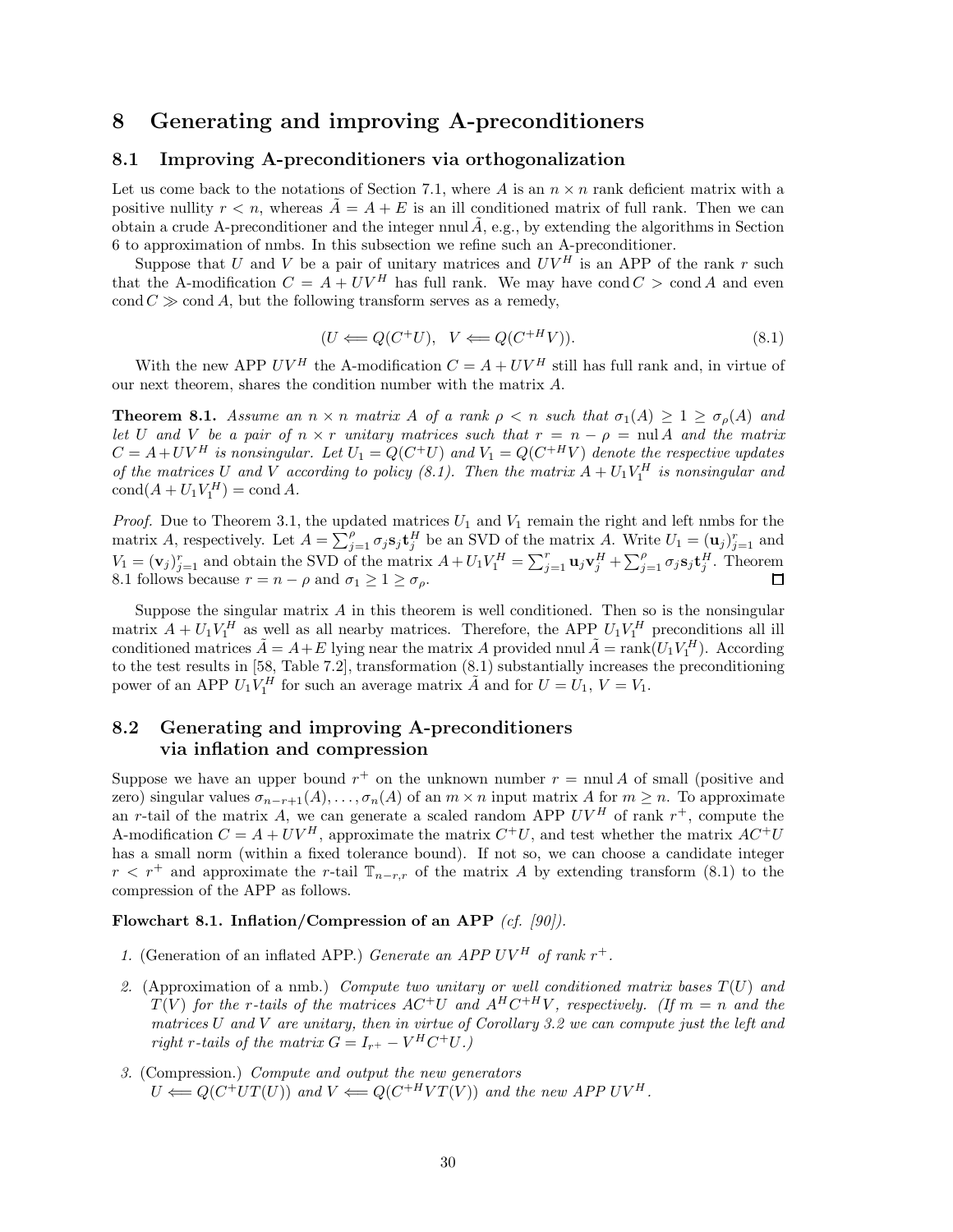If we have no targit integer r, we can apply the flowchart recursively, say for  $r = 1, 2, \ldots$ , until the matrix  $AC^+U$  vanishes or nearly vanishes.

X. Wang in [90] has applied an algorithm similar to Flowchart 8.1 to  $10 \times 10$  Hilbert input matrices  $A = (\frac{1}{i+j-1})_{i,j=1}^{10}$  and has consistently arrived at cond  $C \approx \frac{\sigma_1(A)}{\sigma_{10-r}+(A)}$  in his extensive tests for various choices of positive  $r^+\leq 10$  and  $r < r^+.$ 

Random APPs  $UV^H$  whose rank exceeds nnul A is a safe initial choice for obtaining a well conditioned matrix  $C = A + UV^H$  according to our tests. Flowchart 8.1 complements this choice to yield A-preconditioners of rank nnul A.

# **9 A-preprocessing and matrix sparseness and structure**

Suppose an input matrix A as well as an APP  $UV^H$  can be multiplied by a vector fast. (This property holds for APPs of small ranks as well as sparse and structured APPs of any rank, e.g., the APPs in Example 3.1.) Then we can multiply the A-modification  $C$  by a vector fast, and this makes iterative algorithms attractive for computing the matrices  $C^+U$  and  $V^HC^+$ . In particular the iterative refinement and the Conjugate Gradient algorithms become attractive if such a structured preprocessing turns an ill conditioned sparse or structured matrix A into its well conditioned A-modification C.

Direct algorithms can be also effective as long as we preserve matrix structure in A-preprocessing and the subsequent computation of a nmb, that is in the computation of the APP  $UV^H$  and either the matrices  $C = A + UV^H$ ,  $V^H C^+$ ,  $C^+U$ ,  $G = I - V^H C^+U$ , and  $G^{-1}$  or the matrices  $H = I + V^H A U$ ,  $H^{-1}$ ,  $(C_{-})^{+} = A - AUH^{-1}V^{H}A$ , and  $A^{+} = C_{-} - UV^{H}$  where we assume that these matrices have full rank (cf. Section 2.5). This involves only a small number of matrix additions, multiplications, and inversions. They do not destroy matrix structure (although usually spoil it a little), and we can perform these operations fast. We can employ APPs in Example 3.1 in Section 3.6 and the techniques of displacement transformations (cf. Remark 2.1) to match the structure of the input matrix A.

In the augmentation  $A \Longrightarrow K = \begin{pmatrix} A & U \ S & W \end{pmatrix}$  where  $W \in \mathbb{C}^{r \times r}$  (cf. Remark 2.1), we can completely preserve the structure of the matrix  $\tilde{A}$  by choosing appropriate matrices  $W, S$  and  $U$ . In particular we can obtain Toeplitz, Hankel, Vandermonde, or Cauchy matrix  $K$  if so is the matrix  $A$ , and this still allows  $2r$  random parameters (or r in the Vandermonde case). Now assume a Toeplitz-like matrix  $A$ and its expression via its displacement  $A - ZAZ^T = \sum_{k=1}^d g_k \mathbf{h}_k^T$  (cf. (2.2)), augment every column vector  $\mathbf{g}_k$  as well as  $\mathbf{h}_k$  for  $k = 1, \ldots, d$  by appending r random coordinates at its bottom (for a total of 2dr random parameters), and then define the Toeplitz-like matrix  $K = \begin{pmatrix} A & U \\ S & W \end{pmatrix}$  via expression (2.3) for  $e = f = 0$ ,  $W \in \mathbb{C}^{r \times r}$ , and the matrices S, U, and W randomized with  $2dr$  random parameters. Similar augmentations of matrices A with the structures of Hankel, Vandermonde, and Cauchy types also preserve the structure type and displacement rank allowing  $s(r, d)$  random parameters where  $s(r, d)$  equals  $2dr$ ,  $(2d + 1)r$ , and  $2(d + 1)r$  for matrices with the structures of Hankel, Vandermonde, and Cauchy types, respectively (cf. [52, Section 4.4] on representations of such matrices via their displacements).

Clearly we can also preserve sparseness as well as the sparseness structure in the augmentation; in particular we can involve  $s(r, d) = (l + u + 1)r$  new random entries and still preserve a lower bandwidth  $l$  and an upper bandwidth  $u$ .

Finally assume an  $n \times n$  structured ill conditioned matrix A with exactly r singular values that are small relatively to the norm  $||A||$  (we count every singular value with its multiplicity). Then the structured matrices  $V^H C^+$  of size  $r \times n$  and  $C^+ U$  of size  $n \times r$  approximate some matrix bases for the left and right  $r$ -dimensional singular spaces associated with the  $r$  smallest singular values of the matrix A. This holds even where these singular spaces have no structured matrix bases.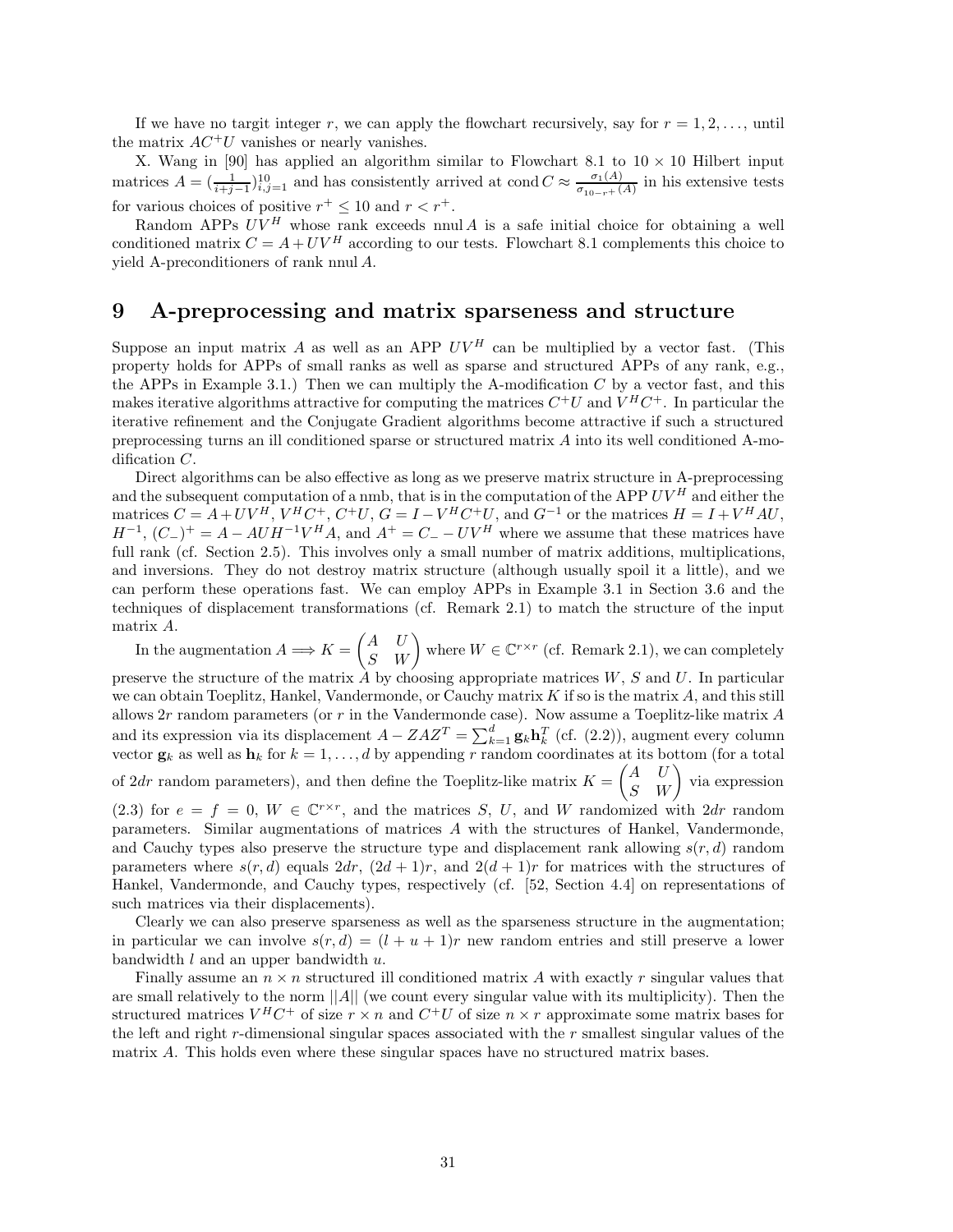# **10 Numerical experiments**

In a series of numerical experiments performed in the Graduate Center of the City University of New York, we tested our algorithms for computing nmbs and null vectors of general and Toeplitz matrices. The tests were conducted on a Dell server with a dual core 1.86 GHz Xeon processor and 2G memory running Windows Server 2003 R2. The test Fortran code was compiled with the GNU gfortran compiler within the Cygwin environment. Random numbers were generated with the random number intrinsic Fortran function assuming the uniform probability distribution over the range  $[-1, 1) = \{x : -1 \le x < 1\}$ . To shift to the range  $\{y : b \le y \le a+b\}$  for fixed real a and b, we applied the linear transform  $x \Longrightarrow y = ax + b$ . CPU time was measured with the mclock function. We computed QR factorizations and SVDs by applying the LAPACK procedures DGEQRF and DGESVD, respectively. The reader can download our codes from http://comet.lehman.cuny.edu/vpan/.

In Tables 10.1–10.7 we display the **mean** values over 100 tests for each input. In Tables 10.3–10.7 we also display the minimum (**min**), the maximum (**max**), and the standard deviations (**std**) of these values.

# **10.1 Generation of singular structured matrices**

We present our test results for random singular circulant and symmetric Toeplitz matrices. Similar tests with random general Toeplitz matrices have produced similar results [62].

#### **a) Generation of singular circulant input matrices**

For  $n = 2<sup>h</sup>$  being the powers of two, we generated real singular  $n \times n$  circulant matrices  $A =$  $(a_{i,j})_{i,j=0}^{n-1}$  by fixing their first columns **a** as follows. For every odd integer  $i = 2j - 1$ , we randomly sampled the value  $a_{i,0}$  in the range  $[-1, 1)$  and then set  $a_{i,0} = a_{i-1,0}$  for all even i. A factorization in [11] implies that the resulting circulant matrices are singular.

#### **b) Generation of symmetric Toeplitz matrices with nullity one.**

To generate an  $n \times n$  real symmetric singular Toeplitz matrix, we first sampled  $n-1$  random entries  $a_{0,j} = a_{j,0}$  for  $j = 0, 1, \ldots, n-2$  in the range  $[-1,1)$ , then defined the  $(n-1)^2$  entries  $a_{i+1,j+1} = a_{i,j}$  for  $i, j = 0, 1, \ldots, n-2$ , and set  $a_{n-1,0} = a_{0,n-1} = 0$ , to obtain an  $n \times n$  real symmetric Toeplitz matrix  $A_0 = (a_{i,j})_{i,j=0}^{n-1}$ . Then we computed the entries  $x_{0,0}$  and  $x_{0,n-1}$  of its inverse  $A_0^{-1} = (x_{i,j})_{i,j=0}^{n-1}$  and changed the pair of the  $(n-1,0)$ th and the  $(0, n-1)$ st entries into  $a_{n-1,0} = a_{0,n-1} = -1/(x_{0,0} + x_{0,n-1})$ . (As we expected in virtue of Corollary 3.3, we always had  $(x_{0,0} + x_{0,n-1})$  det  $A_0 \neq 0$  in our tests. Had  $x_{0,0} + x_{0,n-1} = 0$ , we could have regenerated the matrix  $A_0$ , whereas had it been singular, we would have written  $A = A_0$  and output it.)

The resulting matrix  $A = (a_{i,j})_{i,j=0}^{n-1}$  had nullity one. Indeed, being a rank-one modification of a nonsingular matrix  $A_0$ , it had nullity at most one, whereas  $A\mathbf{x} = \mathbf{0}$  for  $\mathbf{x} = A_0^{-1}(\mathbf{e}_0 + \mathbf{e}_{n-1})$  because

$$
A = A_0 - \frac{1}{x_{0,0} + x_{0,n-1}} (\mathbf{e}_0 \mathbf{e}_{n-1}^T + \mathbf{e}_{n-1} \mathbf{e}_0^T),
$$

 $\mathbf{e}_{n-1}^T \mathbf{x} = x_{n-1,0} + x_{n-1,n-1}, \ \mathbf{e}_0^T \mathbf{x} = x_{0,0} + x_{0,n-1}, \ x_{n-1,0} = x_{0,n-1}$  (since the matrix X was symmetric), and  $x_{n-1,n-1} = x_{0,0}$  (since the matrix X was persymmetric, that is since the matrix XJ was symmetric).

# **10.2 Augmentation of singular Toeplitz matrices and the computation of their null vectors**

We computed null vectors of the matrices A from Section 10.1 based on Algorithm 6.9 for  $r = 1$ . The computation preserved the Toeplitz structure and the symmetry but not the circulant structure of circulant inputs. (We could have immediately computed the null vectors of a circulant matrix based on its factorization in [11], but instead we used circulant inputs just as additional representatives of the class of Toeplitz inputs.) Namely, we first generated singular circulant and symmetric Toeplitz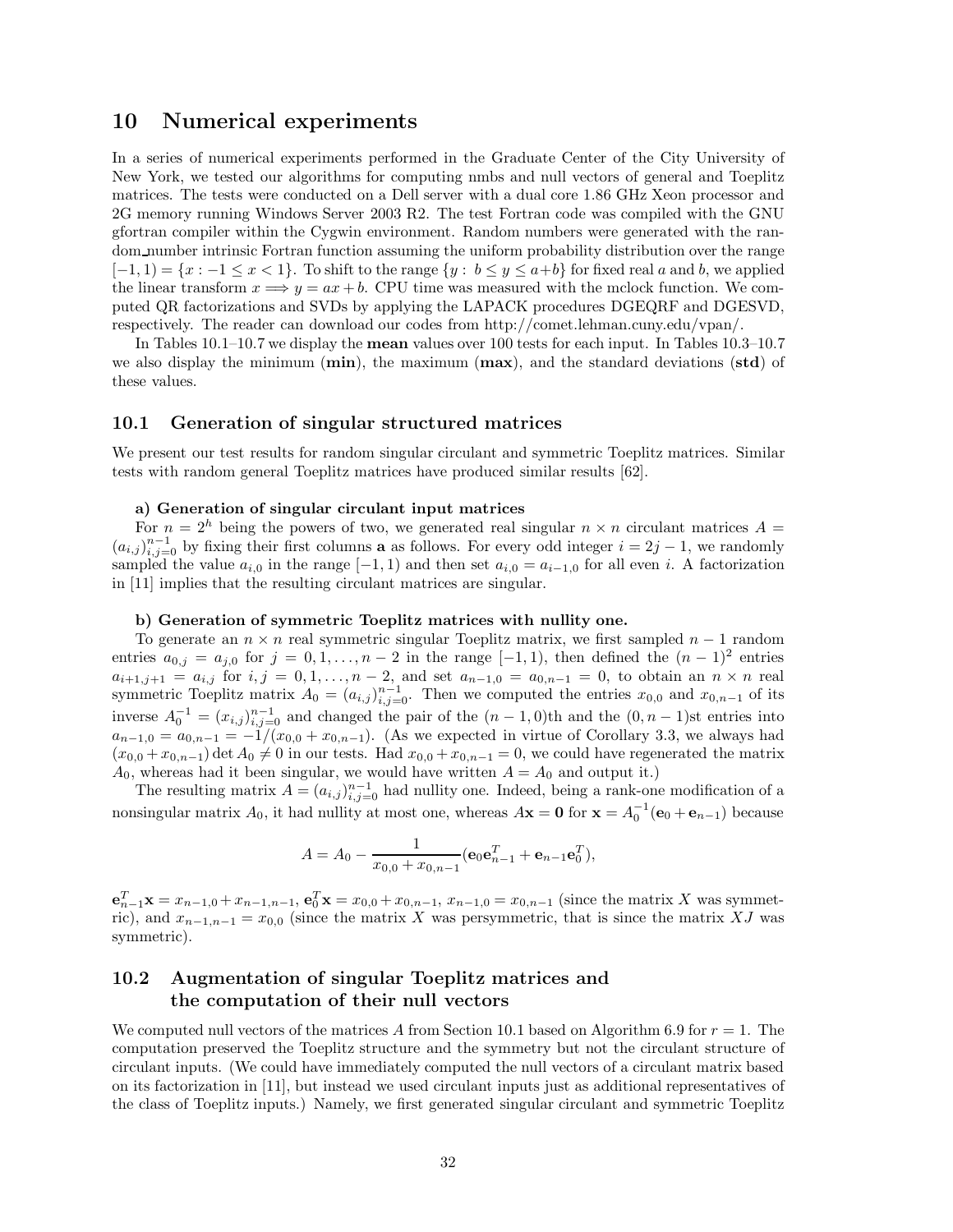matrices A according to the previous subsection and randomly sampled scalars  $s_0 = u_0$  in the range [-1, 1]. Then we defined the  $(n+1) \times (n+1)$  Toeplitz matrices  $K = (k_{i,j})_{i,j=0}^n = \begin{pmatrix} A & \mathbf{u} \\ \mathbf{s}^T & m \end{pmatrix}$  $\mathbf{s}^T$  w - where the entries w and the vectors  $\mathbf{s} = (s_i)_{i=0}^{n-1}$  and  $\mathbf{u} = (u_i)_{i=0}^{n-1}$  were completely defined by the matrices A and scalars  $s_0 = u_0$  due to the Toeplitz conditions  $k_{i+1,j+1} = k_{i,j}$  for all  $i, j = 0, \ldots, n-1$ . To every such a matrix K we applied our Algorithm 6.9 for  $r = 1$ ,  $U = \mathbf{u}^T$ ,  $S = \mathbf{s}$ , and  $W = w$  to compute a null vector of the matrix A given by the vector  $(I_n, 0)K^{-1}\begin{pmatrix} \mathbf{u} \\ 0 \end{pmatrix}$ 0 - . The computation amounted to the solution of a nonsingular Toeplitz linear system of equations. For this task we applied the code in [81], based on the algorithms in [31], [82], [83]. We also obtained the null vectors of the same matrices A based on computing their QR factorizations and SVDs. We have a little decreased the CPU time by using QR (rather than QRP) factorization. The latter one, that is QR factorization with pivoting (performed by LAPACK procedures DGEQPF and DGEQP3) is recommended for dealing with ill conditioned inputs [27, Section 5.5], but we avoided them in our tests.

**Remark 10.1.** We could have employed two distinct parameters  $s_0$  and  $w_0$  (instead of the single *one*  $s_0 = w_0$  *at the price of giving up the symmetry but not the Toeplitz structure.* 

# **10.3 Output data in the tests with Toeplitz matrices**

Tables 10.1 and 10.2 cover our computation of null vectors for circulant and symmetric Toeplitz input matrices, respectively. The tables show the CPU time of this computation for each of the three methods based on Algorithm 6.9, QR factorization and SVD as well as the ratios of these CPU time data. The abbreviations "Alg. 6.9", "QR", and "SVD" point out to the respective algorithms. The ratios are displayed in the last two columns of the table. The CPU time is measured in terms of the CPU cycles. One can convert them into seconds by dividing them by a constant CLOCKS PER SEC, which is 1000 on our platform.

In all our tests the computed approximate null vectors **y** had relative residual norms  $\frac{||A\mathbf{y}||}{||A|| \cdot ||\mathbf{y}||}$  of the order of  $10^{-17}\cdot$ 

All data are average over 100 tests for each input size  $2^k$  from 256 to 8192. The table entries are marked by a "-" where the tests required too long runtime and were not completed.

### **10.4 Generation of unstructured input matrices and APPs**

For  $n = 64$  and  $n = 128$ , we computed the  $n \times n$  unstructured input matrices A numerically, with double precision, as the products  $S\Sigma T^{T}$  (cf. [29, Section 28.3]). Here we generated random real orthonormal matrices  $S$  and  $T$ , being the Q-factors in the QR factorization of matrices with random integer entries from the range  $[-10^4, 10^4)$  and with positive diagonal entries of the R-factors. We defined diagonal matrices  $\Sigma = diag(\sigma_i)_{i=1}^n$  with the diagonal entries  $\sigma_1, \ldots, \sigma_1$  from one of the four following classes.

Class 1. 
$$
\sigma_i = \frac{1}{i}
$$
 for  $i = 1, ..., n - k$ ,  $\sigma_i = 0$  for  $i > n - k$ ,

Class 2. 
$$
\sigma_i = \frac{1}{i}
$$
 for  $i = 1, ..., n - k$ ,  $\sigma_i = \frac{10^{-14}}{i - n + k}$  for  $i > n - k$ ,

Class 3.  $\sigma_i = \frac{1}{i}$  for  $i = 1, ..., n - k - l$ ,  $\sigma_i = \frac{10^{-9}}{i - n + k + l}$  for  $i = n - k - l + 1, ..., n - k$ ,  $\sigma_i = 0$  for  $i>n-k$ ,

Class 4.  $\sigma_i = \frac{1}{i}$  for  $i = 1, ..., n - k - l$ ,  $\sigma_i = \frac{10^{-9}}{i - n + k + l}$  for  $i = n - k - l + 1, ..., n - k$ ,  $\sigma_i = \frac{10^{-14}}{i - n + k}$ for  $i > n - k$ .

For each of these classes, besides generating random orthonormal matrices T independently of the matrices S, we defined T by setting  $T = S$ . Respectively we defined Classes 1n, 1s, 2n, 2s, 3n, 3s, 4n, and 4s where "n" stood for "nonsymmetric" and "s" for "symmetric".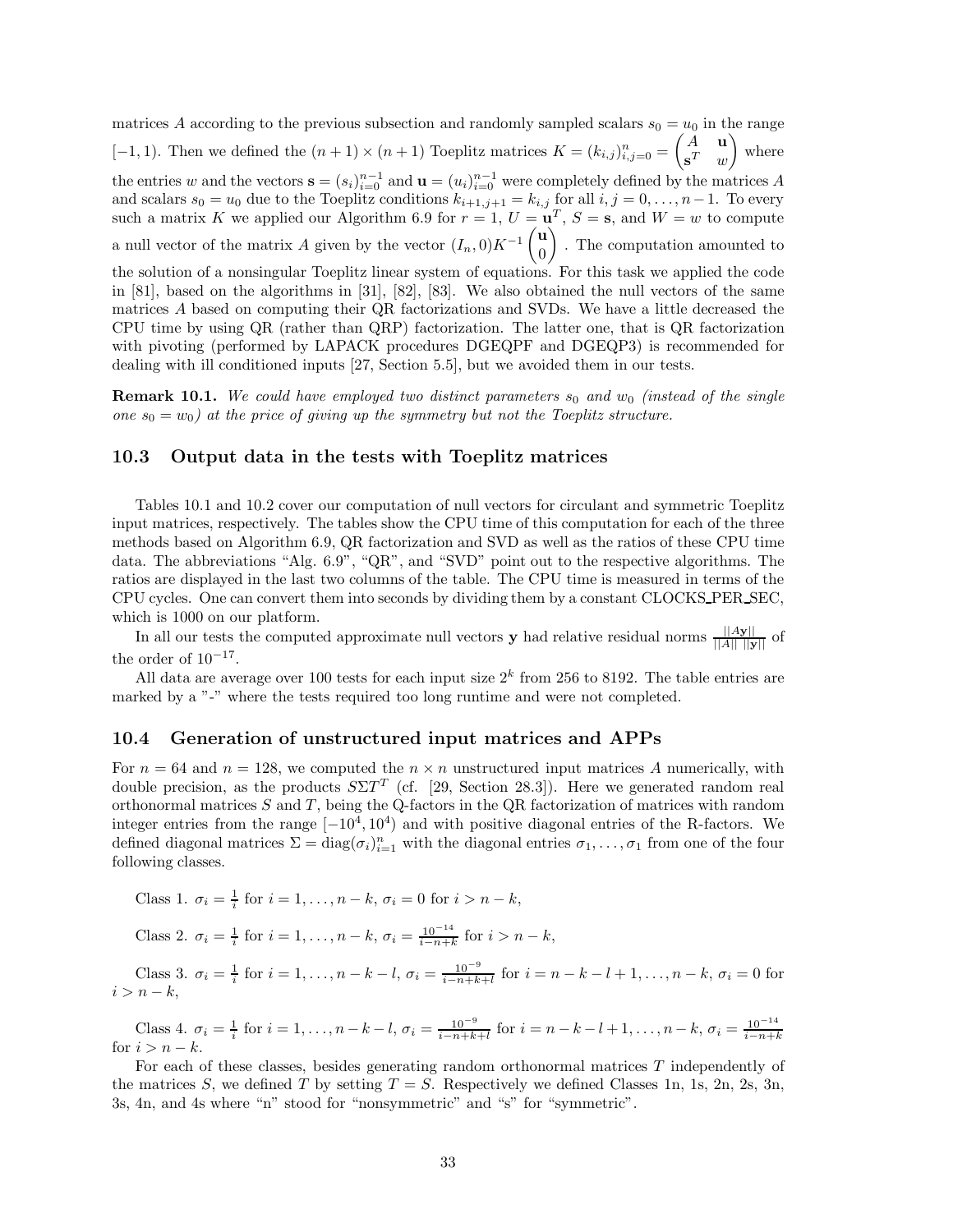In our tests we selected  $k = 24$  and  $l = 20$  for  $n = 64$  and selected  $k = 48$  and  $l = 40$  for  $n = 128$ . For every instance of the input matrix A we computed the A-modification matrix  $C = A + UV^T$ for random orthonormal  $n \times r$  generators U and for  $V = U$  where  $r = k$  for Classes 1 and 2 and  $r = k + l$  for Classes 3 and 4.

# **10.5 Computation and approximation of nmbs with A-preprocessing**

For each pair  $\{n, r\}$ ,  $n = 64$  and  $n = 128$ , we tested 1000 instances of the input matrices A, U and V defined in the previous subsection.

In these tests we computed approximate nmbs by applying Algorithm 6.5 for Classes 1 and 2 and Algorithm 6.8 for Classes 3 and 4. In the latter case we successively computed the matrices  $C^{-1}U, G = I_r - V^T C^{-1}U$  for  $r = k + l$ , an approximate nmb X for the matrix G, and finally the approximate nmb  $C^{-1}UX$  for the input matrix A.

In all cases we estimated the ratios  $\frac{||AC^{-1}U||}{||A|| ||C^{-1}U||}$  and  $\frac{||AC^{-1}UX||}{||A|| ||C^{-1}UX||}$ , which are the relative residual norms for the matrices A in Classes 1 and 2 and in Classes 3 and 4, respectively. We output their maximum, minimum, and average values as well as the standard deviations for each algorithm and each case. Tables 10.3 and 10.4 show the results of our tests performed with double precision and without using the extended iterative refinement from [56].

We have also run 100 tests for each of  $n = 64$  and  $n = 128$  and for the input matrices A where we computed these matrices as the error-free products  $A = S\Sigma T^T$  and applied the extended iterative refinement at the stage of computing the matrices  $C^{-1}U$  and  $G^{-1}$ . Tables 10.5 and 10.6 display the results of these tests. As we expected, in the case of matrices A of Classes 2 and 4, the residual norms decrease only to the level of the smallest positive singular value  $\sigma_n$ , whereas in the case of matrices A of Classes 1 and 3 these norms immediately went below the level achieved with the costly SVD-based algorithms and then kept rapidly decreasing towards zero. (We stopped the iterative refinement process with the ratios at the levels well below  $10^{-40}$ .)

# **10.6 Approximation of the tails of the SVDs**

We applied A-preprocessing to approximate the r-tails of the SVD of an  $n \times n$  matrix A having numerical nullity r (cf. Section 7.1) as well as to approximate this matrix with a matrix of rank  $n-r$  (cf. Section 7.2).

For  $n = 64, 128, 256$  we generated pairs of  $n \times n$  random unitary matrices S and T and diagonal matrices  $\Sigma = \text{diag}(\sigma_j)_{j=1}^n$  such that  $\sigma_j = 1/j$ ,  $j = 1, \ldots, n-r$ ,  $\sigma_j = 10^{-10}$ ,  $j = n-r+1, \ldots, n$ . Then we computed the input matrices  $A = S\Sigma T^T$  (with cond  $A = 10^{10}$ ) as well as the matrix bases  $T_r = T \left(\frac{0}{I}\right)$  $I_r$ for the r-tails of these SVDs. We also generated pairs of  $n \times r$  random matrices U

and V for  $r = 1, 8, 32$ , then scaled them to have the ratios  $||UV^H||/||A||$  neither large nor small, and computed the matrices  $C = A + UV^T$ ,  $B_r = C^{-1}U$ ,  $AB_r$ ,  $Y$ ,  $B_r$ ,  $Y$ ,  $B_r$ ,  $Y - T_r$ ,  $Q = Q(B_r)$ , and  $AQQ^H = A - A(I_n - QQ^H)$  where the matrices Y minimized the norms  $||B_rY - T_r||$ .

Table 10.7 displays the data on the values cond A and the relative residual norms  $rrn_1$  =  $\frac{||B_r Y - T_r||}{||B_r Y||}$ , rrn<sub>2</sub> =  $\frac{||AB_r||}{||A|| ||B_r||}$ , and rrn<sub>3</sub> =  $\frac{||AQQ^H||}{||A||}$  obtained in 100 runs of our tests.

# **11 Conclusion**

We conclude with a brief summary of our present advances and some examples of their extensions and applications, partly covered in the papers  $[61] - [63]$ ,  $[70]$  and  $[71]$ .

# **11.1 Brief summary**

Standard solution algorithms for homogeneous linear systems of equations rely on pivoting, orthogonalization or SVD, which are expensive particularly in the case of structured inputs. Our noncostly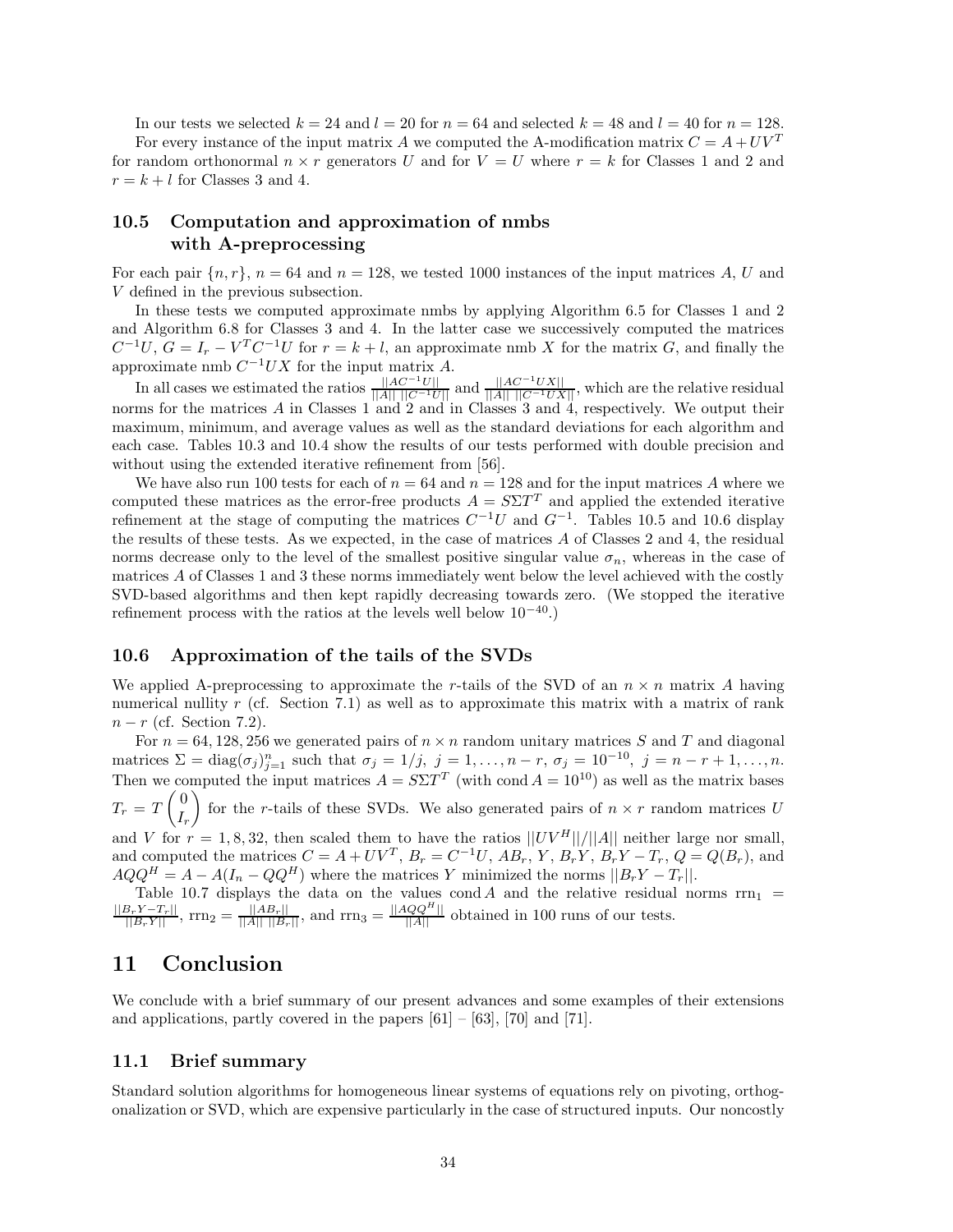| size | Alg. $6.9$ | QR      | <b>SVD</b> | QR/Alg. 6.9 | $\overline{\mathrm{SVD}}/\mathrm{Alg.}$ 6.9 |
|------|------------|---------|------------|-------------|---------------------------------------------|
| 256  | 3.0        | 18.8    | 261.5      | 6.3         | 87.2                                        |
| 512  | 7.3        | 147.9   | 4220.9     | 20.3        | 578.2                                       |
| 1024 | 16.1       | 1538.3  | 70452.5    | 97.1        | 4445.8                                      |
| 2048 | 35.5       | 11748.3 |            | 342.1       |                                             |
| 4096 | 78.7       |         |            |             |                                             |
| 8192 | 170.4      |         |            |             |                                             |

Table 10.1: CPU time (in cycles) for computing null vectors of circulant matrices

Table 10.2: CPU time (in cycles) for computing null vectors of symmetric Toeplitz matrices

| size | Alg. 6.9 | QR      | <b>SVD</b> | QR/Alg. 6.9 | SVD/Alg. 6.9 |
|------|----------|---------|------------|-------------|--------------|
| 256  |          | 18.0    | 291.5      | 3.8         | 62.0         |
| 512  | 6.9      | 148.9   | 4728.4     | 21.6        | 685.3        |
| 1024 | 15.7     | 1536.9  | 78653.3    | 98.6        | 5046.2       |
| 2048 | 35.3     | 11747.8 |            | 343.2       |              |
| 4096 | 79.4     |         |            |             |              |
| 8192 | 170.4    |         |            |             |              |

alternative randomization techniques are expected to remove degeneracy of rank deficient matrices and to decrease substantially the condition number for quite a general class of ill conditioned inputs.

We proved these results for scaled random general preprocessors but in our extensive tests observed the same power in the case of sparse and structured preprocessors defined by a small number of bounded integer parameters. This enabled dramatic acceleration of the standard algorithms, both in terms of the flop count and the CPU time involved.

Our auxiliary techniques and our detailed analysis can be of independent interest, e.g., our estimates for the impact of randomized preprocessing on condition numbers, its links to Newton's iteration and iterative refinement, and our variations of the Sherman–Morrison–Woodbury classical formula.

We extended our algorithms to some other fundamental matrix computations, yielding new insights and significant acceleration. The applications include acceleration of the solution of nonhomogeneous linear systems of equations, approximation of a matrix by a nearby matrix having a smaller rank or a smaller displacement rank, eigen-solving by means of the inverse iteration, and root-finding for polynomial and secular equations and for polynomial systems of equations via matrix methods.

Some of these applications are briefly covered in our next subsections. For more details and further work see  $[56]$ – $[59]$ ,  $[61]$ – $[63]$ ,  $[70]$  and  $[71]$ ,

# **11.2 Eigen-solving**

Matrix eigen-solving, that is approximation of eigenvalues of a matrix and the associated eigenspaces is one of the two most fundamental problems in matrix computations [27], [77]. The inverse power iteration, also called the Rayleigh quotient (hereafter RQ) iteration is among most popular algorithms. Given a matrix A and an approximation  $\lambda^{(0)}$  to its simple eigenvalue, one can fix a crude initial approximation to its normalized associated eigenvector  $\mathbf{y}^{(0)}$ ,  $||\mathbf{y}^{(0)}|| = 1$  and recursively compute vectors  $\mathbf{x}^{(i)}$  and  $\mathbf{y}^{(i+1)}$  and scalars  $\lambda^{(i+1)}$  as follows,

$$
\mathbf{x}^{(i)} = (A^{(i)})^{-1} \mathbf{y}^{(i)}, \ \mathbf{y}^{(i+1)} = \frac{\mathbf{x}^{(i)}}{||\mathbf{x}^{(i)}||},\tag{11.1}
$$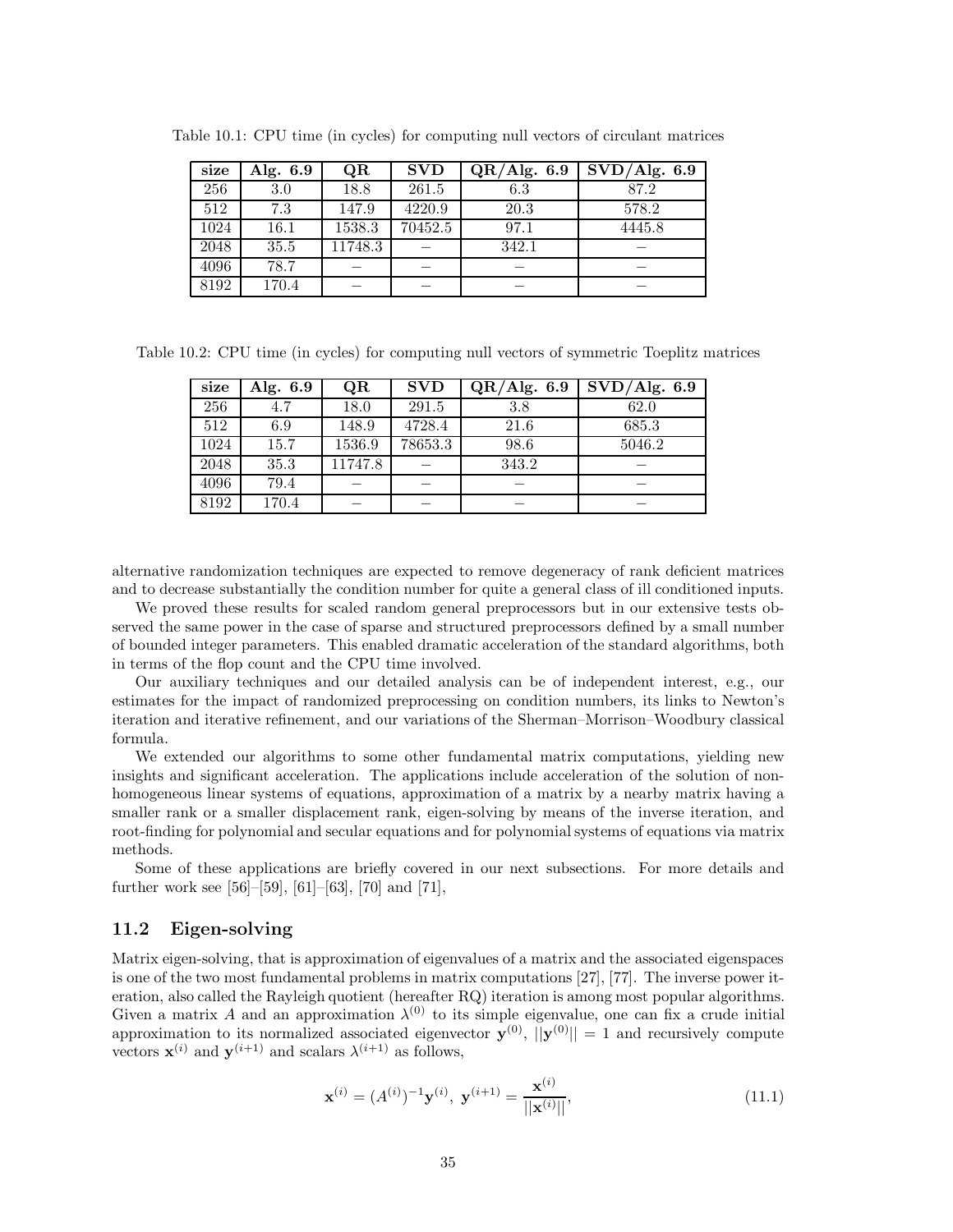| <b>Class</b> | Type        | min                              | max                              | mean                  | std                   |
|--------------|-------------|----------------------------------|----------------------------------|-----------------------|-----------------------|
| -1           | n           | $9.6 \times \overline{10^{-16}}$ | $3.0 \times \overline{10^{-11}}$ | $6.6 \times 10^{-14}$ | $9.8 \times 10^{-13}$ |
|              | S           | $8.7 \times 10^{-16}$            | $2.8 \times 10^{-12}$            | $2.1 \times 10^{-14}$ | $1.1 \times 10^{-13}$ |
| 2            | n           | $3.8 \times 10^{-15}$            | $7.8 \times \overline{10^{-12}}$ | $1.0 \times 10^{-13}$ | $4.1 \times 10^{-13}$ |
| 2            | S           | $3.8 \times 10^{-15}$            | $5.7 \times 10^{-12}$            | $9.7 \times 10^{-14}$ | $3.9 \times 10^{-13}$ |
| 3            | n           | $1.1 \times 10^{-13}$            | $1.6 \times \overline{10^{-10}}$ | $8.5 \times 10^{-12}$ | $1.4 \times 10^{-11}$ |
| 3            | S           | $1.2 \times 10^{-14}$            | $2.9 \times \overline{10^{-10}}$ | $1.6 \times 10^{-12}$ | $1.3 \times 10^{-11}$ |
| 4            | $\mathbf n$ | $9.7 \times \overline{10^{-14}}$ | $1.8 \times \overline{10^{-10}}$ | $8.9 \times 10^{-12}$ | $1.5 \times 10^{-11}$ |
| 4            | $S_{-}$     | $1.4 \times 10^{-14}$            | $3.8 \times 10^{-10}$            | $2.0 \times 10^{-12}$ | $1.5 \times 10^{-11}$ |

Table 10.3: residual norms for  $64 \times 64$  unstructured matrices

Table 10.4: residual norms for  $128 \times 128$  unstructured matrices

| <b>Class</b>  | Type         | min                                                                          | max                                           | mean                  | std                   |
|---------------|--------------|------------------------------------------------------------------------------|-----------------------------------------------|-----------------------|-----------------------|
|               | $\mathbf n$  |                                                                              | $5.9 \times 10^{-15}$   $1.2 \times 10^{-11}$ | $1.1 \times 10^{-13}$ | $5.7 \times 10^{-13}$ |
|               | S            |                                                                              | $1.9 \times 10^{-15}$ $8.1 \times 10^{-12}$   | $5.6 \times 10^{-14}$ | $3.6 \times 10^{-13}$ |
| $2^{\circ}$   | $\mathbf{n}$ | $5.9 \times \overline{10^{-15}}$                                             | $7.5 \times 10^{-11}$                         | $2.1 \times 10^{-13}$ | $2.4 \times 10^{-12}$ |
| 2             | S            |                                                                              | $4.6 \times 10^{-15}$ $8.0 \times 10^{-12}$   | $1.1 \times 10^{-13}$ | $4.5 \times 10^{-13}$ |
| 3             | $\mathbf{n}$ |                                                                              | $1.0 \times 10^{-12}$   $2.4 \times 10^{-10}$ | $1.6 \times 10^{-11}$ | $1.7 \times 10^{-11}$ |
| $\mathcal{S}$ | S            | $6.1 \times 10^{-14}$                                                        | $3.0 \times 10^{-10}$                         | $2.9 \times 10^{-12}$ | $1.3 \times 10^{-11}$ |
| 4             | $\mathbf n$  | $1.2 \times 10^{-12}$                                                        | $2.4 \times 10^{-10}$                         | $1.7 \times 10^{-11}$ | $1.8 \times 10^{-11}$ |
|               | $\mathbf{s}$ | $\mid 8.1 \times 10^{-14} \mid 2.9 \times 10^{-10} \mid 4.2 \times 10^{-12}$ |                                               |                       | $1.5 \times 10^{-11}$ |

$$
\lambda^{(i+1)} = \lambda^{(i)} + \delta^{(i)}, \ \delta^{(i)} = \frac{(\mathbf{x}^{(i)})^H A^{(i)} \mathbf{x}^{(i)}}{||\mathbf{x}^{(i)}||^2}
$$
(11.2)

for  $A^{(i)} = A - \lambda^{(i)}I, i = 0, 1, \ldots$ 

We can stop the iteration where

$$
||A^{(i)}\mathbf{y}^{(i)}|| \le t \tag{11.3}
$$

and t is a fixed tolerance or  $t = t'|\lambda^{(i)}|$  for a fixed tolerance t'.

The iteration has local quadratic convergence and allows simplifications. E.g., we can skip checking criterion (11.3) where  $|\delta^{(i)}| > \theta t$  for a fixed scalar  $\theta > 1$ . Furthermore we can fix an integer j such that  $\mathbf{e}_j^T \mathbf{x}^{(i)} \neq 0$  and simplify updating the eigenvalues as follows,

$$
\lambda^{(i+1)} = \lambda^{(i)} + \delta^{(i)}, \ \delta^{(i)} = \frac{\mathbf{e}_j^T A^{(i)} \mathbf{x}^{(i)}}{\mathbf{e}_j^T \mathbf{x}^{(i)}}.
$$
(11.4)

Practically we can choose the integer j maximizing the values  $|x_j^{(i)}|$  over a fixed or random subset of (say three) integers in the set  $\{1, 2, \ldots, n\}.$ 

Hereafter we call the ratio  $\frac{e_j^T A^{(i)} \mathbf{x}^{(i)}}{e_j^T \mathbf{x}^{(i)}}$  $\frac{d^{(1)}A^{(i)}\mathbf{x}^{(i)}}{e_j^T\mathbf{x}^{(i)}}$  *simple quotient* or *SQ* versus the RQ  $\frac{(\mathbf{x}^{(i)})^H A^{(i)}\mathbf{x}^{(i)}}{||\mathbf{x}^{(i)}||^2}$  in (11.2). By replacing the RQ in (11.2) with the SQ in (11.4), we shift from the RQ to the *SQ iteration*. Under (11.1) we can rewrite the RQ in (11.2) as  $\frac{(\mathbf{x}^{(i)})^H \mathbf{y}^{(i)}}{||\mathbf{x}^{(i)}||^2}$  and the SQ in (11.4) as  $\frac{\mathbf{e}_j^T \mathbf{y}^{(i)}}{\mathbf{e}_j^T \mathbf{x}^{(i)}}$  $\frac{\mathbf{e}_j \mathbf{y}}{\mathbf{e}_j^T \mathbf{x}^{(i)}}$ .

The cost of performing the RQ and SQ iterations is generally dominated at the stage of solving linear system (11.1), which becomes more and more ill conditioned as the approximations  $\lambda^{(i)}$ converge to an eigenvalue. The resulting growth of rounding errors does not destroys convergence, but ill conditioning complicates or even precludes application of some highly effective iterations such as the Conjugate Gradient algorithms and iterative refinement.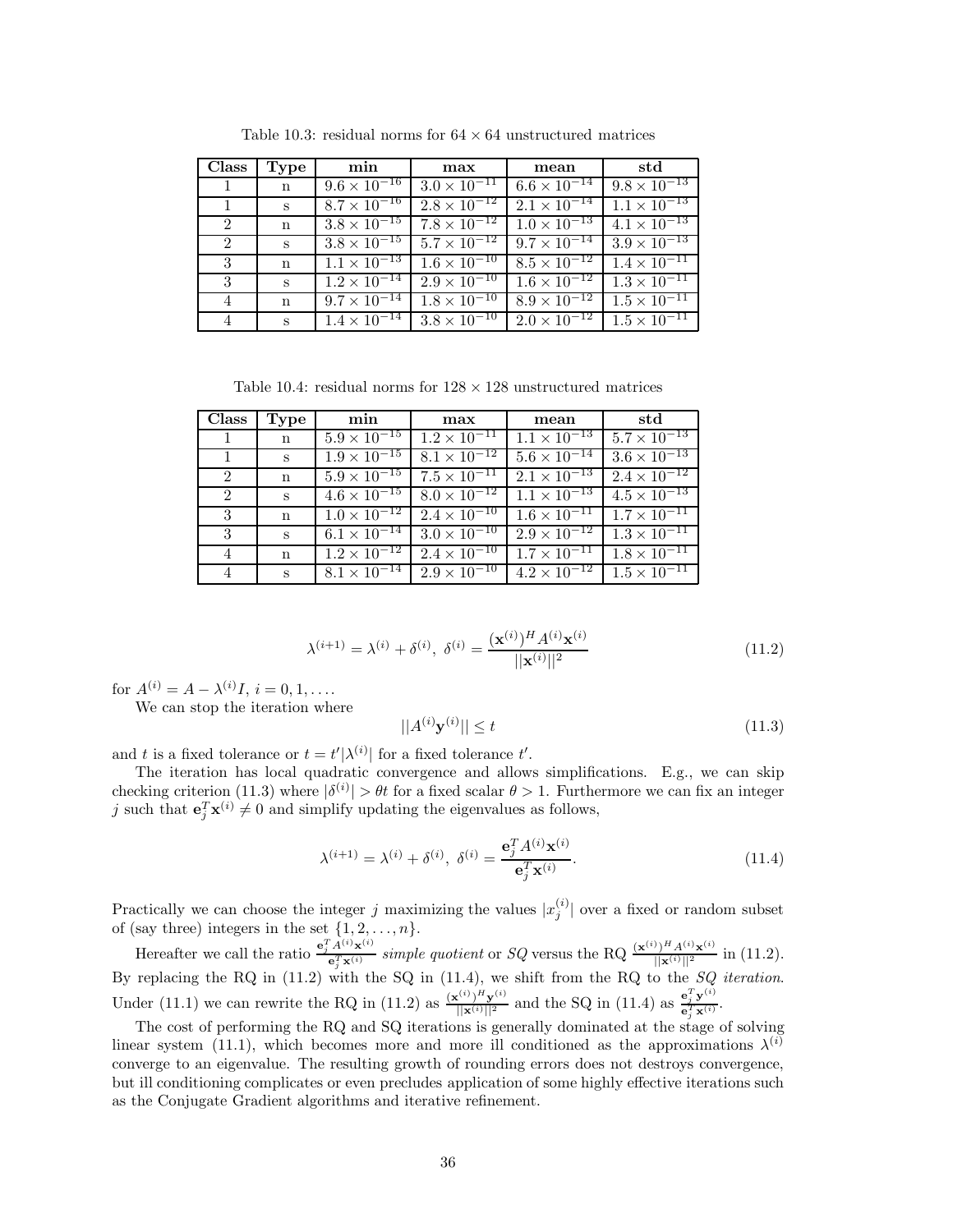| Class          | Type              | min                              | max                              | mean                             | std                              |
|----------------|-------------------|----------------------------------|----------------------------------|----------------------------------|----------------------------------|
|                | $\mathbf n$       | $4.0 \times \overline{10^{-53}}$ | $5.2 \times \overline{10^{-49}}$ | $6.0 \times 10^{-50}$            | $1.6 \times 10^{-49}$            |
| $\overline{1}$ | $S_{\cdot}$       | $1.9 \times 10^{-59}$            | $6.3 \times 10^{-47}$            | $6.3 \times 10^{-48}$            | $2.0 \times \overline{10^{-47}}$ |
| 2              | $\mathbf{n}$      | $1.0 \times \overline{10^{-14}}$ | $1.5 \times 10^{-13}$            | $5.2 \times \overline{10^{-14}}$ | $4.6 \times 10^{-14}$            |
| 2              | $S_{\mathcal{L}}$ | $4.1 \times 10^{-14}$            | $3.5 \times 10^{-12}$            | $4.9 \times 10^{-13}$            | $1.0 \times 10^{-12}$            |
| 3              | $\mathbf{n}$      | $2.4 \times 10^{-50}$            | $8.9 \times 10^{-43}$            | $9.9 \times 10^{-44}$            | $3.0 \times 10^{-43}$            |
| 3              | $S_{-}$           | $2.8 \times \overline{10^{-55}}$ | $3.0 \times 10^{-43}$            | $3.0 \times \overline{10^{-44}}$ | $9.4 \times 10^{-44}$            |
| 4              | $\mathbf n$       | $2.9 \times 10^{-13}$            | $1.6 \times 10^{-12}$            | $6.4 \times 10^{-13}$            | $4.0 \times \overline{10^{-13}}$ |
| $\overline{4}$ | $\mathbf{s}$      | $9.7 \times 10^{-13}$            | $9.\overline{4 \times 10^{-11}}$ | $1.7 \times 10^{-11}$            | $2.9 \times 10^{-11}$            |

Table 10.5: residual norms for  $64 \times 64$  unstructured matrices (in computations with iterative refinement and extended precision)

Table 10.6: residual norms for  $128 \times 128$  unstructured matrices (in computations with iterative refinement and extended precision)

| <b>Class</b>   | Type        | min                              | max                              | mean                             | std                              |
|----------------|-------------|----------------------------------|----------------------------------|----------------------------------|----------------------------------|
| $\mathbf{1}$   | $\mathbf n$ | $1.8 \times 10^{-56}$            | $2.3 \times 10^{-45}$            | $2.3 \times 10^{-46}$            | $7.3 \times 10^{-46}$            |
| $\overline{1}$ | S           | $6.9 \times \overline{10^{-57}}$ | $3.9 \times \overline{10^{-44}}$ | $4.9 \times 10^{-45}$            | $1.4 \times 10^{-44}$            |
| 2              | $\mathbf n$ | $2.0 \times \overline{10^{-14}}$ | $4.2 \times \overline{10^{-12}}$ | $5.9 \times \overline{10^{-13}}$ | $1.3 \times 10^{-12}$            |
| $\overline{2}$ | S           | $4.9 \times 10^{-14}$            | $1.8 \times 10^{-11}$            | $3.3 \times 10^{-12}$            | $6.4 \times \overline{10^{-12}}$ |
| 3              | $\mathbf n$ | $2.4 \times \overline{10^{-55}}$ | $7.9 \times \overline{10^{-49}}$ | $1.1 \times 10^{-49}$            | $2.5 \times \overline{10^{-49}}$ |
| -3             | S           | $1.6 \times \overline{10^{-52}}$ | $3.9 \times 10^{-47}$            | $5.7 \times 10^{-48}$            | $1.4 \times 10^{-47}$            |
| 4              | $\mathbf n$ | $1.7 \times \overline{10^{-13}}$ | $2.0 \times 10^{-11}$            | $4.0 \times 10^{-12}$            | $6.3 \times 10^{-12}$            |
| 4              | $S_{-}$     | $3.2 \times 10^{-13}$            | $1.3 \times 10^{-11}$            | $3.3 \times 10^{-12}$            | $4.6 \times \overline{10^{-12}}$ |

A-preprocessing, however, is a natural remedy. Indeed in virtue of Corollary 2.1 we can shift from the linear system in (11.1) to the following one,

$$
\mathbf{z}^{(i)} = (C^{(i)})^{-1} \mathbf{u}^{(i)}, \ \mathbf{y}^{(i+1)} = \frac{\mathbf{z}^{(i)}}{||\mathbf{z}^{(i)}||} \tag{11.5}
$$

for  $C^{(i)} = A^{(i)} + (\mathbf{u}^{(i)})^H \mathbf{v}^{(i)}$ . According to the results in Section 3.6 the matrix  $C^{(i)}$  tends to be well conditioned in the case of a single isolated eigenvalue  $\lambda$  and random scaled APP  $\mathbf{u}^{(i)}(\mathbf{v}^{(i)})^H$ .

We can keep expressing an update  $\delta^{(i)}$  of an approximate eigenvalue  $\lambda^{(i)}$  via (11.2) or (11.4), but under equations (11.5) we can alternatively employ the RQ or SQ,

$$
\delta^{(i)} = \alpha^{(i)} \frac{(\mathbf{z}^{(i)})^H \mathbf{u}^{(i)}}{(\mathbf{z}^{(i)})^H \mathbf{z}^{(i)}} \text{ or } \delta^{(i)} = \alpha^{(i)} \frac{\mathbf{e}_j^T \mathbf{u}^{(i)}}{\mathbf{e}_j^T \mathbf{z}^{(i)}},\tag{11.6}
$$

respectively, for  $\alpha^{(i)} = 1 - (\mathbf{v}^{(i)})^H \mathbf{z}^{(i)}$  and an integer j such that  $\mathbf{e}_j^T \mathbf{z}^{(i)} \neq 0$ .

In [70] local quadratic convergence of the modified iterations is proved provided one chooses  $\mathbf{u}^{(i)} = \mathbf{y}^{(i-1)}$  for all i. According to the tests in [62] and [71], the number of iteration steps until convergence tends to be of about the same order with and without the latter restriction as well as with and without A-preprocessing. This gives upper hand to the SQ iteration with A-preprocessing because its every step is simpler.

Under equation (11.5) we can simplify stopping criterion (11.3) as follows,

$$
|\alpha^{(i)}| \, ||\mathbf{u}^{(i)}|| \le t ||\mathbf{z}^{(i)}|| \text{ for } \alpha^{(i)} = 1 - (\mathbf{v}^{(i)})^H \mathbf{z}^{(i)}.
$$

Indeed write  $\mathbf{r}^{(i)} = A^{(i)} \mathbf{z}^{(i)}$  and  $C^{(i)} = A^{(i)} + \mathbf{u}^{(i)} (\mathbf{v}^{(i)})^H$ , recall that  $C^{(i)} \mathbf{z}^{(i)} = \mathbf{u}^{(i)}$ , and obtain that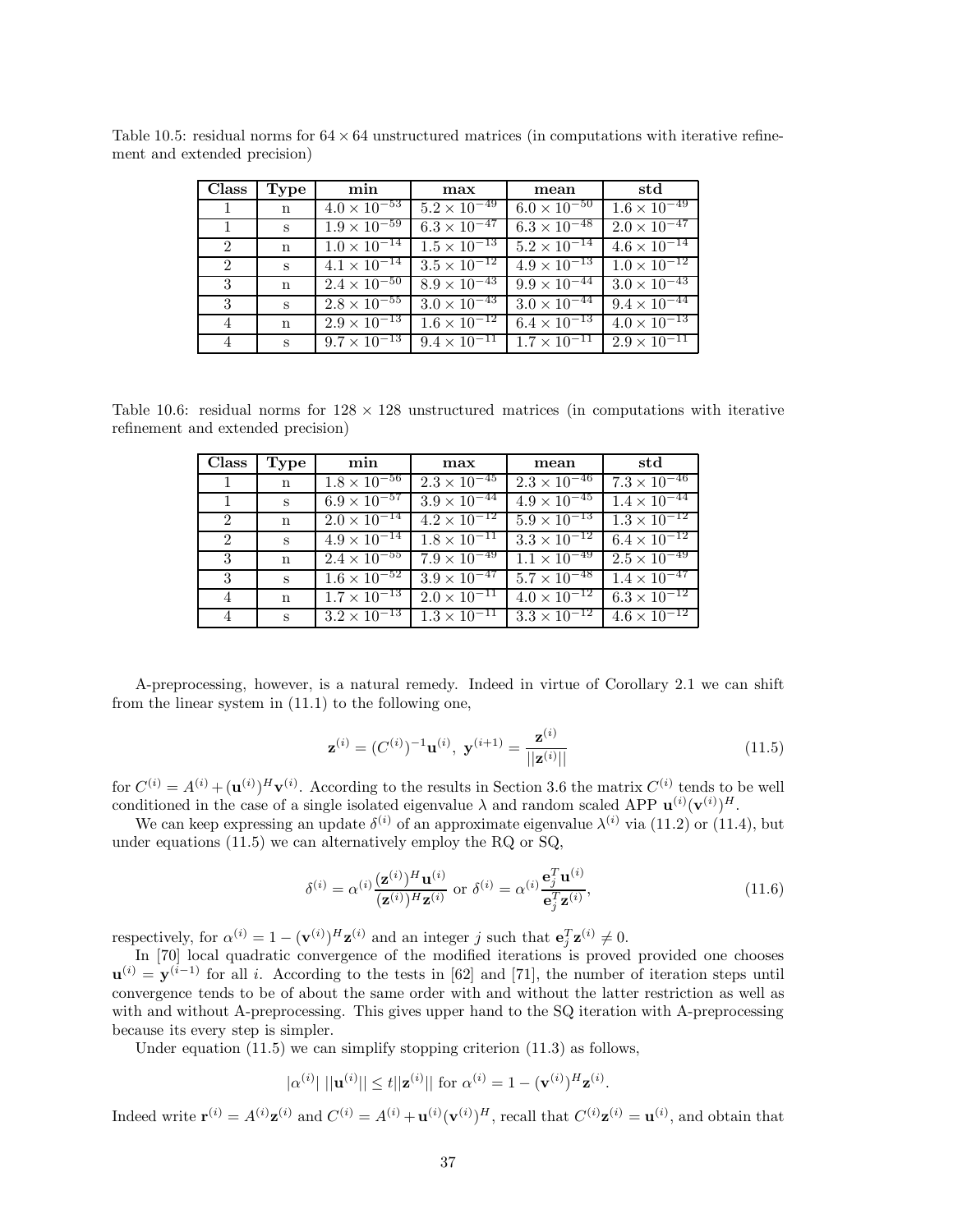$A^{(i)}(C^{(i)})^{-1} = I - \mathbf{u}^{(i)}(\mathbf{v}^{(i)})^H(C^{(i)})^{-1}, \mathbf{r}^{(i)} = A^{(i)}(C^{(i)})^{-1}\mathbf{u}^{(i)} = \mathbf{u}^{(i)} - \mathbf{u}^{(i)}(\mathbf{v}^{(i)})^H(C^{(i)})^{-1}\mathbf{u}^{(i)} =$  $\mathbf{u}^{(i)}(1-(\mathbf{v}^{(i)})^H\mathbf{z}^{(i)}),$  and  $||A^{(i)}\mathbf{y}^{(i)}|| = \frac{||\mathbf{r}^{(i)}||}{||\mathbf{z}^{(i)}||} = |1-(\mathbf{v}^{(i)})^H\mathbf{z}^{(i)}| \frac{||\mathbf{u}^{(i)}||}{||\mathbf{z}^{(i)}||}.$ 

Wherever the variation of the norms  $||\mathbf{u}^{(i)}||$  and  $||\mathbf{z}^{(i)}||$  is limited for some integer h and for all  $i \geq h$ , we can simplify the stopping criterion as follows,  $|\alpha^{(i)}| \leq t \frac{||\mathbf{z}^{(h)}||}{||\mathbf{u}^{(h)}||}$ .

Instead of aiming A-preprocessing at the decrease of the condition number, one can direct it towards simplifying linear system (11.1). E.g., suppose A is an upper Hessenberg matrix H. Then with an APP of rank one we can turn it into a  $2 \times 2$  block triangular matrix with two Hessenberg diagonal blocks of half size. In the next subsection A-preprocessing enables similar but more significant simplification of the inverse iteration in its application to root-finding for polynomial and secular equations.

Like the RQ iteration itself, its latter modifications can be extended to approximating eigenspaces associated with a multiple eigenvalue and more generally with a fixed set of eigenvalues.

We refer the reader to [62] and [71] on further details and on variations of these iterations based on Newton's method.

# **11.3 Root-finding for polynomial and secular equations**

Root-finding for a univariate polynomial  $p(x) = \sum_{i=0}^{n} p_i x^i = p_n \prod_{j=1}^{n} (x - \lambda_j)$ ,  $p_n \neq 0$ , is a classical and highly important problem, equivalent to approximating the eigenvalues  $\lambda_1, \lambda_2, \ldots, \lambda_n$  of the associated *companion* or *generalized companion* matrices. This equivalence is the basis for some of the most effective recent polynomial root-finders. In particular such a root-finder in [7] turned out to be competitive even with Aberth's (actually Börsch–Supan's) algorithm, which is the basis for the current best polynomial root-finders in the package MPSOLVE (described in [6]) for approximating all roots of a polynomial. The root-finder in [7] has additional power for approximating only a single root or only the roots in a fixed region, and is highly effective also for solving the secular equation associated with a polynomial  $p(x)$  [8], [23], [37]. Even a relatively minor acceleration of this algorithm can give it upper hand and make it the root-finder of choice. Next we employ A-preprocessing towards this decisive step.

First recall that the algorithms in [7] rely on application of RQ and SQ iterations  $(11.1)$ – $(11.4)$ to the Frobenius companion matrix  $F_{\mathbf{p}} = Z - \mathbf{p} \mathbf{e}_{n-1}^T$  or the generalized companion matrix  $C =$  $diag(s_i)_{i=1}^n - uv^H$  (cf. Remark 11.1 below). Here  $\mathbf{p} = (p_i/p_n)_{i=0}^{n-1}$ ,  $Z = F_0 = (z_{i,j})_{i,j=0}^{n-1}$  is the downshift matrix (cf. Section 2.2), and one can choose any n-tuple of distinct scalars  $s_1, \ldots, s_n$ (possibly crude approximations to the roots) and any pair of vectors  $\mathbf{u} = (u_i)_{i=1}^n$  and  $\mathbf{v} = (v_i)_{i=1}^n$ such that  $u_i v_i = -p(s_i)/q'(s_i)$  for  $q(x) = \prod_{i=1}^n (x - s_i), i = 1, ..., n$ .

At every iteration step the computational cost is dominated by the cost of the solution of a linear system of equations with a shifted matrix  $M - \mu I$  for a scalar  $\mu$  and  $M = F_p$  or  $M = C$ . This takes  $7n - 6$  flops (based on Gaussian elimination) or  $9n$  flops [7], respectively.

Now A-preprocessing with the APPs  $\mathbf{p}\mathbf{e}_{n-1}^T$  enables us to decrease the cost to  $2n+4$  flops where  $M = F_P$  [63], [71]. Note that the matrix  $F_P + \mathbf{p} \mathbf{e}_{n-1}^T - \mu I = Z - \mu I$  is well conditioned for  $\mu \ge 1$ , which typically holds for the close approximations  $\mu$  to the eigenvalues  $\lambda$  such that  $|\lambda| > 1$ . If, however,  $p_0 \neq 0$  (which we can assume w.l.o.g.) and if we seek an eigenvalue  $\lambda$  such that  $|\lambda| < 1$ , then we can shift to the reverse polynomial  $x^n p(1/x) = \sum_{i=0}^n p_{n-i} x^i = p_0 \prod_{j=1}^n (x - 1/\lambda_j)$ , thus mapping this eigenvalue into its reciporocal  $1/\lambda$ .

Likewise with the APP  $uv^T$  we can decrease the cost to  $3n + 2$  flops where  $M = C$  [63], [71].

According to the analysis and experiments in [63], [71], such an acceleration of every iteration step rather little affects global and local convergence.

**Remark 11.1.** *There are well known techniques that reduce eigen-solving for general matrix to the case of companion matrices [27, page 348], but the following simple reduction to the DPR1 case seems to be less explored. Recall that an*  $n \times n$  *DPR1 matrix C associated with a fixed polynomial*  $p(x)$  *of degree* n *can be defined by the values*  $p(s_i)$  *and*  $q'(s_i)$  *at* n *distinct points*  $s_1, \ldots, s_n$ *. Given an*  $n \times n$  *matrix* M, we can fix a scalar  $a \approx 0.1/||M - \text{trace}(M)||$ , readily compute the values  $c(\omega_n^i)=\det(a(M-\mathrm{trace}(M))-\omega_n^iI)$  of the characteristic polynomial of the matrix a $M$  for a primitive  $n$ -th root of unity  $\omega_n$  and  $i = 1, \ldots, n$ , and obtain a DPR1 matrix C that shares the eigenvalues with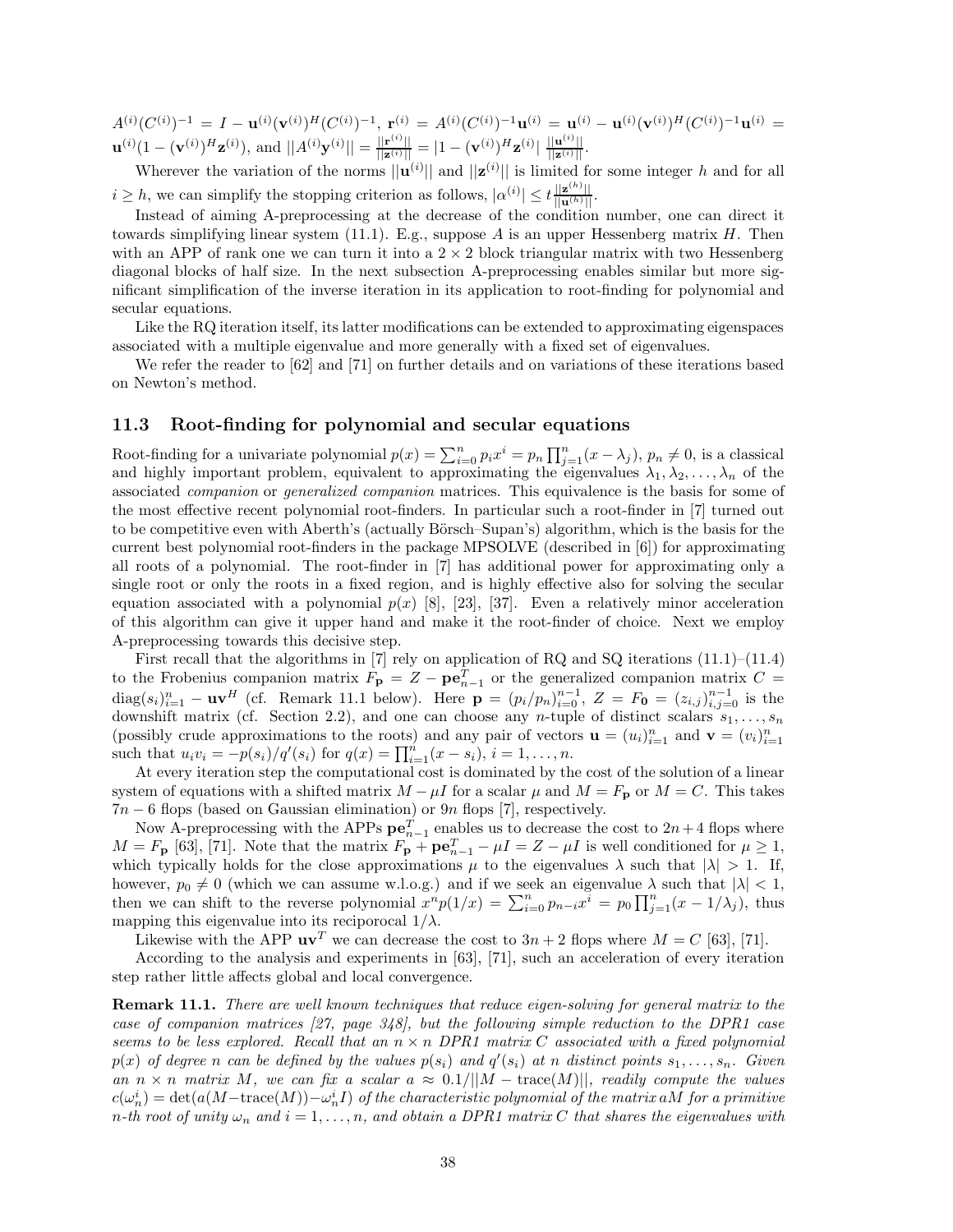*the matrix* M. (Note that the matrices  $a(M - \text{trace}(M)) - \omega_n^i I$  are diagonally dominant and can be *readily factorized.) Then the algorithm in [7] as well as a number of other effective eigen-solvers for the DPR1 matrices can rapidly produce and then refine crude approximations to the eigenvalues of the matrix* M*.*

### **11.4 Solving polynomial systems of equations with A-preprocessing**

Let us demonstrate how one can extend our root-finding approach to a system of polynomial equations. Consider the system of two quadratic polynomials with two variables x and y,

$$
p(x,y) = p_{0,0} + p_{0,1}x + p_{1,0}y + p_{0,2}x^2 + p_{1,1}xy + p_{2,0}y^2 = 0,
$$
\n(11.7)

$$
q(x,y) = q_{0,0} + q_{0,1}x + q_{1,0}y + q_{0,2}x^2 + q_{1,1}xy + q_{2,0}y^2 = 0
$$
\n(11.8)

and the resultant equation  $R(x, y)z(x, y) = 0$  for the vector  $z(x, y) = (1, x, y, x^2, xy, y^2)^T$  and the following  $6 \times 7$  resultant matrix,

.

$$
R(x,y) = \begin{pmatrix} -x & 1 & & & & \\ -y & & 1 & & & \\ & -x & & 1 & & \\ & & -x & & 1 & \\ & & -y & & & 1 \\ p_{0,0} & p_{0,1} & p_{1,0} & p_{0,2} & p_{1,1} & p_{2,0} \\ q_{0,0} & q_{0,1} & q_{1,0} & q_{0,2} & q_{1,1} & q_{2,0} \end{pmatrix}
$$

Clearly this is a matrix of a rank at least five, which has the null vector  $z(x, y)$  if and only if the pair  $(x, y)$  satisfies the system of equations (11.7) and (11.8).

In this approach we can vary the matrix  $R(x, y)$ . E.g., we can replace its fourth row vector  $(0, 0, -x, 0, 1, 0)$  with  $(0, -y, 0, 0, 1, 0)$ . We can remove any of the first five rows still preserving the resultant property of the matrix, although generally not the lower bound of five on its rank. This bound is preserved, however, where  $p_{0,2}q_{0,2}\neq 0$  and we remove the third row, where  $p_{1,1}q_{1,1}\neq 0$ and we remove the fourth row, as well as where  $p_{2,0}q_{2,0} \neq 0$  and we remove the fifth row.

Now suppose that a pair  $(x_0, y_0)$  approximates a solution pair  $(\tilde{x}, \tilde{y})$  to the polynomial system above, such that  $R(\tilde{x}, \tilde{y})\mathbf{z}(\tilde{x}, \tilde{y}) = \mathbf{0}$ , and combine A-preprocessing with Newton's linearization to generate a sequence of new approximations  $(x_i, y_i), i = 1, 2, \ldots$ 

Recursively define pairs of properly scaled random vectors  $\mathbf{u}_i$  and  $\mathbf{v}_i$  and write

$$
R_i = R(x_i, y_i), C_i = R_i + \mathbf{u}_i \mathbf{v}_i^H, \mathbf{z}_i = \mathbf{z}(x_i, y_i),
$$

$$
\delta \mathbf{z}_i = (0, \delta x_i, \delta y_i, 2(\delta x_i)x_i, (\delta x_i)y_i + (\delta y_i)x_i, 2(\delta y_i)y_i)^T,
$$

$$
\delta C_i = C_{i+1} - C_i = R_{i+1} - R_i = \begin{pmatrix} -\delta x_i & & & & & \\ -\delta y_i & & & & & \\ & -\delta x_i & & & & \\ & & -\delta x_i & & \\ & & & -\delta y_i & & \\ & & 0 & 0 & 0 & 0 & 0 \\ 0 & 0 & 0 & 0 & 0 & 0 \end{pmatrix}
$$

for the scalars  $\delta x_i = x_{i+1} - x_i$  and  $\delta y_i = y_{i+1} - y_i$  defined from the following linear system of equations,  $C_i \mathbf{z}_i + (\delta C_i) \mathbf{z}_i + C_i (\delta \mathbf{z}_i) = (\mathbf{v}_i^H \mathbf{z}_i) \mathbf{u}_i + (\mathbf{v}_i^H (\delta \mathbf{z}_i)) \mathbf{u}_i, i = 0, 1, \dots$  Due to randomization we can expect that  $\mathbf{v}^H \mathbf{z}(\tilde{x}, \tilde{y}) \neq 0$ ,  $\mathbf{v}_i^H \mathbf{z}_i \neq 0$  for all i, and that the matrices  $C(\tilde{x}, \tilde{y}) = R(\tilde{x}, \tilde{y}) + \mathbf{u}_i \mathbf{v}_i^H$ and  $C_i$  for all i have full rank (cf. Corollary 3.3).

We obtain the latter linear system in  $\delta x_i$  and  $\delta y_i$  by ignoring the terms of higher orders in  $\delta_i = \max\{|\delta x_i|, |\delta y_i|\}$  in the polynomial system of equations  $C_{i+1}z_{i+1} = (\mathbf{v}_i^H \mathbf{z}_{i+1})\mathbf{u}_i$ , which extends the polynomial system  $C(\tilde{x}, \tilde{y})\mathbf{z}(\tilde{x}, \tilde{y}) = (\mathbf{v}_i^H \mathbf{z}(\tilde{x}, \tilde{y}))\mathbf{u}_i$  implied by Theorem 3.1, and we readily observe that  $\delta \mathbf{z}_i = \mathbf{z}_{i+1} - \mathbf{z}_i + O(\delta_i^2)$ .

By setting  $\mathbf{u}_i = \mathbf{0}$  for all i, we arrive at a Newton-like extension of the Inverse Iteration for eigen-solving, but the option of varying the vectors  $\mathbf{u}_i$  and  $\mathbf{v}_i$  for all i leaves us additional power for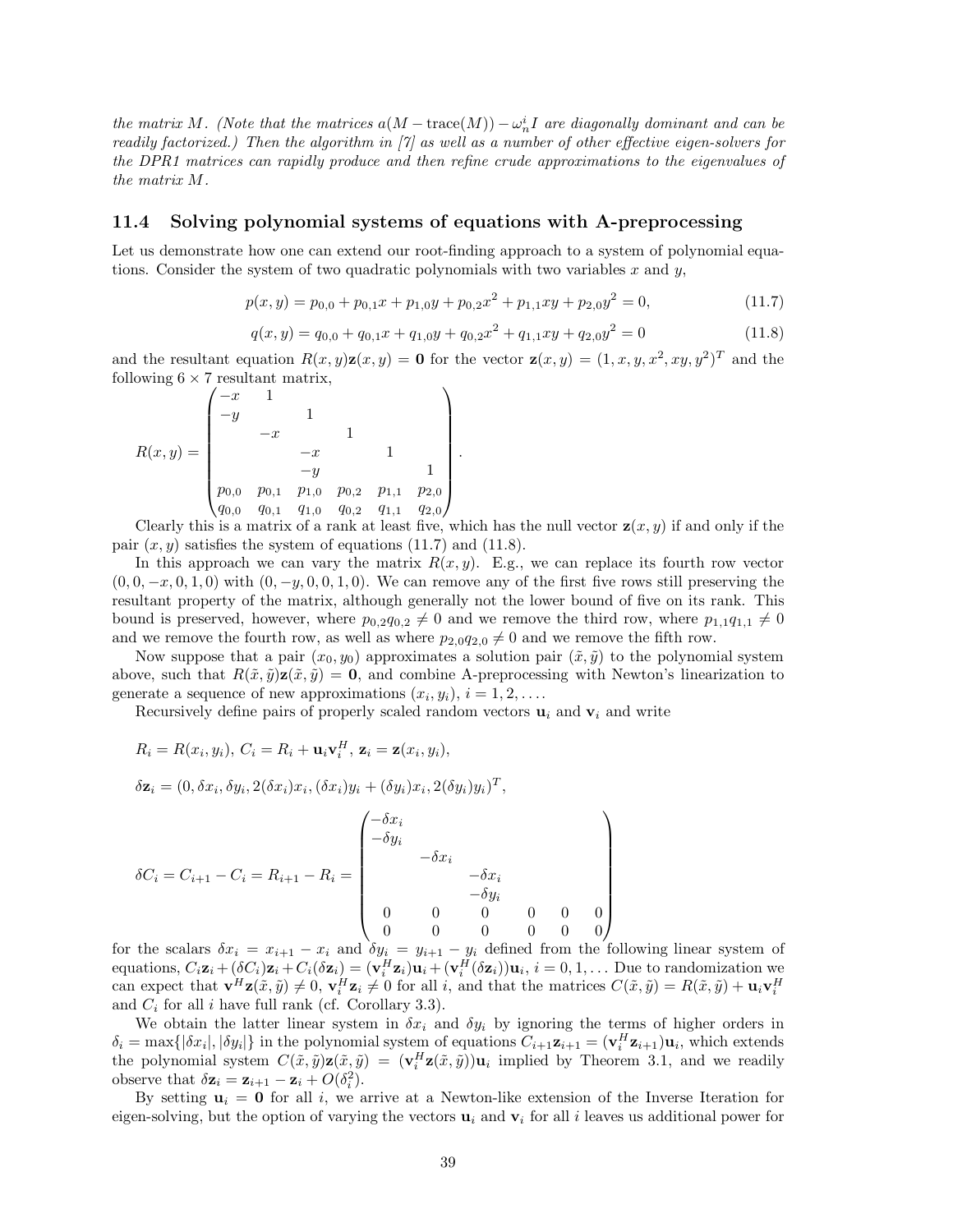devising effective algorithms. The matrix  $R(x, y)$  is structured and can be multiplied by a vector in nearly linear time [22], [39]. In typical applications to algebraic and geometric computations this matrix is also sparse. We can choose the vectors  $\mathbf{u}_i$  and  $\mathbf{v}_i$  to have such properties for the matrix  $C(x, y)$  as well. If so, we can effectively solve the linear systems with this matrix by applying the Conjugate Gradient algorithms provided the matrix is well conditioned under our A-preprocessing. In all cases Newton's linearization implies local quadratic convergence.

One can readily extrapolate this demonstration to polynomial systems with any number of variables, equations and terms and to resultant matrices with any positive nullity, associated with multiple roots of systems of polynomials. Furthermore we can modify our approach by using augmentation instead of A-preprocessing.

### **11.5 Matrix inversion with Newton's iteration and preprocessing**

Given an  $n \times n$  matrix M and an initial approximation  $X_0$  to its inverse or generalized inverse, one can rapidly refine this approximation with Newton's iteration  $X_{i+1} = X_i(2I - MX_i), i = 0,1,\ldots$ which can be traced back to Hotelling 1933 and Schultz 1933 (cf. [53], [67], and the bibliography therein on this subject). The residuals  $R_i = MX_i - I$  are squared in each step,  $R_{i+1} = R_i^2$ , and this implies global quadratic convergence, right from the start if  $||R_0|| < 1$ . The known best initialization policies support the bounds  $||R_0|| < 1 - \frac{2n}{(1+n)(\text{cond }M)^2}$  (cf. [67]), which makes the convergence highly sensitive to the value cond M. This is even more critical for *Newton's structured iteration* with *recompression*,  $X_{i+1} = c(Y_i)$ ,  $Y_i = X_i(2I - MX_i)$ ,  $i = 0,1,...$ , where  $c(Y)$  is the compression function that recovers the structure of the approximate inverses  $X_i$  partly lost in the Newton's transition to  $Y_i$ . E.g., a Newton's step can triple the displacement rank  $d_i$  of the matrix  $X_i$ , but one can periodically set to zero all singular values of the displacement of the matrix  $Y_i$ except for the  $d_i$  largest ones, to recover the structure and thus to perform the Newton's steps fast. (We can avoid computing the SVDs, by employing our algorithms in Section 7.2.)

This and other recompression techniques, nontrivially extended to tensor decomposition in [44] (cf. also [42] and [43]), little affect convergence where  $||R_i||$  is small, but can easily destroy it otherwise. Therefore, as soon as we precondition the input matrix, we can rapidly approximate the inverse with high accuracy by performing Newton's steps (at a low cost in the case of structured inputs). The iteration has additional attractive feature of converging to the generalized (Moore– Penrose) inverses of matrices having no inverses, e.g., rectangular matrices M.

We can observe the same features in other *residual correction processes* for computing inverses, generalized inverses and solutions of linear systems of equations, except that the celebrated iterative refinement (whose steps are fast for sparse and structured input) works with no recompression. For well conditioned inputs it refines the approximate solution to a linear system advancing to any accuracy with linear rate and can be implemented with the IEEE standard double precision (cf. [56]).

Newton's structured iteration with recompression was proposed in [49]–[51]. See [52, Chapter 6, [9], [53], [55], [65], [66], [68], and the bibliography therein on its variations and some subsequent work.

Randomized scaled A-preprocessing and augmentation are natural tools towards preconditioning of the input matrix, and one can apply the SMW and dual SMW formulae to extend the solution from the preconditioned matrix to the original input. Then even for ill conditioned inputs we still expect to deal only with well conditioned linear systems, which we can solve with high accuracy involving no extended precision. We just perform (with double precision) more stages of iterative refinement or other residual correction iterations, highly effective in the case of structured inputs.

# **11.6 Matrix inversion with preprocessing, SMW and dual SMW formulae, and residual correction**

In this section we discuss the combined application of A-preprocessing with SMW and dual formulae  $(2.4)$ – $(2.8)$  to computing the matrices  $A^+$ . The formulae reduce this task to the respective operations with the matrices  $C = A + UV^H$  or  $(C_{-})^{+} = (A^{+} + UV^H)^{+}$ .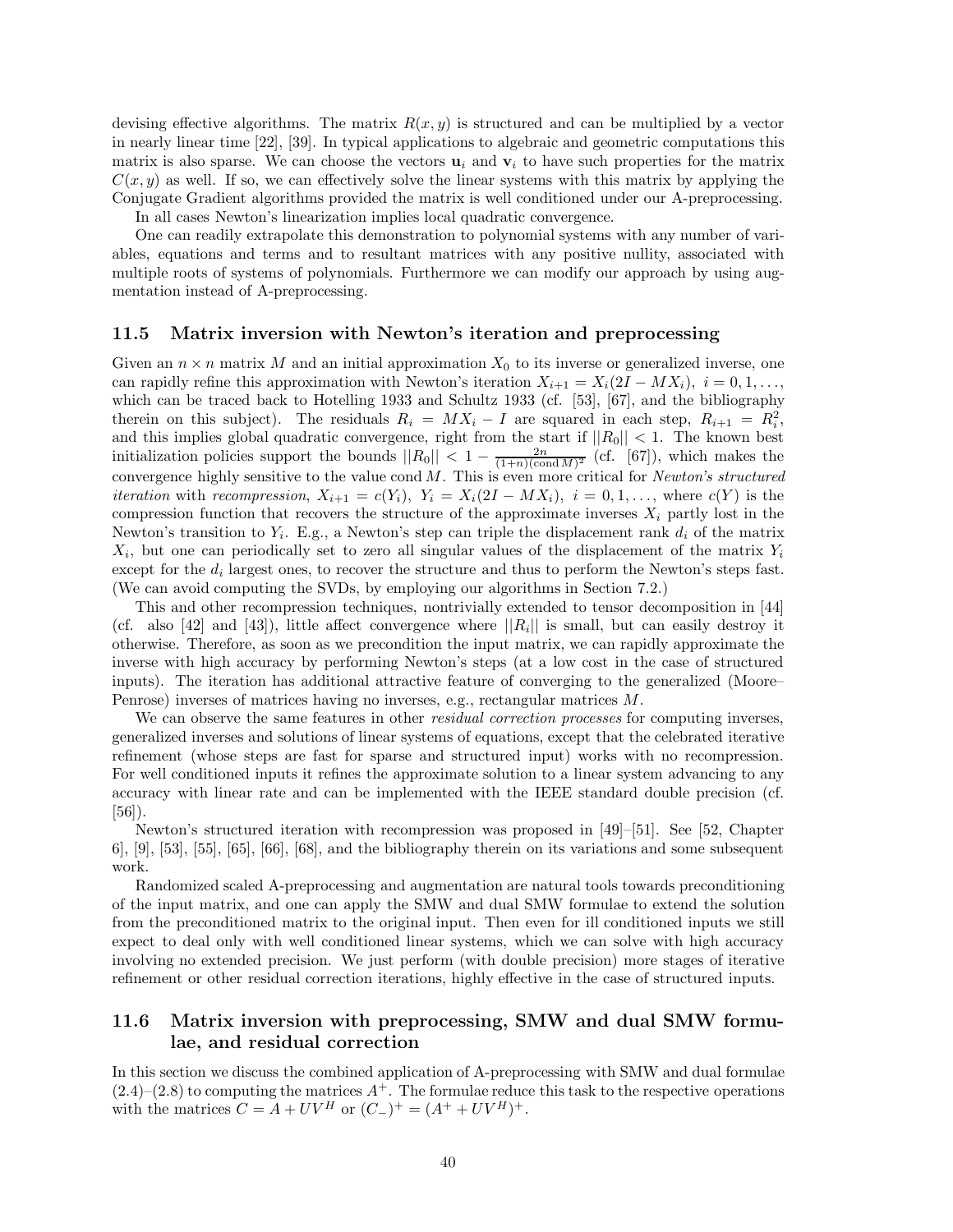Now suppose a nonsingular ill conditioned input matrix  $A \in \mathbb{C}^{m \times n}$  has numerical nullity  $r =$ nnul A,  $r < n \le m$ . Then according to Section 3.6, the transition  $A \Longrightarrow C = A + UV^H$  is expected to yield a well conditioned matrix C in the case of scaled random generators  $U \in \mathbb{C}^{m \times r}$  and  $V \in \mathbb{C}^{n \times r}$ . If the value cond A is large, whereas cond C is not, then the matrix  $G = I_r - V^H C^+ U$  in the formulae (2.4) and (2.5) has a small norm [56, Section 7], and consequently many leading bits of the diagonal entries of the matrix  $G$  are cancelled in the process of the computation. (We have similar problems if we compute the matrix G as the solution of the matrix equation  $V^H C^{(I)} A = G V^H$  in Theorem 3.2. Indeed we have  $||V^H C^{(I)}A|| \leq ||G|| ||V||$ .) These observations seem to imply that extended precision is required to obtain uncorrupted matrices G,  $V^H C^{(I)} A$ , and  $AC^{(I)} U$ , but we can stay with double precision if we apply the fast advanced algorithms in [17], [29], [32], [41], [60], [73], [74] for sums and products as well as the extended iterative refinement in [56, Section 9], which computes highly accurate solutions of well conditioned linear systems of equations (cf. Section 7.3).

Instead of combining the SMW formulae with A-preprocessing, we can combine it with the augmentation  $A \Longrightarrow K = \begin{pmatrix} A & U \ S & W \end{pmatrix}$  for random and properly scaled matrices U, S, and W. Suppose that  $K \in \mathbb{C}^{(m+r)\times(n+r)}$  and  $W \in \mathbb{C}^{r\times r}$  are full rank matrices (according to Section 3.4 this holds with a probability near one for random matrices U, S, and W if  $r \geq \text{null } A$ ). Recall that the generalized inverse  $F^+$  of the Schur complement  $F = A - UW^{-1}S$  is the leading principal block of the generalized inverse  $K^+$ , that is  $F^+ = (I_m, 0)K^+\begin{pmatrix} I_m \\ 0 \end{pmatrix}$ 0 - . Now deduce from SMW formula (2.4) that  $A^+ = F^+ - F^+ U G^{-1} V^H F^+$  for  $V^H = W^{-1} S$  and  $G = I_r + V^H F^+ U$ . Our comments on the benefits and shortcomings of A-preprocessing in the previous paragraph can be reapplied.

Finally, instead of the SMW formulae (2.4) and (2.5), we can employ dual SMW formulae (2.6) and (2.8) if we obtain a crude estimate for the norm  $||A^+||$  (cf., e.g., [13]) and compute the integer  $q = \text{null } A^+ = n - \text{null } A$ . Here is the respective procedure using A-preprocessing (cf. Remark 11.2) below).

#### **Dual SMW Inversion Procedure**

(a) Generate a pair of random matrices  $U \in \mathbb{C}^{m \times r}$  and  $V \in \mathbb{C}^{n \times r}$  and scale them to have the ratio  $||UV^H||/||A^+|| = ||UV^H||\sigma_n(A)$  neither large nor small. (Then according to our study in Section 3.6, the matrix  $C = A^+ + UV^H$  is expected to be well conditioned.)

(b) Compute the  $q \times q$  matrix  $H = I_q + V^H A U$  with high accuracy. (This stage involves no inverses, and we can apply the advanced algorithms in [17], [29], [32], [41], [60], [73], [74].)

(c) Invert the matrix  $H$ .

(d) Compute the matrix  $(C_{-})^{+} = A - AV^{H}H^{-1}UA$  with high accuracy. (If  $q = 1$ , then  $U = u$ and  $V = \mathbf{v}$  are vectors,  $H = h$  and  $V^H H^{-1} U = \frac{1}{h} \mathbf{v}^H \mathbf{u}$  are scalars, and  $(C_-)^+ = A(I - \frac{1}{h} \mathbf{v}^H \mathbf{u} A)$ .) (e) Compute its generalized inverse C−.

(f) Compute and output the matrix  $A^+ = C_- - UV^H$ .

**Remark 11.2.** *For a nonsingular ill conditioned* n × n *matrix* A*, the matrix* C<sup>−</sup> *is ill conditioned if*  $q \leq \text{nnul } A^+ = n - \text{nnul } A$ , whereas the matrix H is ill conditioned if  $q \geq \text{nnul } A^+$  [56, Section] *7]. If the matrix* A *has an unnkown numerical nullity* nnul A*, we can extend the above procedure by incorporating binary or linear search or aggregation as in Algorithms 6.2–6.4.*

# **11.7 Solution of a linear system of equations as a null vector. Extension to a Toeplitz solver**

A nonsingular linear system  $Ay = b$  of n equations with n unknowns is essentially equivalent to the homogeneous linear system  $Ay - \theta zb = 0$  with the  $(n + 1)$ st additional unknown z and any nonzero scalar  $\theta$  (one can choose this scalar satisfying  $||\theta \mathbf{b}|| \approx ||A||$ ). Then it remains to apply the algorithms in this paper or [61] to compute a null vector  $\mathbf{z} = (z_j)_{j=0}^n$  of the matrices  $(A, -\theta \mathbf{b})$  and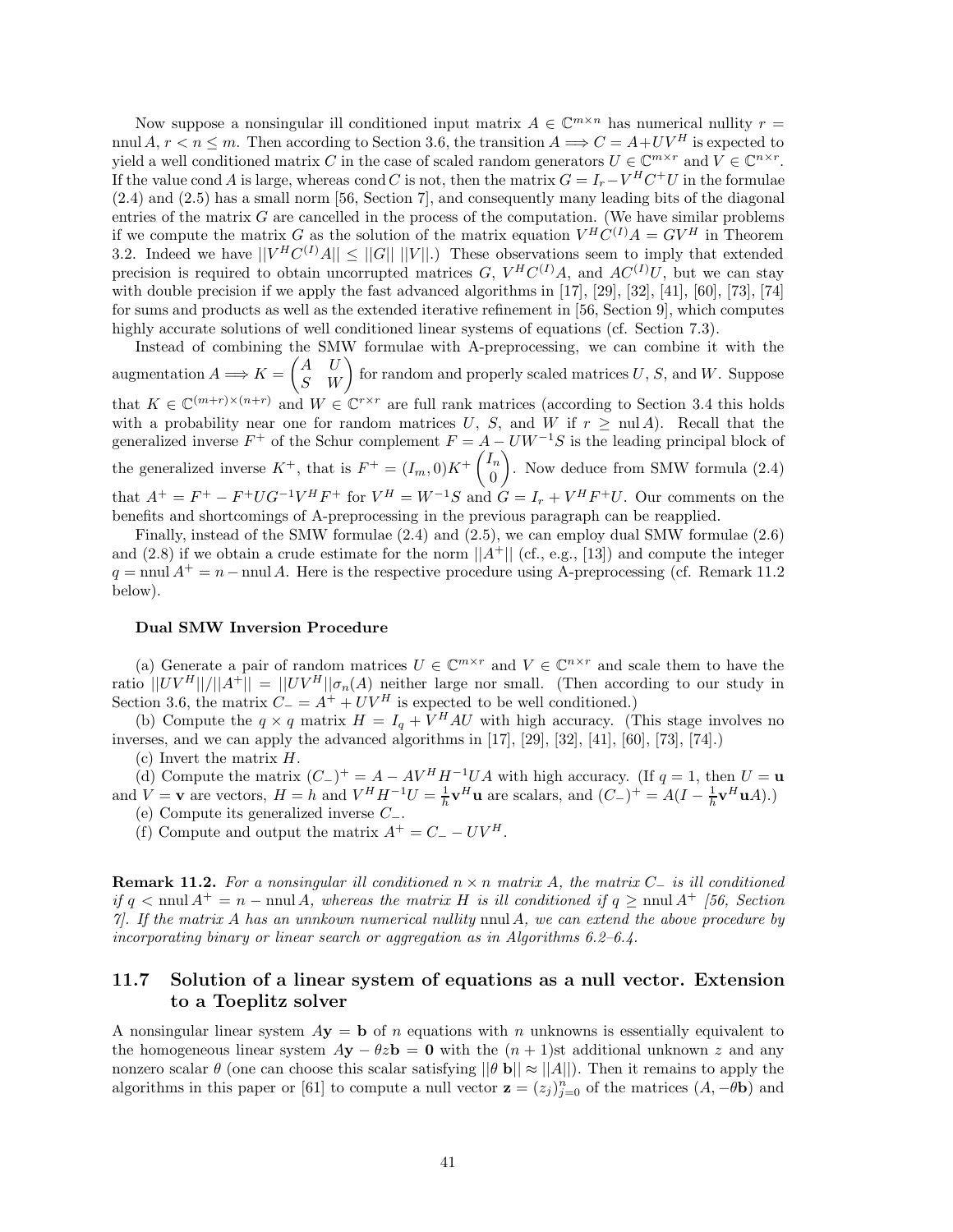$\begin{pmatrix} 0 & 0 \\ 0 & 0 \end{pmatrix}$  $A - \theta$ **b**  $\left(\begin{matrix} \n\text{or } (-\theta \mathbf{b}, A) \text{ and } \begin{pmatrix} 0 & 0 \\ -\theta \mathbf{b} & A \end{pmatrix}\right)$ - ), to rescale this vector, and to output its subvector equal to the solution vector **y**.

For an ill conditioned matrix A with nnul  $A = 1$ , the augmented matrix quite typically becomes well conditioned (cf. Section 3.6). If it does, we would need to compute a highly accurate null vector to recover the vector **y**, and we would do this by applying the extended iterative refinement with double precision.

A-modifications of rank-one little change matrix structure, but let us fully preserve it for a nonsingular Toeplitz matrix A. The Gohberg–Semencul celebrated formula expresses the inverse  $A^{-1}$  through its two column vectors  $\mathbf{x} = A^{-1}\mathbf{e}_0$  and  $\mathbf{z} = A^{-1}\mathbf{e}_{n-1}$ , satisfying the linear systems  $A$ **x** = **e**<sub>0</sub> and  $A$ **z** = **e**<sub>n−1</sub>. Each of the two systems is immediately reduced to computing a null vector of the  $(n - 1) \times n$  Toeplitz matrix T obtained by deleting the first or the last row of the matrix A.

We append a new row at the top (resp. bottom) of the matrix  $T$ , preserving its Toeplitz structure and still including one free entry t into the new Toeplitz matrix  $K$ . Then Theorem 4.1 implies that  $\mathbf{s}_0 = K^{-1} \mathbf{e}_0$  (resp.  $\mathbf{s}_{n-1} = K^{-1} \mathbf{e}_{n-1}$ ) is a null vector of the matrix T. Suppose nnul  $A = 1$ , the matrix T is well conditioned, and we choose a properly scaled random value  $\theta$ . Then according to our extensive tests, we would expect to arrive at a well conditioned matrix K and, if so, would readily approximate the solutions  $\mathbf{s}_h$  to the linear systems  $K\mathbf{s}_h = \mathbf{e}_h$  for  $h = 0$  and  $h = n - 1$ . We would need these solutions with high accuracy and would do this by applying the extended iterative refinement.

This technique can be similarly combined with Heinig's modification of the Gohberg–Semencul formula (cf., e.g., [52, Exercise 2.24b]) and can be extended to Toeplitz-like matrices A.

# **Appendix**

# **A Estimating the condition numbers of Gaussian random sparse and structured matrices**

Let us deduce some crude upper estimates for the condition numbers of Gaussian random sparse, Toeplitz, Hankel, Toeplitz-like and Hankel-like matrices under a conjecture extending the study in [14], [20], [78], and [79]. We begin with some definitions.

**Definition A.1.** *A nonnegative random function*  $X(n)$  *is a* ppg function, that is has probabilistic polynomial growth, if  $F_{X(n)}(cn^d) \to 1$  *as*  $n \to \infty$  *for two fixed positive constants* c and d.

**Definition A.2.** *A sparse matrix is standard Gaussian random if all its nonzero entries are independent standard Gaussian random variables. Such a matrix is called nonsingular if the substitution of indeterminates for its random entries makes it nonsingular.*

**Definition A.3.** *A Toeplitz, Hankel, Toeplitz-like or Hankel-like matrix defined by* k *parameters (cf. Section 2.2) is standard Gaussian random if all its defining parameters are independent standard Gaussian random variables.*

Hereafter we write  $diag(M) = diag(m_{i,i})$  for a matrix  $M = (m_{i,j})_{i,j}$ . Theorem 2.3 implies the following result.

**Theorem A.1.** *Suppose*  $M = AB$ *,* A and B are random  $n \times n$  matrices, and  $||A||$ ,  $1/\sigma_n(A)$ ,  $||B||$ , *and*  $1/\sigma_n(B)$  *are ppg functions. Then* ||M|| *and*  $1/\sigma_n(M)$  *are ppg functions.* 

**Theorem A.2.** Suppose  $B = (b_{i,j})_{i,j=0}^{n-1}$  is a standard Gaussian random diagonal matrix, that is *diagonal matrix whose diagonal entries are independent standard Gaussian random variables. Then*  $||B||$  *and*  $1/\sigma_n(B)$  *are ppg functions.*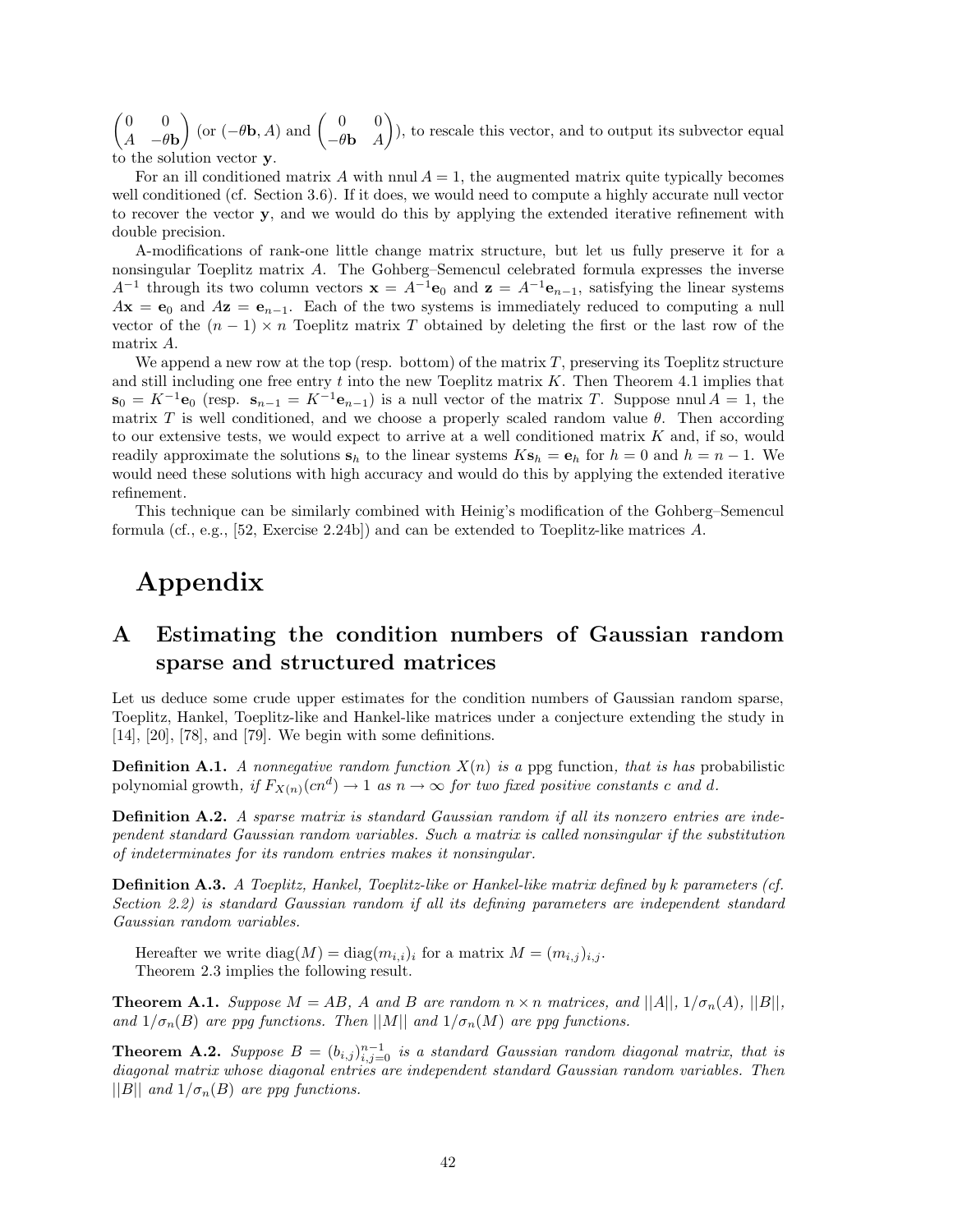*Proof.* Note that  $||B|| = \max_i |b_{i,i}|$ ,  $\sigma_n(B) = \min_i |b_{i,i}|$ ,  $F_{||B||}(y) = 1 - \Phi_{\max_i |b_{i,i}|}(y)$ , and  $F_B(y) =$  $1-\Phi_{\min_i|b_{i,i}|}(y)$ . Apply Lemma 2.1 and deduce that  $F_{||B||}(y) \geq (1-\frac{1}{a}\sqrt{\frac{2}{\pi}}\exp(-\frac{a^2}{2}))^n$  for  $y \geq a \geq 1$ , whereas  $1 - F_B(y) \ge (1 - y \sqrt{\frac{2}{\pi}})^n$  for  $y \ge 0$ .  $\Box$ 

**Conjecture A.1.** *Suppose*  $||M||$  *and*  $1/\sigma_n(M)$  *are ppg functions, whereas* A *is a matrix filled with zeros and standard Gaussiam random variables independent of the matrix* M *and pairwise either coinciding or independent of each other. Then*  $cond(A + M)$  *is a ppg function.* 

**Theorem A.3.** Suppose Conjecture A.1 holds true. Let  $B = (b_{i,j})_{i,j=0}^{n-1}$  be standard Gaussian *random a) noningular sparse, b) Toeplitz, c) Hankel, d) Toeplitz-like or e) Hankel-like matrix. Then* cond B *is a ppg function.*

*Proof.* a) Clearly there is a permutation matrix P such that  $M = \text{diag}(PB)$  is a random diagonal matrix. Then  $||M||$  and  $1/\sigma_n(M)$  are ppg functions in virtue of Theorem A.2. Write  $A = PB - M$ and deduce from Conjecture A.1 that  $cond(PB)$  is a ppg function. This proves part a) because  $\sigma_j(B) = \sigma_j(M)$  for all j.

b) Write  $M = \text{diag}(B) = b_{0,0}I$ ,  $A = B - M$ . Clearly,  $||M|| = |b_{0,0}| \le ||B||$ , and so  $||M||$  is a ppg function. With probability one we have  $b_{0,0} \neq 0$ , and then  $1/\sigma_n(M)=1/|b_{0,0}|$  is a ppg function as well. Apply Conjecture A.1 to obtain part b).

Part c) follows from part b) because  $BJ$  is standard Gaussian random Toeplitz matrix for the unitary reversion matrix J.

Let us deduce part d) from part c) by induction based on equation (2.3) for  $e = 1$  and  $f = -1$ . Write  $B_k = \sum_{h=1}^k Z_1(\mathbf{g}_h)Z_{-1}(\mathbf{h}_h)^T$ . It is sufficient to prove by induction that  $||B_k||$  and  $1/\sigma_n(B_k)$  are ppg functions for  $k = 1, \ldots, d$ .

We first prove this for  $k = 1$ . Indeed  $||Z_1(\mathbf{g}_1)||$ ,  $1/\sigma_n(Z_1(\mathbf{g}_1))$ ,  $||Z_{-1}(\mathbf{h}_1)||$ , and  $1/\sigma_n(Z_{-1}(\mathbf{h}_1))$ are ppg functions in virtue of Theorem 3.9 and Remark 3.4. Therefore  $||B_1||$  and  $1/\sigma_n(B_1)$  are ppg functions in virtue of Theorem A.1.

By inductive assumption let  $||B_k||$  and  $1/\sigma_n(B_k)$  be ppg functions for  $k < l \leq d$  and let us extend this property to  $k = l$ . Write  $M = B_{l-1}Z_{-1}(\mathbf{h}_l)^{-T}$  and observe that  $||M||$  and  $1/\sigma_n(M)$  are ppg functions in virtue of Theorem A.1 (because  $||Z_{-1}(\mathbf{h}_l)^{-T}||$  and  $1/\sigma_n(Z_{-1}(\mathbf{h}_l)^{-T}) = ||Z_{-1}(\mathbf{h}_l)||$  are ppg function in virtue of Theorem 3.9 and Remark 3.4).

Write  $A = Z_1(g_i)$ , apply Conjecture A.1, and deduce that  $||Z_1(g_i) + M||$  and  $1/\sigma_n(Z_1(g_i) + M)$ are ppg functions. Now recall that  $B_l = (Z_1(\mathbf{g}_l) + M)Z_{-1}(\mathbf{h}_l)^T$  and apply Theorem A.1 to deduce that  $||B_l||$  and  $1/\sigma_n(B_l)$  are also ppg functions. This completes the inductive proof of part d).

Part e) follows from part d) because BJ is standard Gaussian random Toeplitz-like matrix for the unitary reversion matrix J. ◻

# **References**

- [1] Å. Björck, Stability Analysis of the Method of Seminormal Equations, *Linear Algebra and Its Applications*, **88/89**, 31–48, 1987.
- [2] Å. Björck, Numerics of Gram-Schmidt Orthogonalization, *Linear Algebra and Its Applications*, **197/198**, 297–316, 1994.
- [3] Å. Björck, *Numerical Methods for Least Squares Problems*, SIAM, Philadelphia, 1996.
- [4] R. R. Bitmead, B. D. O. Anderson, Asymptotically Fast Solution of Toeplitz and Related Systems of Linear Equations, *Linear Algebra and Its Applications*, **34**, 103–116, 1980.
- [5] T. Bella, Y. Eidelman, I. Gohberg, V. Olshevsky, Computations with Quasiseparable Polynomials and Matrices, *Theoretical Computer Science*, *Special Issue on Symbolic–Numerical Algorithms* (D. A. Bini, V. Y. Pan, and J. Verschelde editors), **409**, **2**, 158–179, 2008.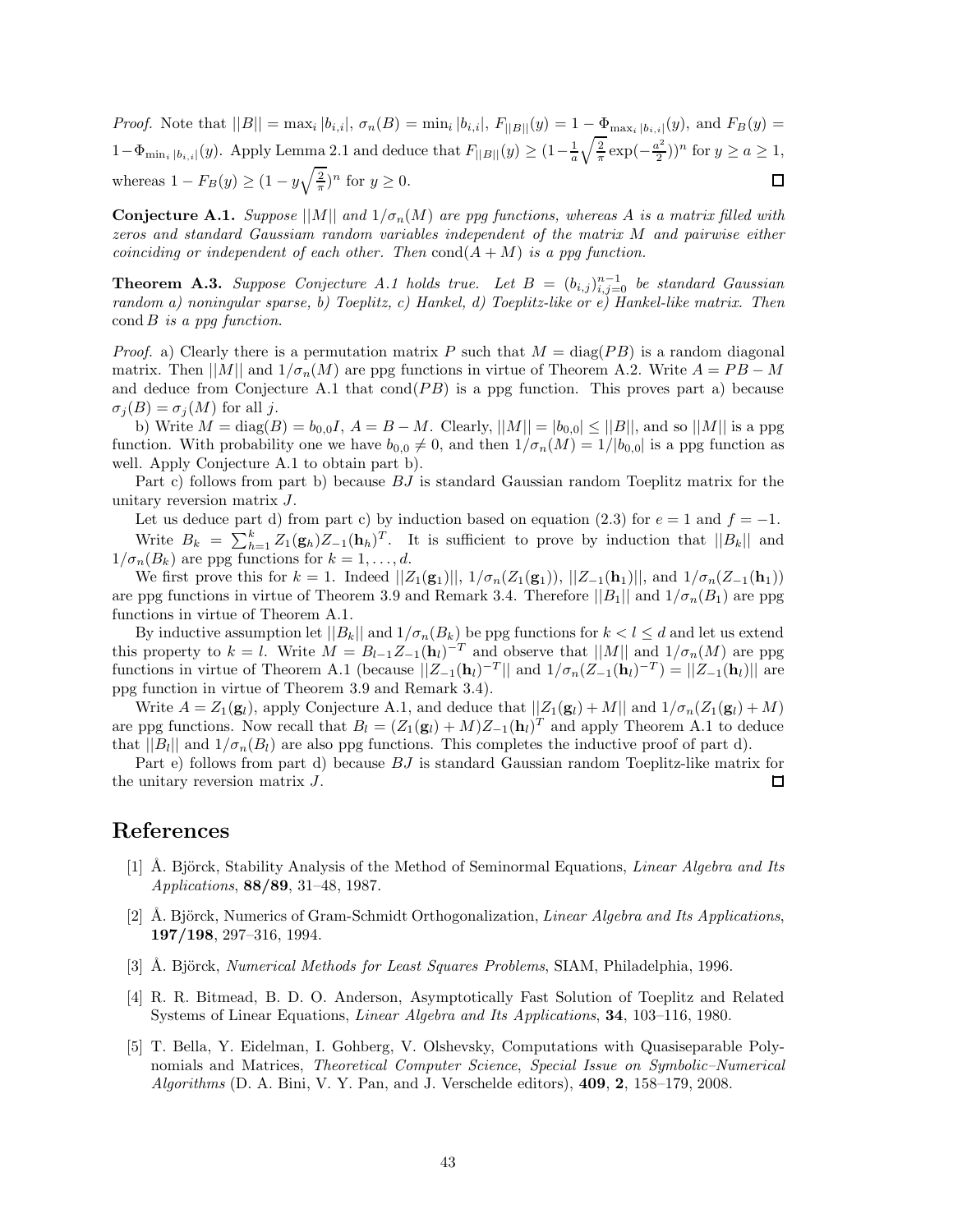- [6] D. A. Bini, G. Fiorentino, Design, Analysis, and Implementation of a Multiprecision Polynomial Rootfinder, *Numerical Algorithms*, **23**, 127–173, 2000.
- [7] D. A. Bini, L. Gemignani, V. Y. Pan, Inverse Power and Durand/Kerner Iteration for Univariate Polynomial Root-finding, *Computers and Mathematics (with Applications)*, **47**, **2/3**, 447–459, 2004. Also Technical Report TR 2002 020, *CUNY Ph.D. Program in Computer Science, Graduate Center, City University of New York*, 2002. Available at http://www.cs.gc.cuny.edu/tr/techreport.php?id=352
- [8] D. A. Bini, L. Gemignani, V. Y. Pan, Fast and Stable QR Eigenvalue Algorithms for Generalized Companion Matrices and Secular Equation, *Numerische Math.*, **3**, 373–408, 2005. (Also Technical Report 1470, *Department of Math., University of Pisa*, Pisa, Italy, July 2003.)
- [9] D. A. Bini, B. Meini, Approximate Displacement Rank and Applications, in *AMS Conference "Structured Matrices in Operator Theory, Control, Signal and Image Processing"*, Boulder, 1999 (edited by V. Olshevsky), *American Math. Society*, 215–232, Providence, RI, 2001.
- [10] S. Chandrasekaran, M. Gu, X. Sun, J. Xia, J. Zhu, A Superfast Algorithm for Toeplitz Systems of linear Equations, *SIAM. J. on Matrix Analysis and Applications* **29**, **4**, 1247–1266, 2007.
- [11] R.E. Cline, R.J. Plemmons, and G. Worm, Generalized Inverses of Certain Toeplitz Matrices, *Linear Algebra and Its Applications,* **8**, 25–33, 1974.
- [12] D. Coppersmith, S. Winograd, Matrix Multiplicaton via Arithmetic Progressions. *J. of Symbolic Computation*, **9 3**, 251–280, 1990.
- [13] J. D. Dixon, Estimating Extremal Eigenvalues and Condition Numbers of Matrices, *SIAM J. on Numerical Analysis*, **20, 4**, 812–814, 1983.
- [14] J. Demmel, The Probability That a Numerical Analysis Problem Is Difficult, *Math. of Computation*, **50**, 449–480, 1988.
- [15] J. J. Dongarra, I. S. Duff, D. C. Sorensen, H. A. van Der Vorst, *Numerical Linear Algebra for High-Performance Computers*, SIAM, Philadelphia, 1998.
- [16] I. S. Duff, A. M. Erisman, J. K. Reid, *Direct Methods for Sparse Matrices*, Clarendon Press, Oxford, England, 1986.
- [17] J. Demmel, Y. Hida, Accurate and Efficient Floating Point Summation, *SIAM J. on Scientific Computing*, **25**, 1214–1248, 2003.
- [18] R. A. Demillo, R. J. Lipton, A Probabilistic Remark on Algebraic Program Testing, *Information Processing Letters*, **7**, **4**, 193–195, 1978.
- [19] K. R. Davidson, S. J. Szarek, Local Operator Teory, Random Matrices, and Banach Spaces, in *Handbook on the Geometry of Banach Spaces* (W. B. Johnson and J. Lindenstrauss editors), pages 317–368, North Holland, Amsterdam, 2001.
- [20] A. Edelman, Eigenvalues and Condition Numbers of Random Matrices, PhD Thesis (106 pages), Math Dept., MIT, 1989 and *SIAM J. on Matrix Analysis and Applications*, **9**, **4**, 543–560, 1988.
- [21] Y. Eidelman, I. Gohberg, On a New Class of Structured Matrices, *Integral Equations and Operator Theory*, **34**, 293–324, Birkhäuser, Basel, 1999.
- [22] I. Z. Emiris, V. Y. Pan, Symbolic and Numerical Methods for Exploiting Structure in Constructing Resultant Matrices, *J. of Symbolic Computation*, **33**, 393-413, 2002.
- [23] G. H. Golub, Some Modified Matrix Eigenvalue Problems, *SIAM Review*, **15**, 318–334, 1973.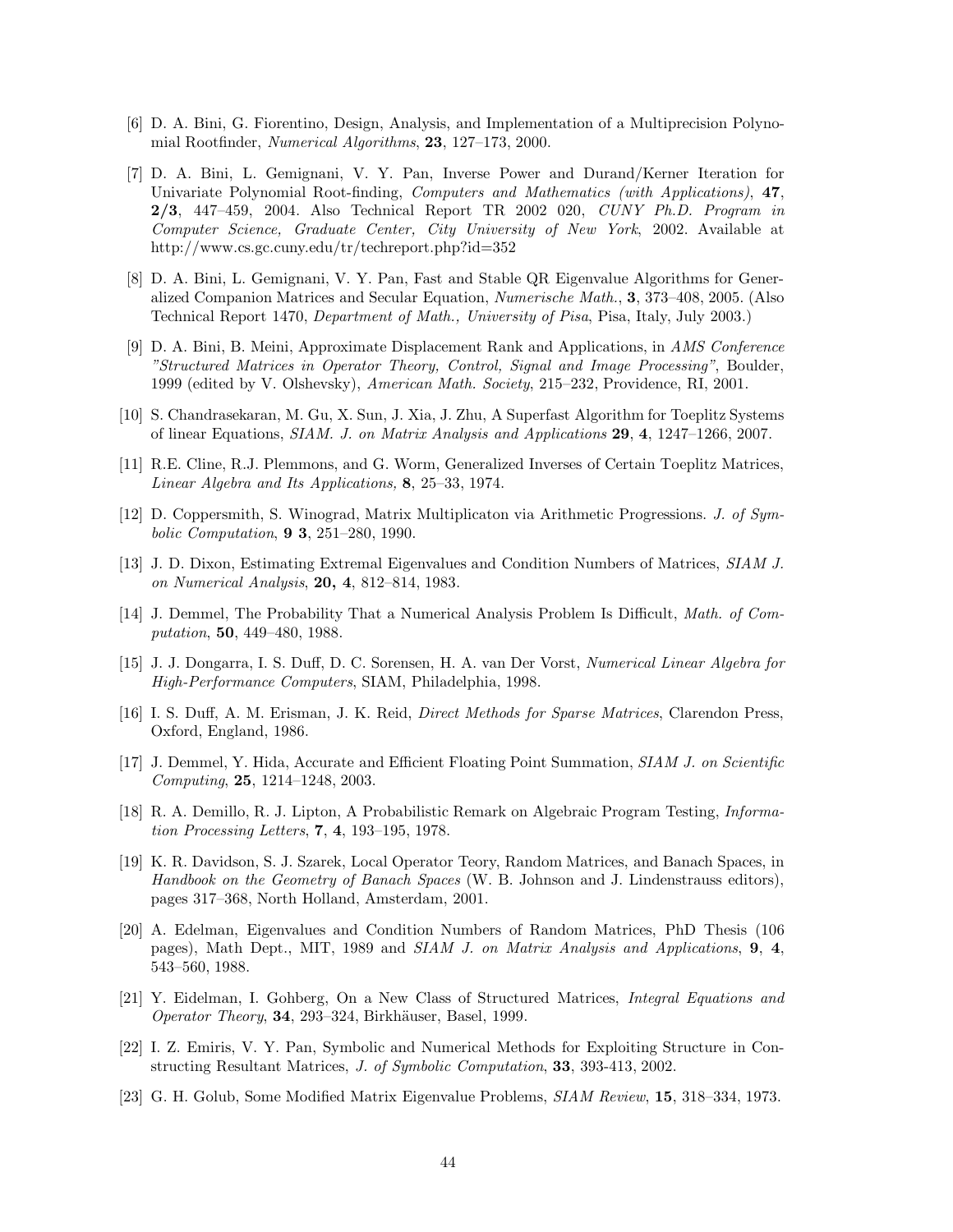- [24] M. Gu, Stable and Efficient Algorithms for Structured Systems of Linear Equations, *SIAM J. on Matrix Analysis and Applications*, **19**, 279-306, 1998.
- [25] W. Gautschi, G. Inglese, Lower Bounds for the Condition Number of Vandermonde Matrices, *Numerische Math.*, **52**, 241–250, 1988.
- [26] I. Gohberg, T. Kailath, V. Olshevsky, Fast Gaussian Elimination with Partial Pivoting for Matrices with Displacement Structure, *Mathematics of Computation*, **64**, 1557–1576, 1995.
- [27] G. H. Golub, C. F. Van Loan, *Matrix Computations*, 3rd edition, The Johns Hopkins University Press, Baltimore, Maryland, 1996.
- [28] G. Heinig, Inversion of Generalized Cauchy Matrices and Other Classes of Structured Matrices, in *Linear Algebra for Signal Processing, IMA Vol. Math. Appl.*, **69**, pp. 63-81, Springer, New York, 1995.
- [29] N. J. Higham, *Accuracy and Stability in Numerical Analysis*, SIAM, Philadelphia, 2002 (second edition).
- [30] I. Kaporin, The Aggregation and Cancellation Techniques As a Practical Tool for Faster Matrix Multiplication, *Theoretical Computer Science*, **315**, **2–3**, 469–510, 2004.
- [31] P. Kravanja, M. Van Barel, Algorithms for Solving Rational Interpolation Problems Related to Fast and Superfast Solvers for Toeplitz Systems, *SPIE*, 359–370, 1999.
- [32] X. Li, J. Demmel, D. Bailey, G. Henry, Y. Hida, J. Iskandar, W. Kahan, S. Kang, A. Kapur, M. Martin, B. Thompson, T. Tung, D. Yoo, Design, Implementation and Testing of Extended and Mixed Precision BLAS, *ACM Transactions on Mathematical Software*, **28**, 152–205, 2002. Available at http //crd.lbl.gov/˜ xiaoye/XBLAS/.
- [33] C. L. Lawson, R. J. Hanson, *Solving Least Squares Problems*, Prentice-Hall, Englewood Cliffs, New Jersey, 1974. Reissued with a survey of recent developments by SIAM, Philadelphia, 1995.
- [34] J. Laderman, V. Y. Pan, H. X. Sha, On Practical Algorithms for Accelerated Matrix Multiplication, *Linear Algebra and Its Applications*, **162–164**, 557–588, 1992.
- [35] R. J. Lipton, D. Rose, R. E. Tarjan, Generalized Nested Dissection, *SIAM J. on Numerical Analysis*, **16, 2**, 346–358, 1979.
- [36] M. Morf, Doubling Algorithms for Toeplitz and Related Equations, *Proceedings of IEEE International Conference on ASSP*, 954–959, IEEE Press, Piscataway, New Jersey, 1980.
- [37] A. Melman, A Unifying Convergence Analysis of Second-Order Methods for Secular Equations, *Math. Comp.*, **66**, 333–344, 1997.
- [38] W. L. Miranker, V. Y. Pan, Methods of Aggregations, *Linear Algebra and Its Applications*, **29**, 231–257, 1980.
- [39] B. Mourrain, V. Y. Pan, Multivariate Polynomials, Duality and Structured Matrices, *J. of Complexity*, **16**, **1**, 110–180, 2000. (Proceedings Version in STOC'98.)
- [40] F. W. J. Olver, Error Analysis of Complex Arithmetic, in *Computational Aspect of Complex Analysis*, Volume 102 of *NATO Advanced Study Institute Series C* (edited by D. Reidel), 279–292. Dordrecht, Holland, 1983.
- [41] T. Ogita, S. M. Rump, S. Oishi, Accurate Sum and Dot Product, *SIAM Journal on Scientific Computing*, **26**, **6**, 1955–1988, 2005.
- [42] V. Olshevsky, I. V. Oseledets, E. E. Tyrtyshnikov, Tensor Properties of Multilevel Toeplitz and Related Matrices, *Linear Algebra and Its Applications*, **412**, 1–21, 2006.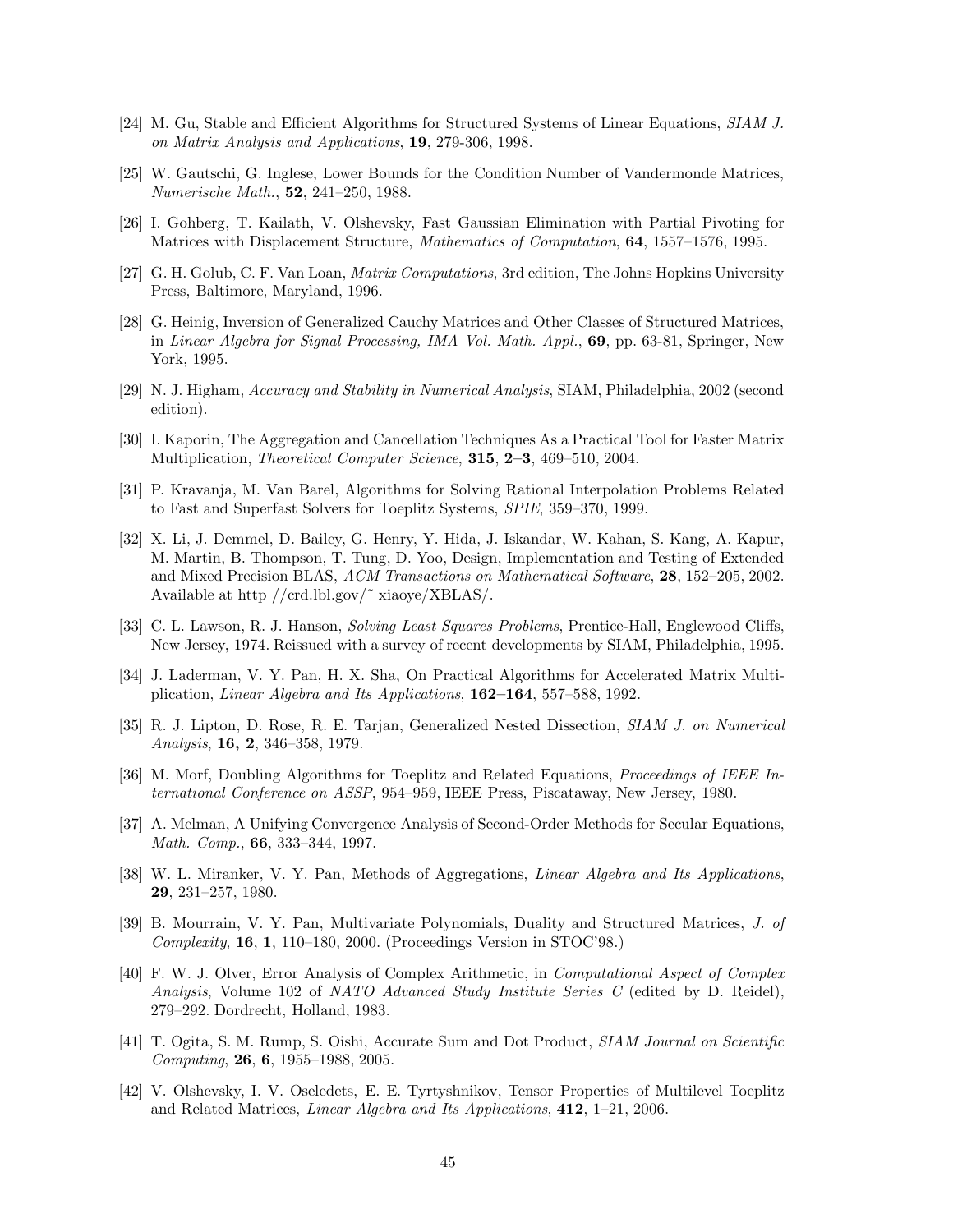- [43] V. Olshevsky, I. V. Oseledets, E. E. Tyrtyshnikov, Superfast Inversion of Two-Level Toeplitz Matrices Using Newton Iteration and Tensor-Displacement Structure, *Operator Theory: Advances and Applications*, **179**, 229–240, 2008.
- [44] I. V. Oceledetz, E. E. Tyrtyshnikov, Approximate Inversion of Matrices in the Process of Solving a Hypersingular Integral Equation, *Computational Math. and Math. Physics*, **45**, **2**, 302–313, 2005 (Translated from *JVM i MF*, **45**, **2**, 315–326, 2005).
- [45] I. Oseledets, E. E. Tyrtyshnikov, Breaking the Curse of Dimensionality, or How to Use SVD in Many Dimensions submitted to *SIAM J. Scientific Computing*, 2009. Also *ICM HKBU Research Report 09-03*, February 2009 (available at www.math.hkbu.edu.hk/ICM).
- [46] V. Y. Pan, On Schemes for the Evaluation of Products and Inverses of Matrices (in Russian), *Uspekhi Matematicheskikh Nauk*, **27**, **5 (167)**, 249-250, 1972.
- [47] V. Y. Pan, How Can We Speed up Matrix Multiplication? *SIAM Review,* **26**, **3**, 393–415, 1984.
- [48] V. Y. Pan, On Computations with Dense Structured Matrices, *Math. of Computation*, **55, 191**, 179–190, 1990.
- [49] V. Y. Pan, Parallel Solution of Toeplitz-like Linear Systems, *J. of Complexity*, **8**, 1–21, 1992.
- [50] V. Y. Pan, Concurrent Iterative Algorithm for Toeplitz-like Linear Systems, *IEEE Transactions on Parallel and Distributed Systems*, **4, 5**, 592–600, 1993.
- [51] V. Y. Pan, Decreasing the Displacement Rank of a Matrix, *SIAM Journal on Matrix Analysis and Applications*, **14**, **1**, 118–121, 1993.
- [52] V. Y. Pan, *Structured Matrices and Polynomials: Unified Superfast Algorithms*, Birkhäuser/Springer, Boston/New York, 2001.
- [53] V. Y. Pan, Newton's Iteration for Matrix Inversion, Advances and Extensions, in MATRIX METHODS: THEORY, ALGORITHMS AND APPLICATIONS (Dedicated to the Memory of Gene Golub, edited by Vadim Olshevsky and Eugene Tyrtyshnikov), World Scientific Publishing, ISBN-(978-981-283-601-4)-(981-283-601-2), pages 364–381, 2008.
- [54] F. Poloni, A Note on the O(n)-Storage Implementation of the GKO Algorithm, arXiv:0903.4569, Subjects: Numerical Analysis (math.NA), 2009.
- [55] V. Y. Pan, S. Branham, R. Rosholt, A. Zheng, Newton's Iteration for Structured Matrices and Linear Systems of Equations, *SIAM volume on Fast Reliable Algorithms for Matrices with Structure* (edited by T. Kailath and A. H. Sayed), 189–210, SIAM Publications, Philadelphia, 1999.
- [56] V. Y. Pan, D. Grady, B. Murphy, G. Qian, R. E. Rosholt, A. Ruslanov, Schur Aggregation for Linear Systems and Determinants, *Theoretical Computer Science*, *Special Issue on Symbolic– Numerical Algorithms* (D. A. Bini, V. Y. Pan, and J. Verschelde editors), **409**, **2**, 255–268, 2008.
- [57] V. Y. Pan, D. Ivolgin, B. Murphy, R. E. Rosholt, Y. Tang, X. Wang, X. Yan, Root-finding with Eigen-solving, pages 219–245 in *Symbolic-Numeric Computation*, (Dongming Wang and Li-Hong Zhi, editors), Birkhäuser, Basel/Boston, 2007.
- [58] V. Y. Pan, D. Ivolgin, B. Murphy, R. E. Rosholt, Y. Tang, X. Yan, Additive Preconditioning for Matrix Computations, *Linear Algebra and Its Applications*, **432**, 1070–1089, 2010.
- [59] V. Y. Pan, D. Ivolgin, B. Murphy, R. E. Rosholt, Y. Tang, X. Yan, Additive Preconditioning for Matrix Computations, *Proc. of the Third International Computer Science Symposium in Russia (CSR 2008)*, *Lecture Notes in Computer Science (LNCS)*, **5010**, 372–383, 2008.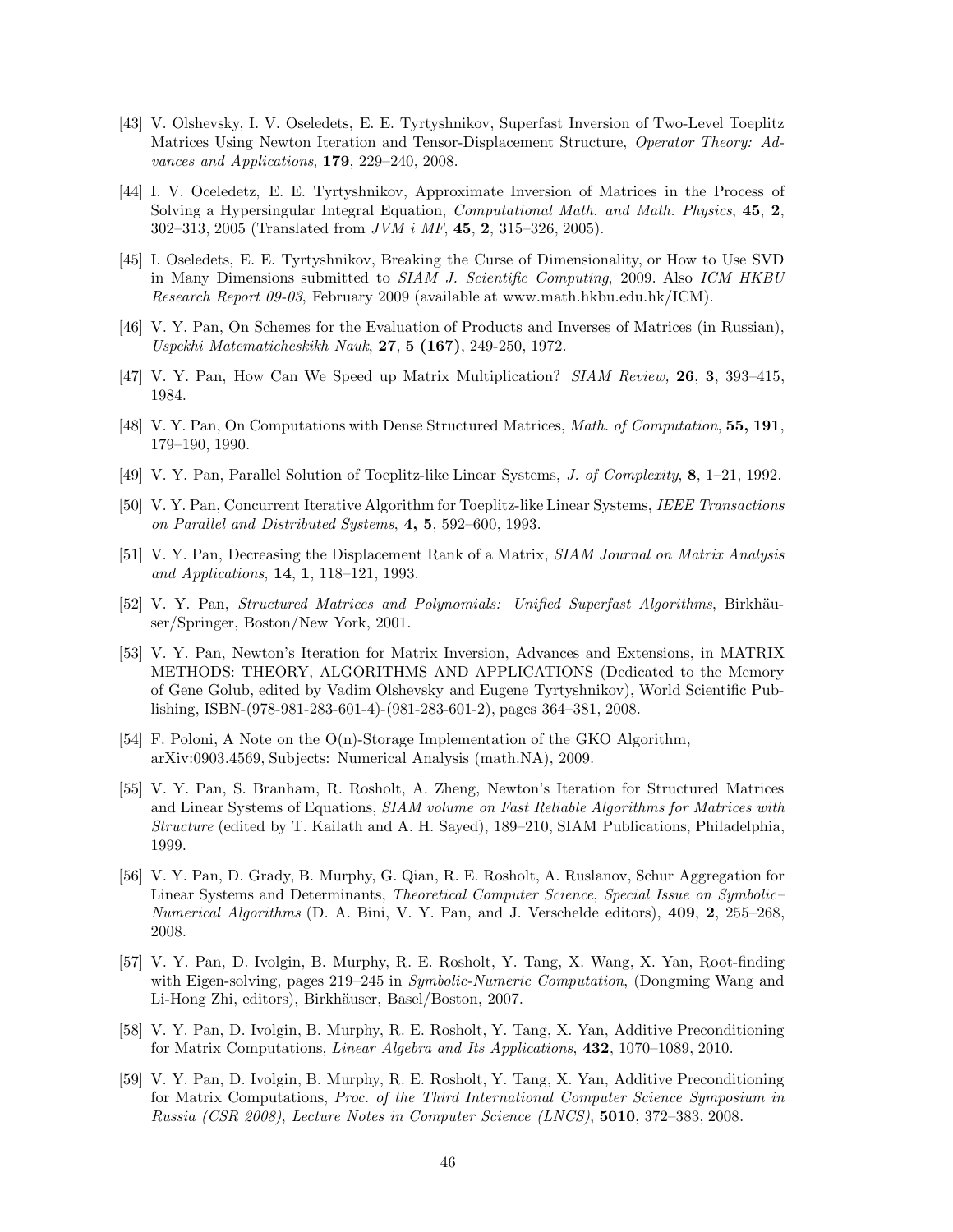- [60] V. Y. Pan, B. Murphy, G. Qian, R. E. Rosholt, Error-free Computations via Floating-Point Operations, *Computers and Mathematics (with Applications)*, **57**, 560–564, 2009. Also Tech. Report (with computer codes) TR 2007010, *Ph.D. Program in Computer Science*, *Graduate Center, the City University of New York*, 2007. Available at http://www.cs.gc.cuny.edu/tr/techreport.php?id=352
- [61] V. Y. Pan, G. Qian, On Solving Linear System with Randomized Augmentation, Tech. Report TR 2009009, *Ph.D. Program in Computer Science*, *Graduate Center, the City University of New York*, 2009. Available at http://www.cs.gc.cuny.edu/tr/techreport.php?id=352
- [62] V. Y. Pan, G. Qian, A. Zheng, Randomized Preprocessing versus Pivoting, Tech. Report TR 2009010, *Ph.D. Program in Computer Science*, *Graduate Center, the City University of New York*, 2009. Available at http://www.cs.gc.cuny.edu/tr/techreport.php?id=352.
- [63] V. Y. Pan, G. Qian, A. Zheng, Z. Chen, Matrix Computations and Root-finding with Randomized Preprocessing, preprint, 2009.
- [64] V. Y. Pan, J. Reif, Fast and Efficient Parallel Solution of Sparse Linear Systems, *SIAM J. on Computing*, **22**, **6**, 1227–1250, 1993.
- [65] V. Y. Pan, Y. Rami, Newtons Iteration for the Inversion of Structured Matrices, in *Structured Matrices: Recent Developments in Theory and Computation*, (edited by D. Bini, E. Tyrtyshnikov and P. Yalamov), 79–90, Nova Science Publishers, USA, 2001.
- [66] V. Y. Pan, Y. Rami, X. Wang, Structured Matrices and Newton's Iteration: Unified Approach, *Linear Algebra and Its Applications*, **343–344**, 233–265, 2002.
- [67] V. Y. Pan, R. Schreiber, An Improved Newton Iteration for the Generalized Inverse of a Matrix, with Applications, *SIAM Journal on Scientific and Statistical Computing*, **12, 5**, 1109–1131, 1991.
- [68] V. Y. Pan, M. Van Barel, X. Wang, G. Codevico, Iterative Inversion of Structured Matrices, *Theoretical Computer Science*, **315**, **2–3** (Special Issue on Algebraic and Numerical Computing), 581–592, 2004.
- [69] V. Y. Pan, X. Wang, Degeneration of Integer Matrices Modulo an Integer, *Linear Algebra and Its Applications*, **429**, 2113–2130, 2008.
- [70] V. Y. Pan, X. Yan, Additive Preconditioning, Eigenspaces, and the Inverse Iteration, *Linear Algebra and Its Applications*, **430**, 186–203, 2009.
- [71] V. Y. Pan, A. Zheng, Root-finding with Eigen-solving and Preprocessing, preprint.
- [72] G. Rodriguez. Fast solution of Toeplitz- and Cauchy-like least squares problems, *SIAM J. Matrix Analysis and Applications*, **28, 3**, 724–748, 2006.
- [73] S. M. Rump, T. Ogita, S. Oishi, Accurate Floating-Point Summation, Part I: Faithful Rounding, *SIAM J. Sci. Computing*, **31, 1**, 169–224, 2008.
- [74] S. M. Rump, T. Ogita, S. Oishi, Accurate Floating-Point Summation, Part II: Sign, K-fold Faithful and Rounding to Nearest, *SIAM J. Sci. Computing*, **31, 2**, 1269–1302, 2008.
- [75] J. T. Schwartz, Fast Probabilistic Algorithms for Verification of Polynomial Identities, *Journal of ACM*, **27**, **4**, 701–717, 1980.
- [76] G. W. Stewart, *Matrix Algorithms, Vol I: Basic Decompositions*, SIAM, Philadelphia, 1998.
- [77] G. W. Stewart, *Matrix Algorithms, Vol II: Eigensystems*, SIAM, Philadelphia, 1998.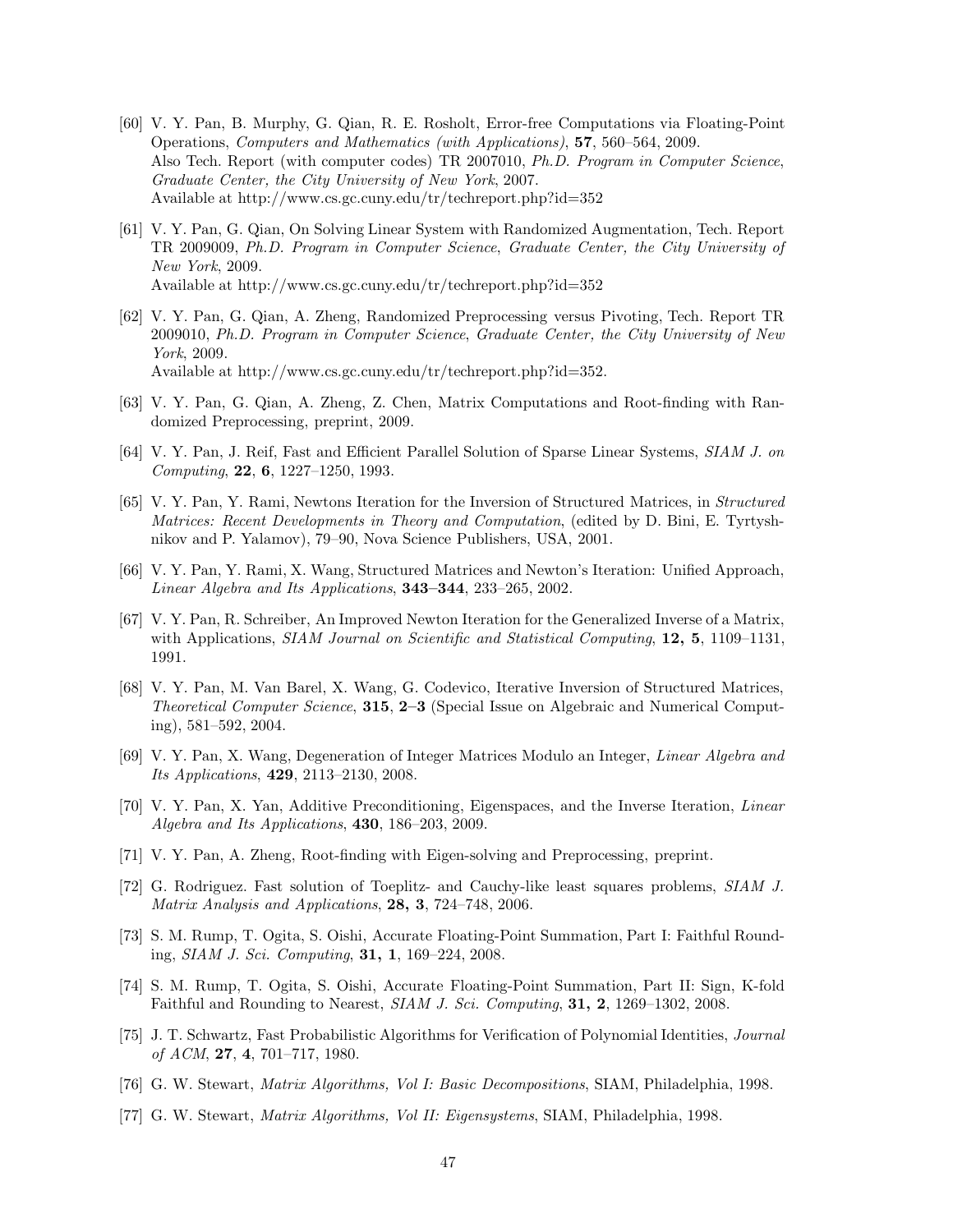- [78] A. Sankar, D. Spielman, S.-H. Teng, Smoothed Analysis of the Condition Numbers and Growth Factors of Matrices, *SIAM Journal on Matrix Analysis*, **28**, **2**, 446–476, 2006.
- [79] D. Spielman, S.-H. Teng, Smoothed Analysis of Algorithms, *Proc. of the International Congress of Mathematicians* (Beijing 2002), Vol. I, 597–606, Higher ED. Press, Beijing, 2002.
- [80] E. E. Tyrtyshnikov, How Bad Are Hankel Matrices? *Numerische Math.*, **67, 2**, 261–269, 1994.
- [81] M. Van Barel, A Supefast Toeplitz Solver, 1999. Available at http://www.cs.kuleuven.be/˜ marc/software/index.html
- [82] M. Van Barel, G. Heinig, P. Kravanja, A Stabilized Superfast Solver for Nonsymmetric Toeplitz Systems, *SIAM Journal on Matrix Analysis and Applications*, **23**, **2**, 494–510, 2001.
- [83] M. Van Barel, P. Kravanja, A Stabilized Superfast Solver for Indefinite Hankel Systems, *Linear Algebra and its Applications*, **284**, **1–3**, 335–355, 1998.
- [84] R. Vandebril, *Semiseparable Matrices and the Symmetric Eigenvalue Problem*, PhD Thesis, Computer Science Dept., Katholieke Universiteit Leuven, Leuven, Belgium, 2004.
- [85] R. Vandebril, M. Van Barel, G. Golub, N. Mastronardi, A Bibliography on Semiseparable Matrices, *Calcolo*, **42, 3–4,** 249–270, 2005.
- [86] R. Vandebril, M. Van Barel, N. Mastronardi, *Matrix Computations and Semiseparable Matrices: Linear Systems* (Volume 1), The Johns Hopkins University Press, Baltimore, Maryland, 2007.
- [87] R. Vandebril, M. Van Barel, N. Mastronardi, *Matrix Computations and Semiseparable Matrices: Eigenvalue and Singular Value Methods* (Volume 2), The Johns Hopkins University Press, Baltimore, Maryland, 2008.
- [88] J. H. Wilkinson, *The Algebraic Eigenvalue Problem*, Clarendon Press, Oxford, England, 1965.
- [89] M. Wschebor, Smoothed Analysis of κ(a), *J. of Complexity*, **20**, 97–107, 2004.
- [90] X. Wang, Affect of Small Rank Modification on the Condition Number of a Matrix, *Computer and Math. (with Applications)*, **54**, 819–825, 2007.
- [91] R. E. Zippel, Probabilistic Algorithms for Sparse Polynomials, *Proceedings of EUROSAM'79, Lecture Notes in Computer Science*, **72**, 216–226, Springer, Berlin, 1979.